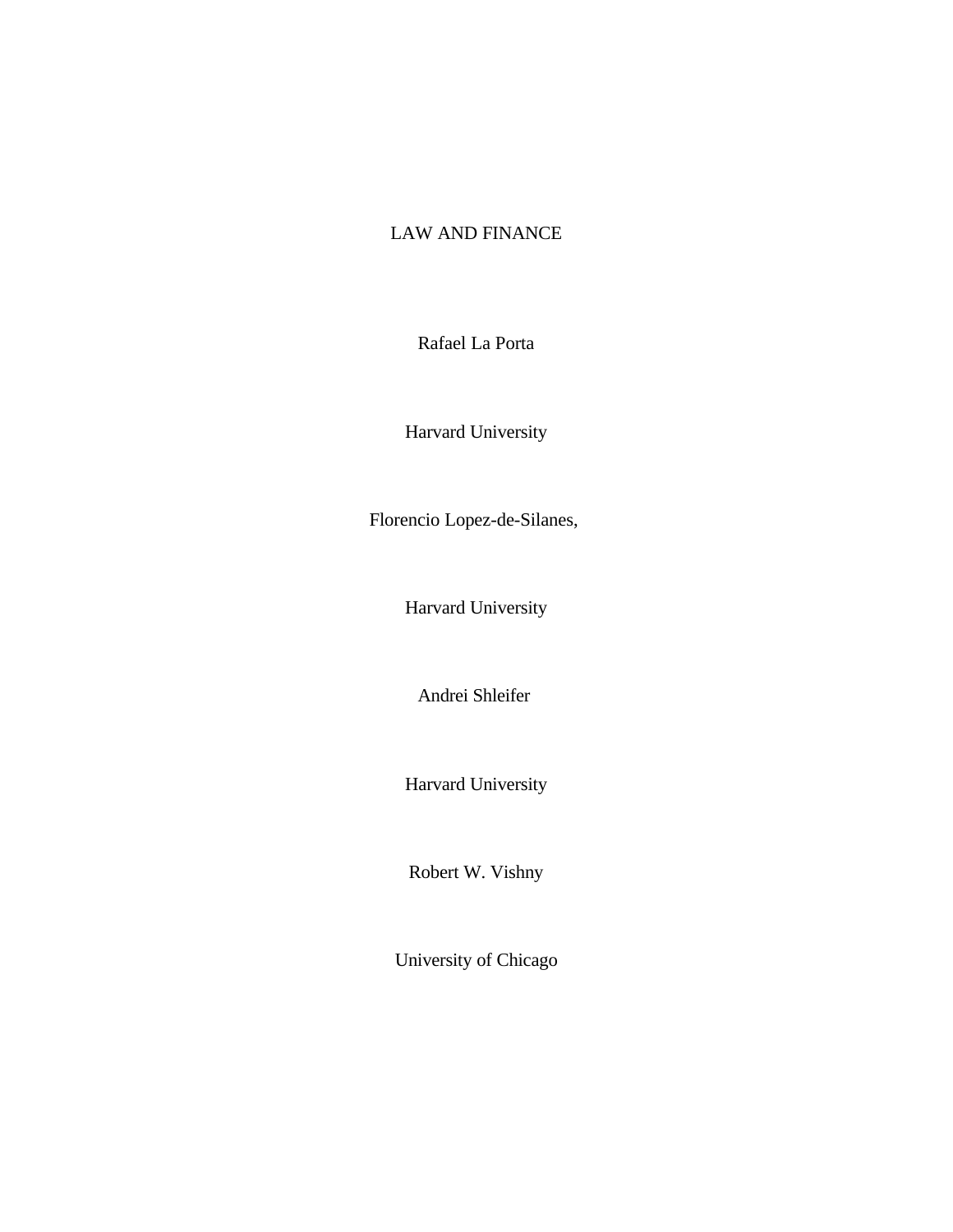# Abstract

This paper examines legal rules covering protection of corporate shareholders and creditors, the origin of these rules, and the quality of their enforcement in 49 countries. The results show that common law countries generally have the strongest, and French civil law countries the weakest, legal protections of investors, with German and Scandinavian civil law countries located in the middle. We also find that concentration of ownership of shares in the largest public companies is negatively related to investor protections, consistent with the hypothesis that small, diversified shareholders are unlikely to be important in countries that fail to protect their rights.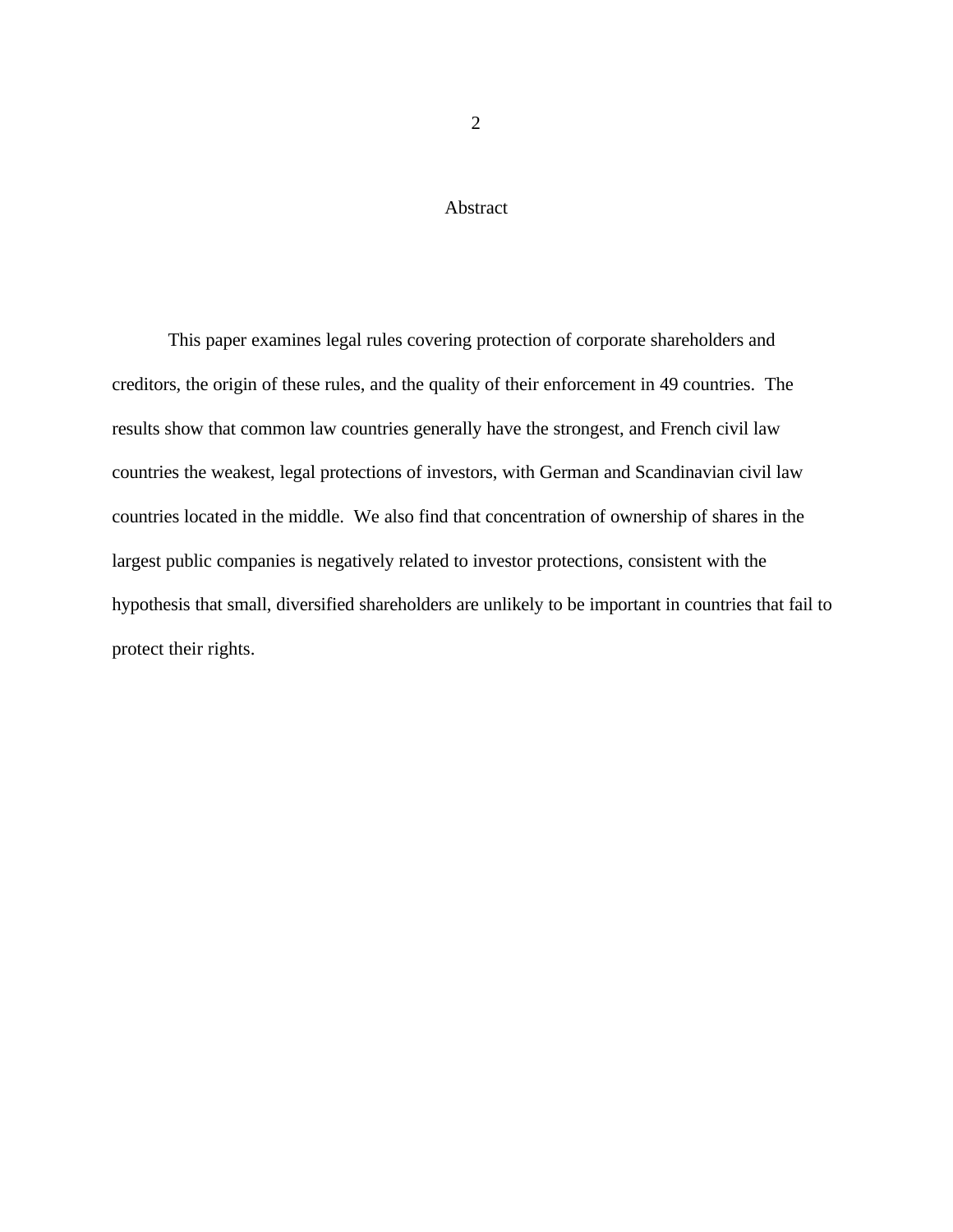1. Overview of the issues.

In the traditional finance of Modigliani and Miller (1958), securities are recognized by their cash flows. For example, debt has a fixed promised stream of interest payments, whereas equity entitles its owner to receiving dividends. Recent financial research has shown that this is far from the whole story, and that the defining feature of various securities is the rights that they bring to their owners (Hart 1995). Thus shares typically give their owners the right to vote for directors of companies, whereas debt entitles creditors to the power, for example, to repossess collateral when the company fails to make promised payments.

The rights attached to securities become critical when managers of companies act in their own interest. These rights give investors the power to extract from managers the returns on their investment. Shareholders receive dividends *because* they can vote out the directors who do not pay them, and creditors are paid *because* they have the power to repossess collateral. Without these rights, investors would not be able to get paid, and therefore firms would find it harder to raise external finance.

But the view that securities are inherently characterized by some intrinsic rights is incomplete as well. It ignores the fact that these rights depend on the legal rules of the jurisdictions where securities are issued. Does being a shareholder in France give an investor the same privileges as being a shareholder in the United States, India, or Mexico? Would a secured creditor in Germany fare as well when the borrower defaults as one in Sri Lanka or Italy, assuming that the value of the collateral is the same in all cases? Law and the quality of its enforcement are potentially important determinants of what rights security holders have and how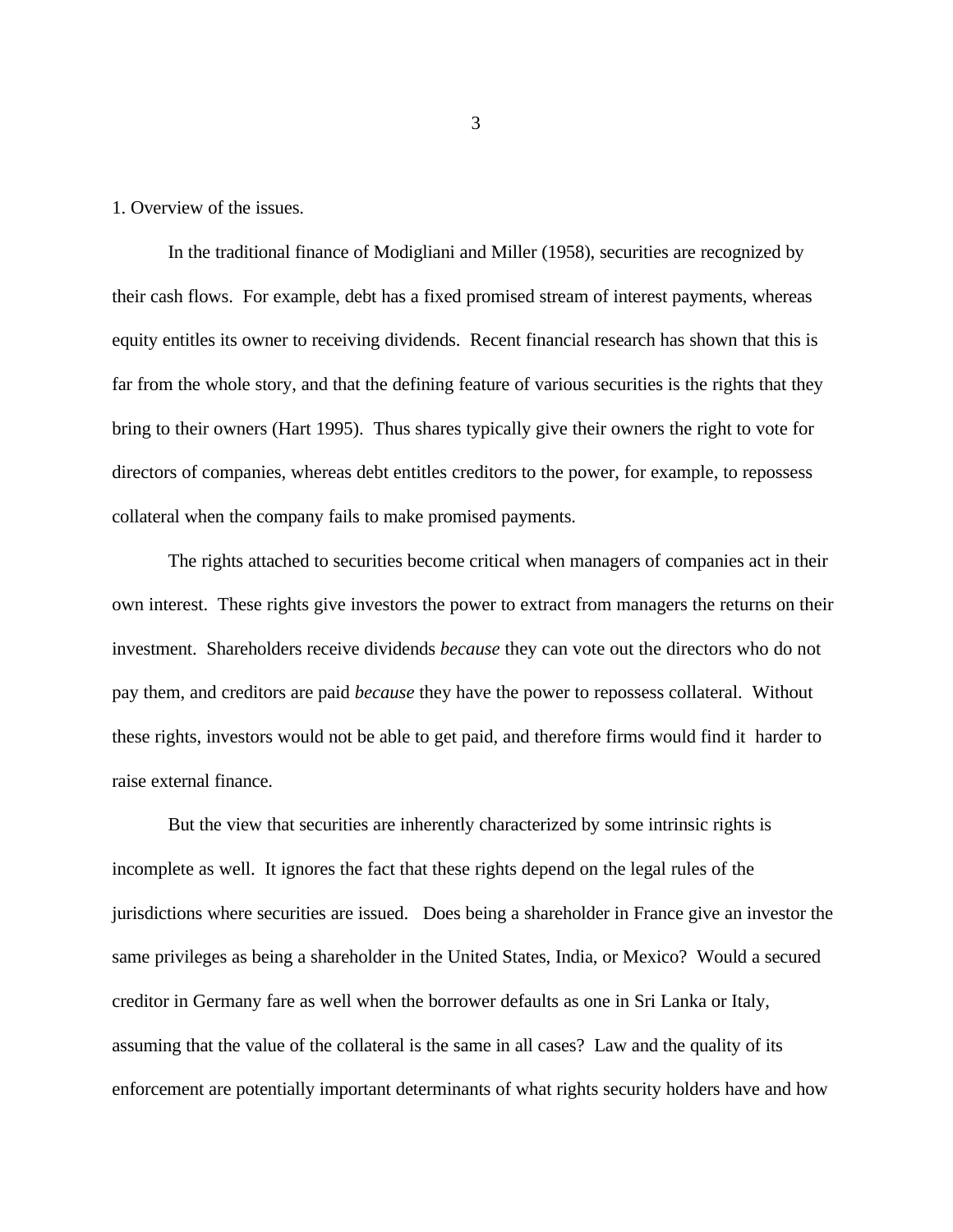well these rights are protected. Since the protection investors receive determines their readiness to finance firms, corporate finance may critically turn on these legal rules and their enforcement.

The differences in legal protections of investors might help explain why firms are financed and owned so differently in different countries. Why do Italian companies rarely go public (Pagano, Panetta and Zingales 1998)? Why does Germany have such a small stock market, but also maintains very large and powerful banks (Edwards and Fischer 1994)? Why is the voting premium -- the price of shares with high voting rights relative to that of shares with low voting rights -- small in Sweden and the United States, and much larger in Italy and Israel (Levy 1982, Rydquist 1987, Zingales 1994, 1995)? Indeed, why were Russian stocks nearly worthless immediately after privatization -- by some estimates one hundred times cheaper than Western stocks backed by comparable assets -- and why did Russian companies have virtually no access to external finance (Boycko, Shleifer and Vishny 1993)? Why is ownership of large American and British companies so widely dispersed (Berle and Means 1932)? The content of legal rules in different countries may shed light on these corporate governance puzzles.

In recent years, economists and legal scholars have begun to examine theoretically the costs of benefits of alternative legal rules regarding investor rights (e.g., Bebchuk 1995, Gromb 1993, Grossman and Hart 1988, Harris and Raviv 1988). The trouble is, there have been no systematic data available on what the legal rules pertaining to corporate governance are around the world, how well these rules are enforced in different countries, and what effect these rules have. There is no systematic knowledge, for example, of whether different countries actually do have substantially different rules that might explain differences in their financing patterns. Comparative *statistical* analysis of the legal underpinnings of corporate finance -- and commerce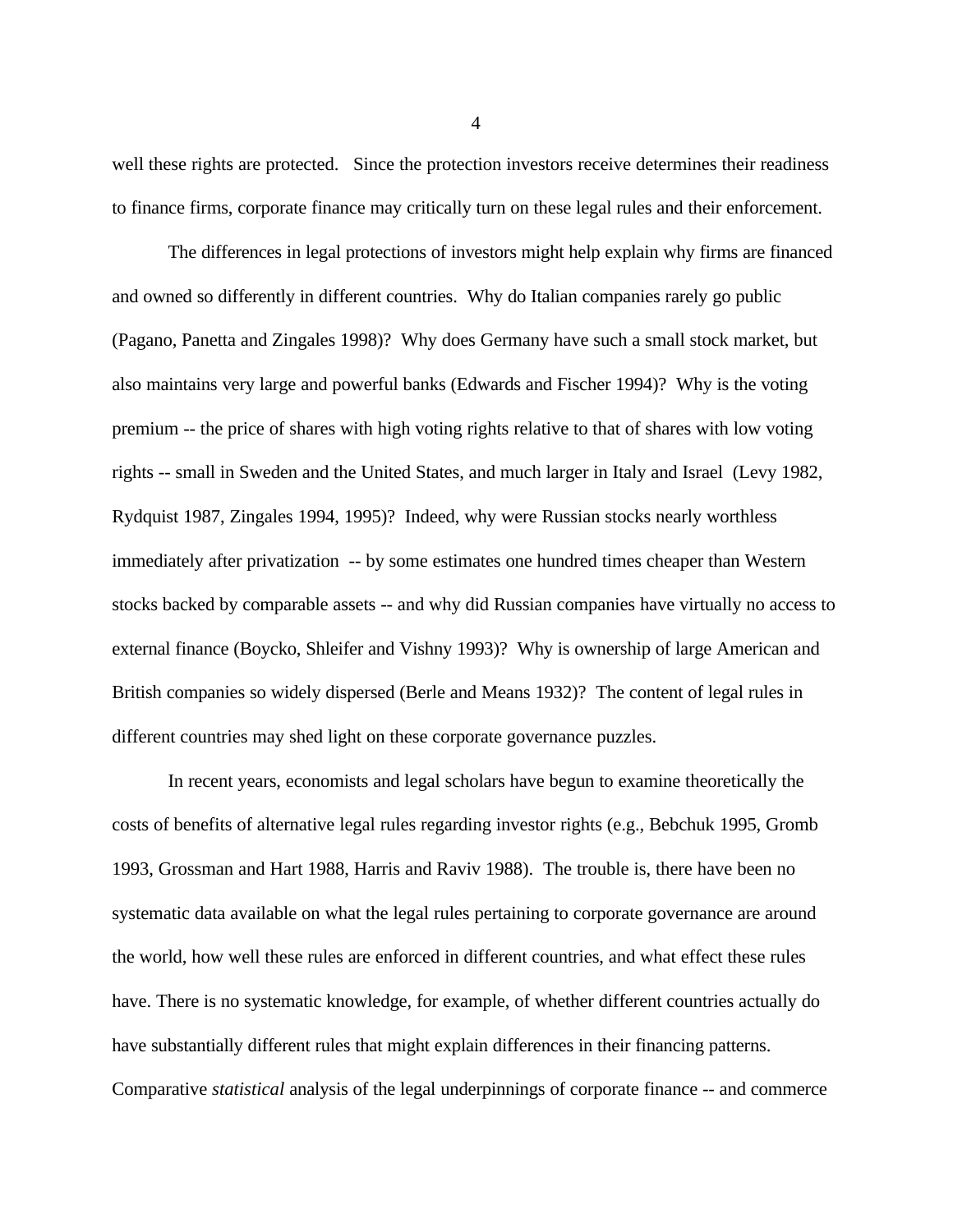more generally -- remains unchartered territory.

In this paper, we attempt to explore this territory. We examine empirically how laws protecting investors differ across 49 countries, how quality of enforcement of these laws varies, and whether these variations matter for corporate ownership patterns around the world.

Our starting point is the recognition that laws in different countries are typically not written from scratch, but rather transplanted -- voluntarily or otherwise -- from a few legal families or traditions (Watson 1974). In general, *commercial* laws come from two broad traditions: common law, which is English in origin, and civil law, which derives from Roman law. Within the civil tradition, there are only three major families that modern commercial laws originate from: French, German, and Scandinavian. The French and the German civil traditions, as well as the common law tradition, have spread around the world through a combination of conquest, imperialism, outright borrowing, and more subtle imitation. The resulting laws reflect both the influence of their families and the revisions specific to individual countries. As a result of this spread of legal families and the subsequent evolution of the laws, we can compare both the individual legal rules and whole legal families across a large number of countries.

To this end, we have assembled a data set covering legal rules pertaining to the rights of investors, and to the quality of enforcement of these rules, in 49 countries that have publicly traded companies. For shareholders, some of the rules we examine cover voting powers, ease of participation in corporate voting, and legal protections against expropriation by management. For creditors, some of these rules cover the respect for security of the loan, the ability to grab assets in case of a loan default, and the inability of management to seek protection from creditors unilaterally. In effect, these rules measure the ease with which investors can exercise their powers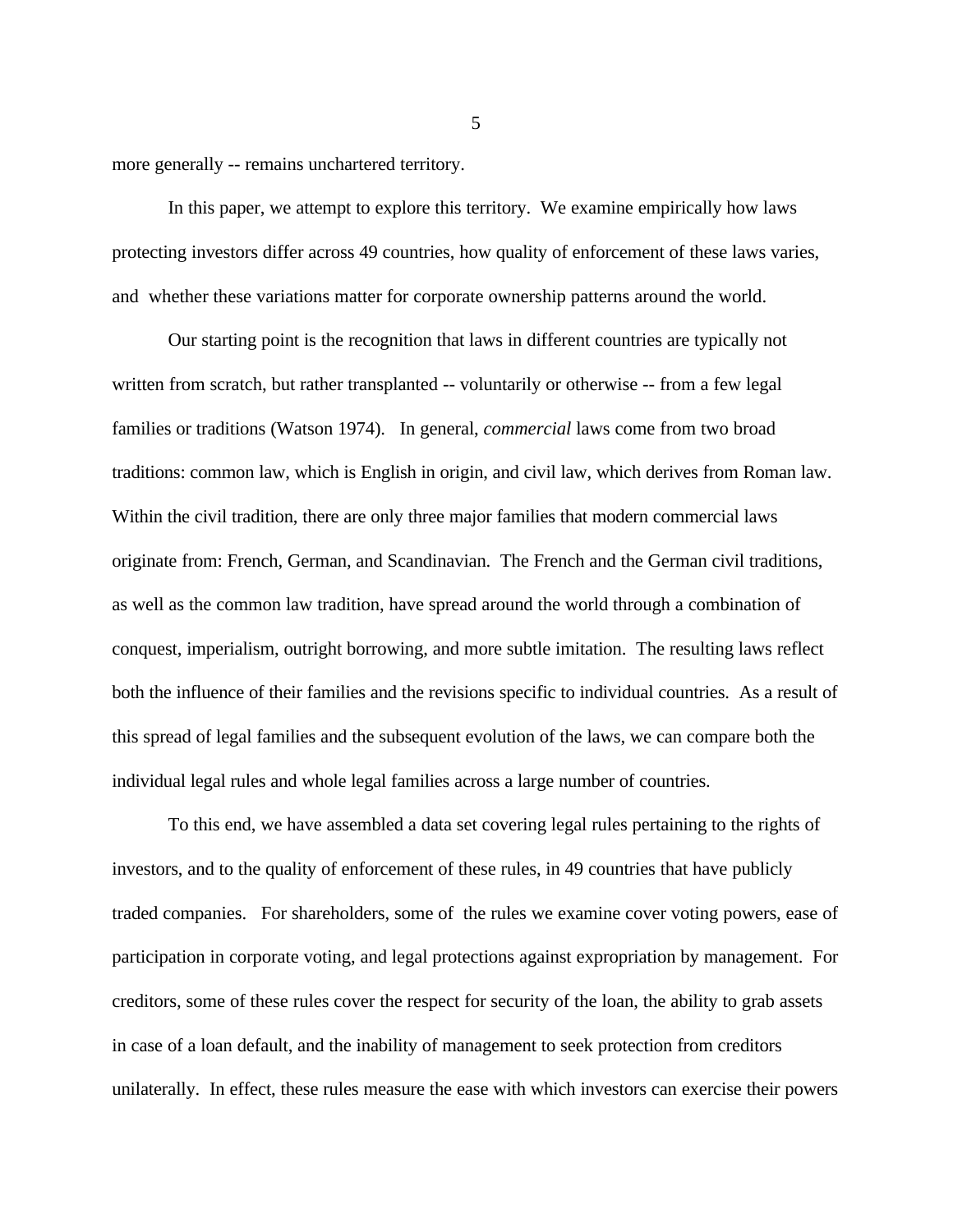against management. We also consider measures of the quality of enforcement of legal rules in different countries and of the quality of their accounting systems.

We show that laws vary a lot across countries, in part due to differences in legal origin. Civil laws give investors weaker legal rights than common laws do, independent of the level of per capita income. Common law countries give both shareholders and creditors -- relatively speaking -- the strongest, and French civil law countries the weakest, protection. German civil law and Scandinavian countries generally fall between the other two. The quality of law enforcement is the highest in Scandinavian and German civil law countries, next highest in common law countries, and again the lowest in French civil law countries.

Having shown that law and its enforcement varies across countries and legal families, we ask how the countries with poor laws or their enforcement cope with this problem. Do these countries have other, *substitute* mechanisms of corporate governance? These adaptive mechanisms may be in fact incorporated into the law, or they may lie outside the law. One potential adaptation to fewer laws is strong enforcement of laws, but as we pointed out above this does not appear to be the case empirically. Another adaptation, sometimes referred to as "bright line" rules, is to legally introduce mandatory standards of retention and distribution of capital to investors, which limit the opportunities for managerial expropriation. We find that only French civil law countries have mandatory dividends, and German civil law countries are the most likely to have legal reserve requirements of all the legal families.

A further response to the lack of legal protections that we examine is high ownership concentration. Some concentration of ownership of a firm's shares is typically efficient to provide managers with incentives to work, and large investors with incentives to monitor the managers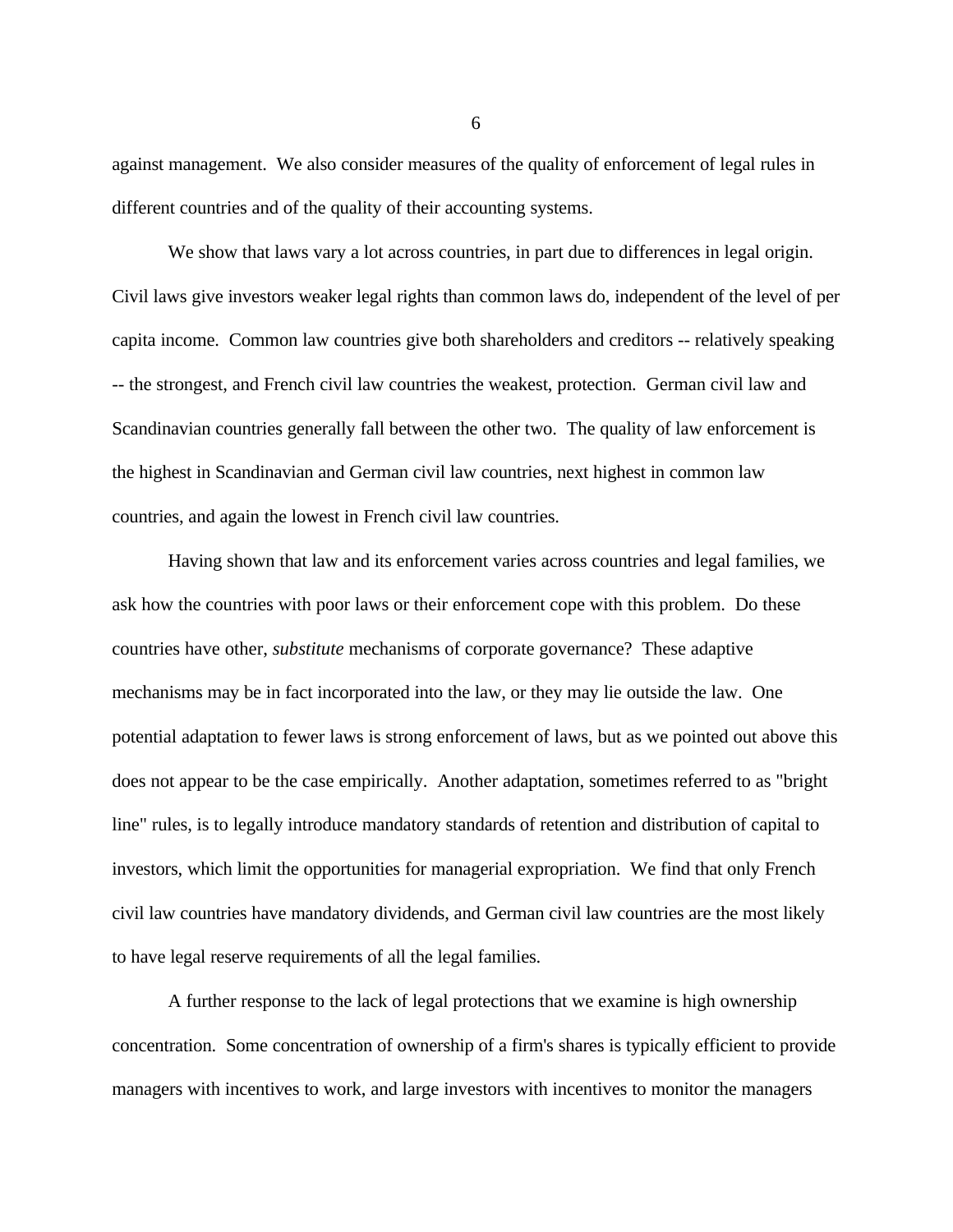(Jensen and Meckling 1976, Shleifer and Vishny 1986). However, some dispersion of ownership is also desirable to diversify risk. As argued by Shleifer and Vishny (1997) and explained further in section 6, very high ownership concentration may be a reflection of poor investor protection. We examine ownership concentration in the largest publicly traded companies in our sample countries, and find a strong negative correlation between concentration of ownership, as measured by the combined stake of the three largest shareholders, and the quality of legal protection of investors. Poor investor protection in French civil law countries is associated with extremely concentrated ownership. The data on ownership concentration thus support the idea that legal systems matter for corporate governance, and that firms have to adapt to the limitations of the legal systems that they operate in.

The next section of the paper describes the countries and their laws. Sections 3 and 4 then compare shareholder and creditor rights, respectively, in different countries and different legal traditions. Section 5 compares the quality of law enforcement and accounting standards in different countries and legal traditions. Section 6 focuses on ownership. Section 7 concludes.

## 2. Countries, Legal Families, and Legal Rules.

# *Countries*

Most studies of corporate governance focus on one, or a few, wealthy economies (see, e.g., Rajan and Zingales 1995, Berglof and Perotti 1994, Gorton and Schmidt 1995, Kaplan and Minton 1994). However, corporate governance in all of the three economies that scholars typically focus on -- the United States, Germany, and Japan -- is quite effective. To understand better the role of legal protection of investors, we need to examine a larger sample of countries.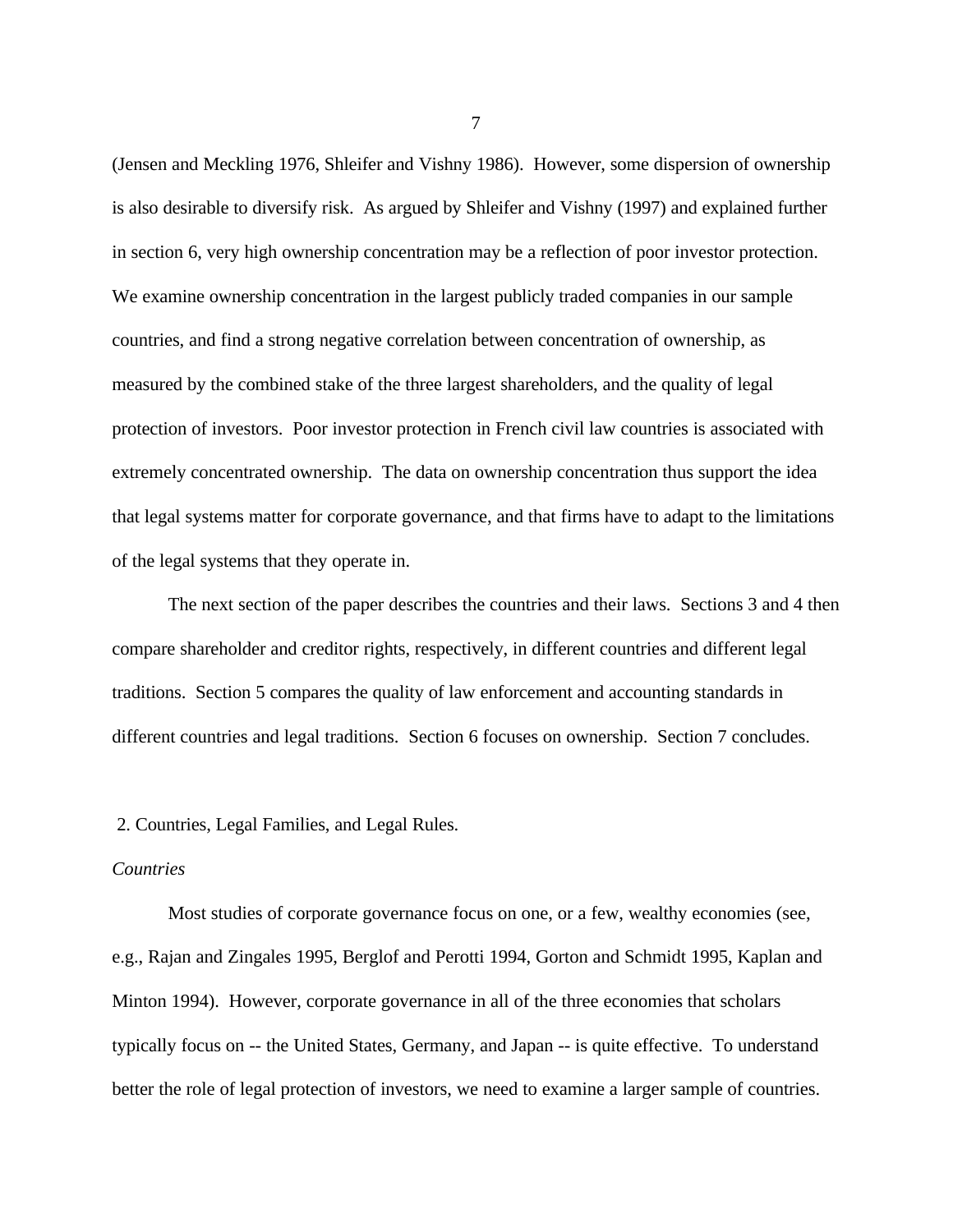To this end, we have assembled as comprehensive a sample as possible of countries that have some non-financial firms traded on their stock exchanges. The sample covers 49 countries from Europe, North and South America, Africa, Asia, and Australia. There are no socialist or "transition" economies in the sample. A country is selected for inclusion if, based on the WorldScope sample of 15,900 firms from 33 countries and the Moody's International sample of 15,100 non-U.S. firms from 92 countries, that country had at least five domestic non-financial publicly traded firms with no government ownership in 1993. We restrict attention to countries that have publicly traded firms since our primary focus is on protecting investor rights, and without public shareholders a discussion of investor rights would be limited. Having at least five non-financial private firms is also essential for construction of ownership data.

## *Legal Families*

Comparative legal scholars agree that, even though no two nations' laws are exactly alike, some national legal systems are sufficiently similar in certain critical respects to permit classification of national legal systems into major families of law. Although there is no unanimity among legal scholars on how to define legal families, "among the criteria often used for this purpose are the following: (1) historical background and development of the legal system, (2) theories and hierarchies of sources of law, (3) the working methodology of jurists within the legal systems, (4) the characteristics of legal concepts employed by the system, (5) the legal institutions of the system, and (6) the divisions of law employed within a system" (Glendon et al. 1992, pp. 4- 5). Based on this approach, scholars identify two broad legal traditions that pertain to matters discussed in this paper: civil law and common law.<sup>1</sup>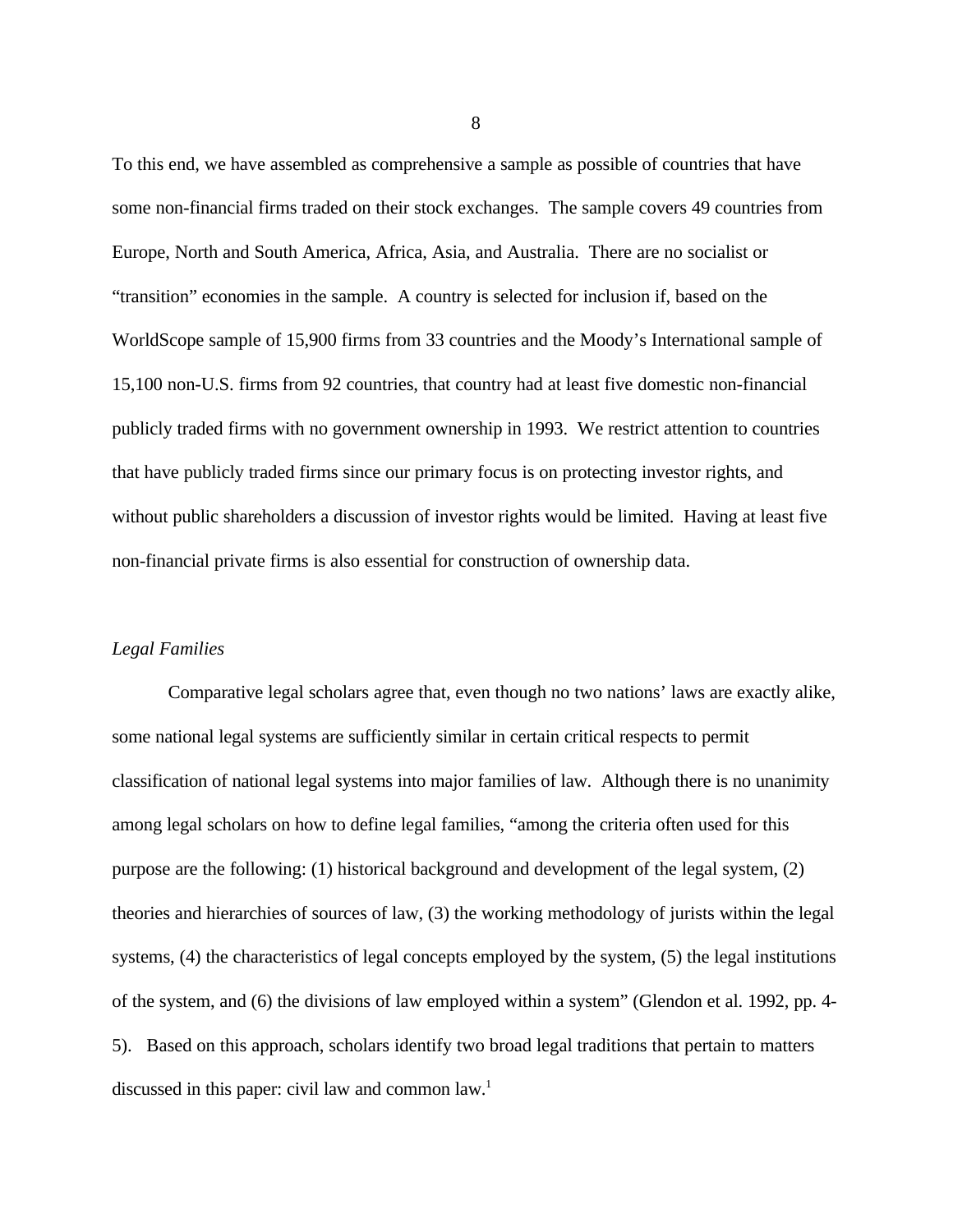The civil, or Romano-Germanic, legal tradition is the oldest, the most influential, and the most widely distributed around the world. It originates in Roman law, uses statutes and comprehensive codes as a primary means of ordering legal material, and relies heavily on legal scholars to ascertain and formulate its rules (Merryman 1969). Legal scholars typically identify three currently common families of laws within the civil law tradition: French, German, and Scandinavian. The French Commercial Code was written under Napoleon in 1807, and brought by his armies to Belgium, the Netherlands, part of Poland, Italy, and Western regions of Germany. In the colonial era, France extended her legal influence to the Near East and Northern and Sub-Saharan Africa, Indochina, Oceania, and French Caribbean islands. French legal influence has been significant as well in Luxembourg, Portugal, Spain, some of the Swiss cantons, and Italy (Glendon et al. 1994). When the Spanish and Portuguese empires in Latin America dissolved in the 19th century, it was mainly the French civil law that the lawmakers of the new nations looked to for inspiration. Our sample contains 21 countries with laws in the French civil tradition.

 The German Commercial Code was written in 1897 after Bismarck's unification of Germany, and perhaps because it was produced several decades later, was not as widely adopted as the French Code. It had an important influence on the legal theory and doctrine in Austria, Czechoslovakia, Greece, Hungary, Italy, Switzerland, Yugoslavia, Japan and Korea. Taiwan's laws came from China, which borrowed heavily from the German Code during its modernization. We have 6 countries from this family in our sample.

The Scandinavian family is usually viewed as part of the civil law tradition, although its law is less derivative of Roman law than the French and German families (Zweigert and Kotz 1987). Although Nordic countries had civil codes as far back as the 18th century, these codes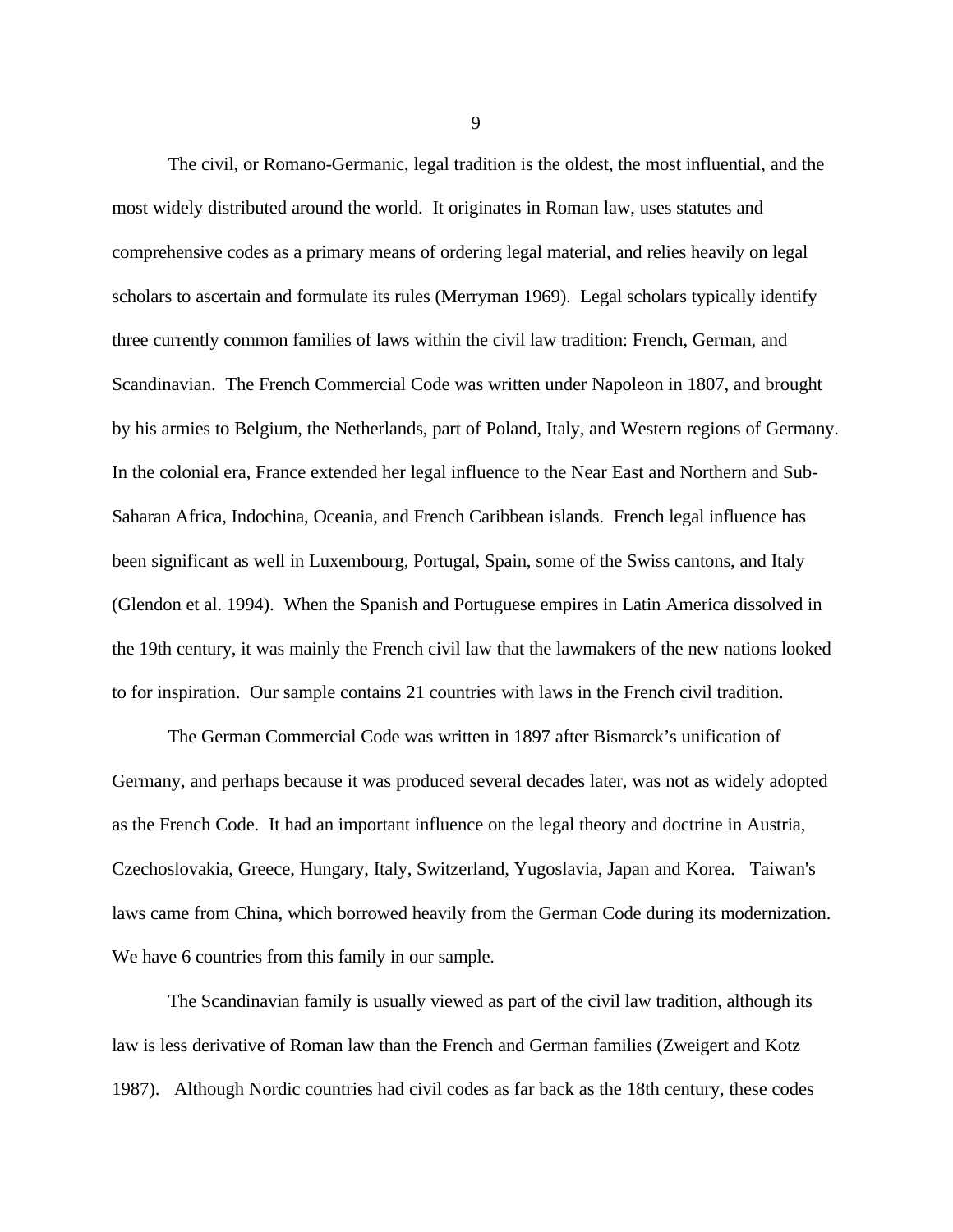are not used any more. Most writers describe the Scandinavian laws as similar to each other but "distinct" from others, so we keep the 4 Nordic countries in our sample as a separate family.

The common law family includes the law of England and those laws modeled on English law. The common law is formed by judges who have to resolve specific disputes. Precedents from judicial decisions, as opposed to contributions by scholars, shape common law. Common law has spread to British colonies, including the United States, Canada, Australia, India, and many other countries. There are 18 common law countries in our sample.

To classify countries into legal families, we rely principally on Reynolds and Flores (1989). In most cases, such classification is uncontroversial. In a few cases, while the basic origin of laws is clear, laws have been amended over time to incorporate influences from other families. For example, Ecuador is a French civil law country, which revised its company law in 1977 to incorporate some common law rules; Thailand's first laws were based on common law, but since received enormous French influence; and Italy is a French civil law country with some German influence. Most importantly for our study, after World War II, the American occupying army "Americanized" some Japanese laws, particularly in the company law area, although their basic German civil law structure remained. In these -- and several other -- cases, we classify a country based on the origin of the initial laws it adopted, rather than on the revisions.<sup>2</sup> In the United States, states have their own laws. We generally rely on Delaware law because a significant fraction of large US companies are incorporated in Delaware. In Canada, our data come from Ontario laws, even though Quebec has a French civil law based system.

# *Legal Rules*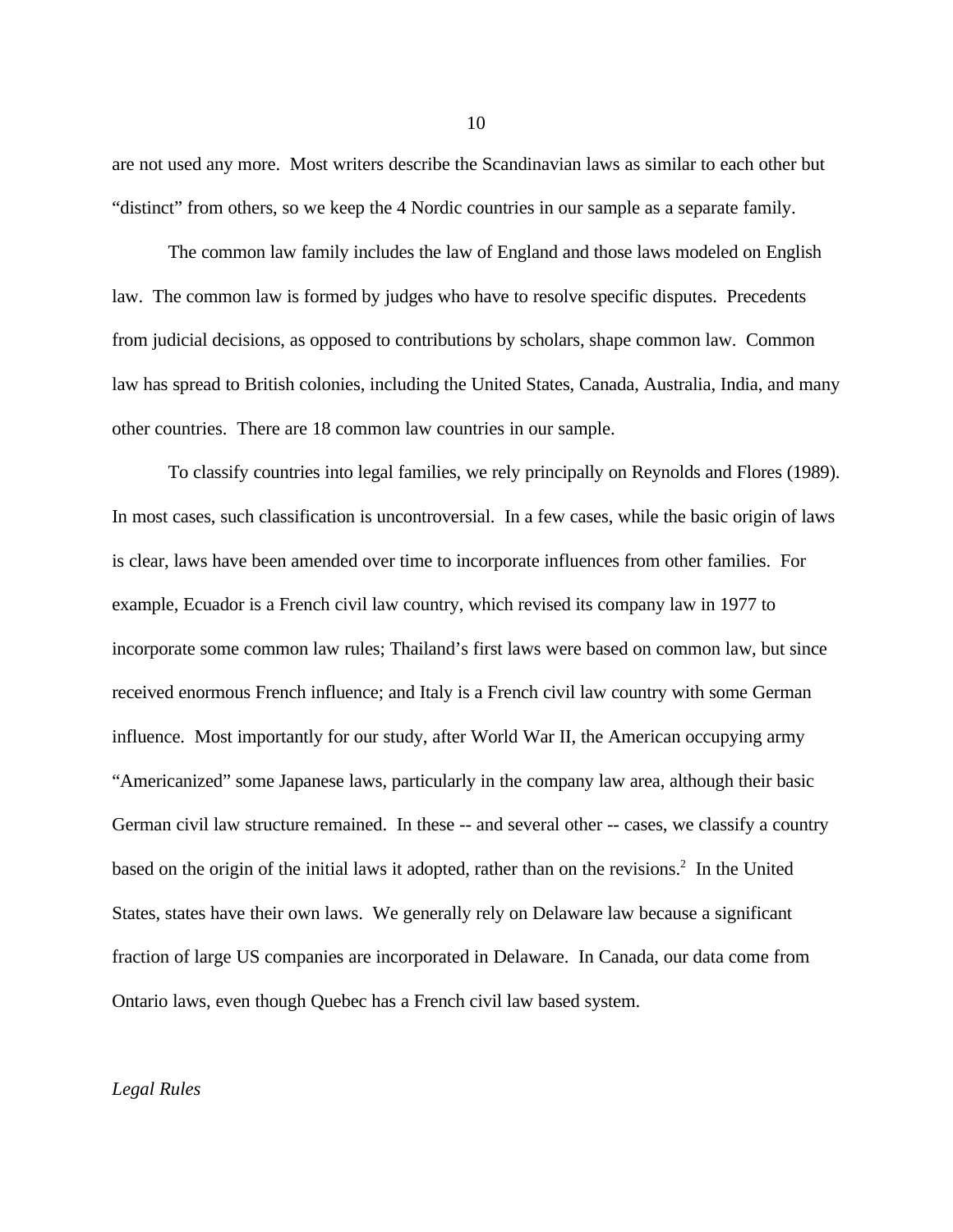We look only at laws pertaining to investor protection, and specifically only at company and bankruptcy/reorganization laws. Company laws exist in all countries, and are concerned with: (1) the legal relations between corporate insiders (members of the corporation, i.e., shareholders, directors) and the corporation itself; and (2) the legal relations between the corporation and certain outsiders, particularly creditors. Bankruptcy/reorganization laws apply more generally than just to companies, but deal specifically with procedures that unfold in the case of failure to pay back debt. All these laws are part of the commercial codes in civil law countries, and exist as separate laws, mainly in the form of Acts, in common law countries.

There are several conspicuous omissions from the data set. First, this paper says little about merger and takeover rules, except indirectly by looking at voting mechanisms. These rules are spread between company laws, anti-trust laws, security laws, stock exchange regulations, and sometimes banking regulations as well. Moreover, these rules have changed significantly in Europe as part of EC legal harmonization. Until recently, takeovers have been an important governance tool only in a few common law countries, although the situation may change.<sup>3</sup>

Second, this paper also says little about disclosure rules, which again come from many sources, including company laws, security laws, and stock exchange regulations, and are also intended for harmonization across the European Community. We do, however, look at the quality of accounting standards, which to a large extent is a consequence of disclosure rules.

Third, we do not in this paper use any information from regulations imposed by security exchanges. One instance where this is relevant is exchange-imposed restrictions on the voting rights for the shares that companies can issue if these shares are to be traded on the exchange.

Finally, a potentially important set of rules that we do not deal with here is banking and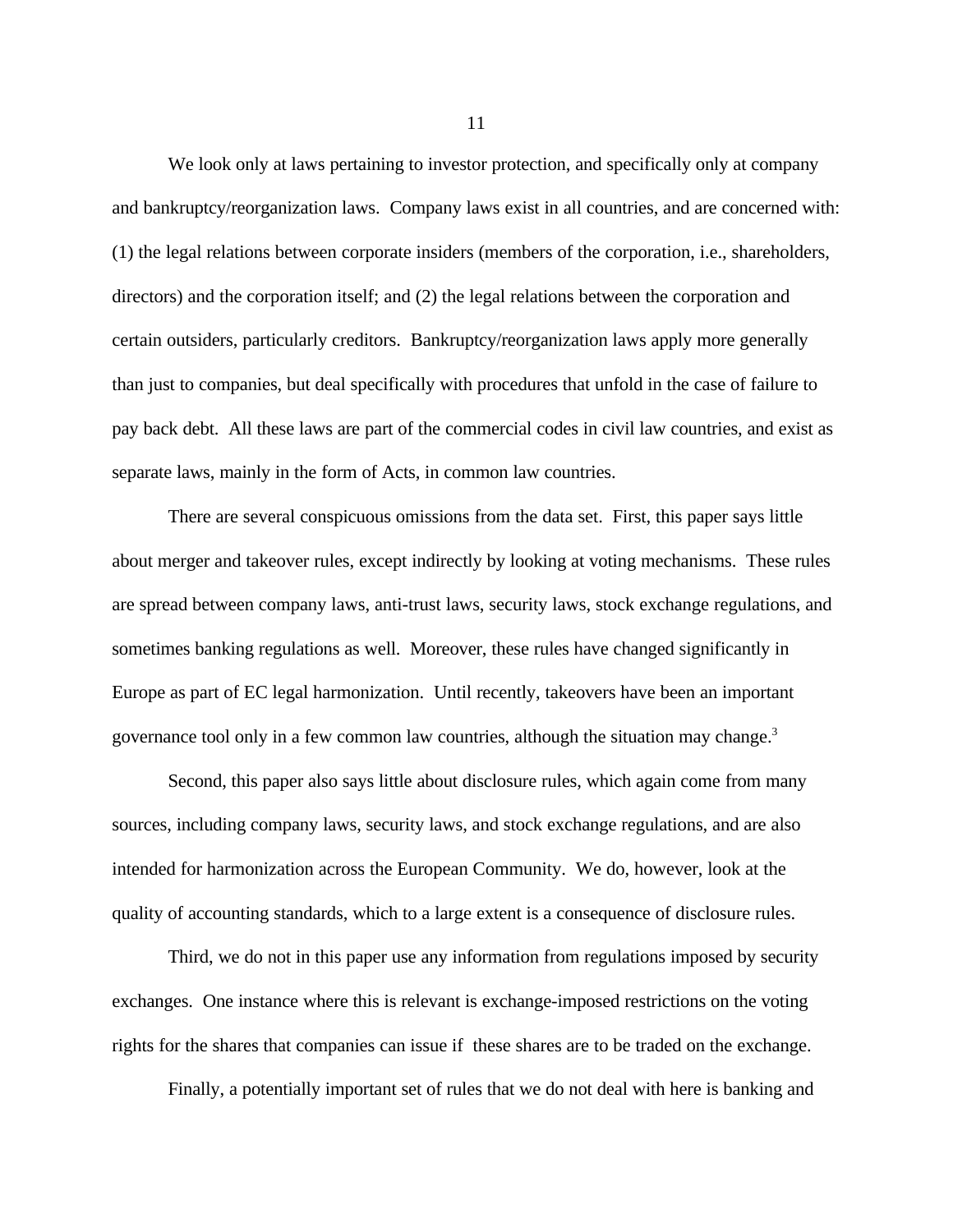financial institution regulations, which might take the form of restricting bank ownership, for example. Much has been made of these regulations in the United States by Roe (1994).

An inspection of company and bankruptcy laws suggests numerous potentially measurable differences among countries. Here we focus only on some of the most basic rules that observers of corporate governance around the world (e.g., Paul Vishny 1994, Investor Responsibility Research Center 1994, Institutional Shareholder Services 1994, White 1993, American Bar Association 1989 and 1993) believe to be critical to the quality of shareholder and creditor legal rights. Moreover, we focus on variables that *prima facie* are interpretable as either pro-investor or pro-management, since this is the dimension along which we are trying to assess countries and legal families. There are obvious differences in rules between countries, such as for example tier structures of boards of directors, that we do not examine because we cannot ascertain which of these rules are more sympathetic to shareholders. Investor rights, as well as the other variables we use in this paper, are summarized in Table 1. We discuss individual variables in more detail in the sections where they are analyzed, and present all the data on individual rights that we use in the paper in the relevant tables.

# *Some Conceptual Issues*

Our goal is to establish whether laws pertaining to investor protection differ across countries and whether these differences have consequences for corporate finance. This research design immediately poses some conceptual problems. To begin, some scholars, such as Easterbrook and Fischel (1991), are skeptical that legal rules are binding in most instances, since often firms can opt out of these rules in their corporate charters, which effectively serve as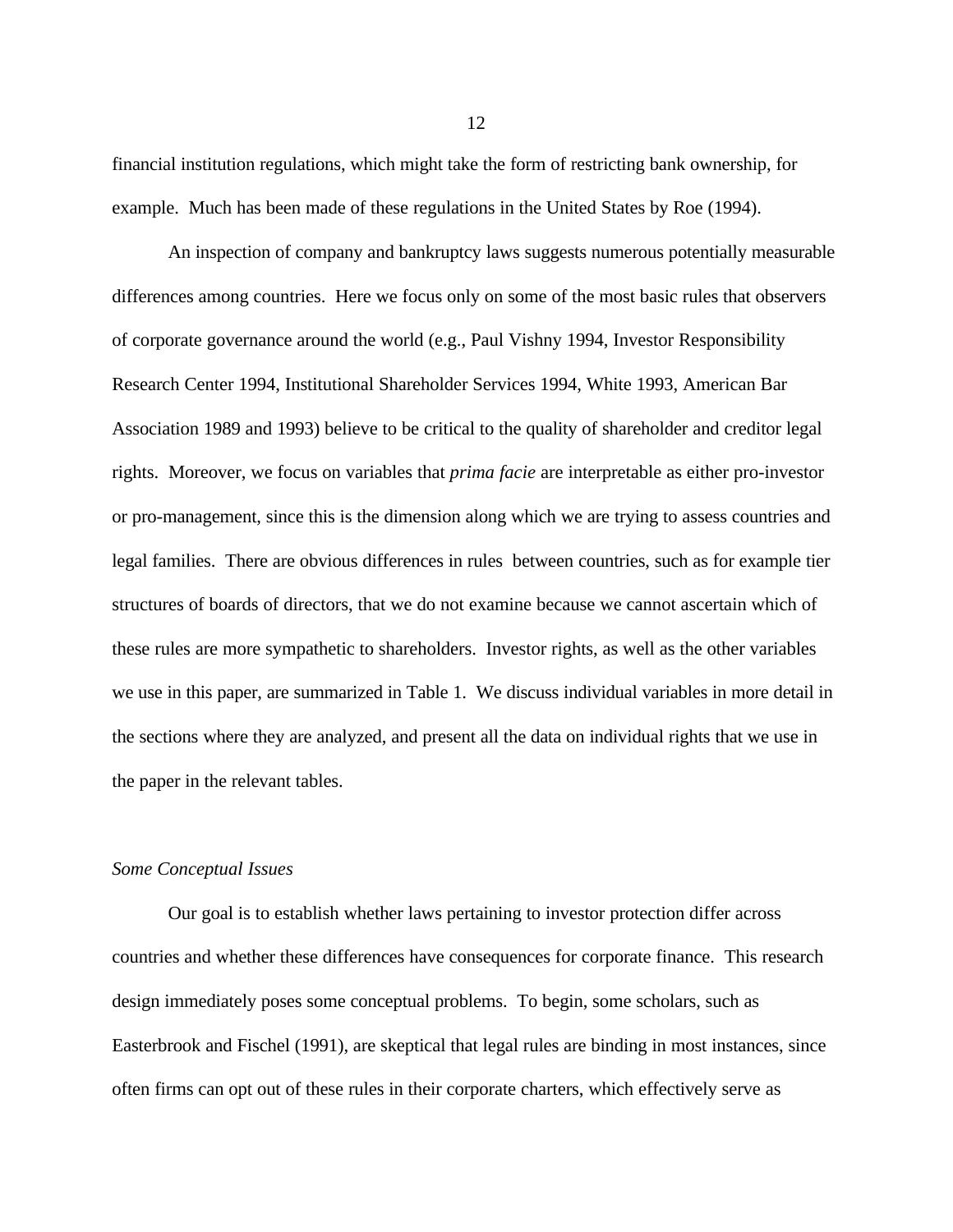contracts between entrepreneurs and investors. Indeed, in many countries, firms can opt out of some of the rules we examine. As a practical matter, however, it may be costly for firms to opt out of standard legal rules since investors might have difficulty accepting non-standard contracts and, more importantly, judges might fail to understand or enforce them. The question of whether legal rules matter is fundamentally empirical: if opting out were cheap and simple, we would not find that legal rules matter for patterns of corporate ownership and finance.

A closely related question is whether more restrictive rules, which reduce the choices available to company founders, are necessarily more protective of shareholders than the alternative of greater flexibility. In an environment of perfect judicial enforcement, the benefits of flexibility probably outweigh the risks that entrepreneurs use non-standard corporate charters to take advantage of investors, since investors can appeal to a court when they are expropriated in an unanticipated way. However, with imperfect enforcement, simple, restrictive, "bright line" rules, which require only a minimal effort from the judicial system to enforce, may be superior (Hay, Shleifer, and Vishny 1996). Again, the question does not have a clear theoretical answer, and the issue of how legal rules affect corporate finance is ultimately empirical.

Even if we were to find that legal rules matter, it would be possible to argue that these rules endogenously adjust to economic reality, and hence the differences in rules and outcomes simply reflect the differences in some other, exogenous conditions across countries. Perhaps some countries chose to have only bank finance of firms for political reasons, and then adjusted their laws accordingly to protect banks and discourage shareholders. Some individual rules are probably endogenous. However, this is where our focus on the legal origin becomes crucial. Countries typically adopted their legal systems involuntarily (through conquest or colonization),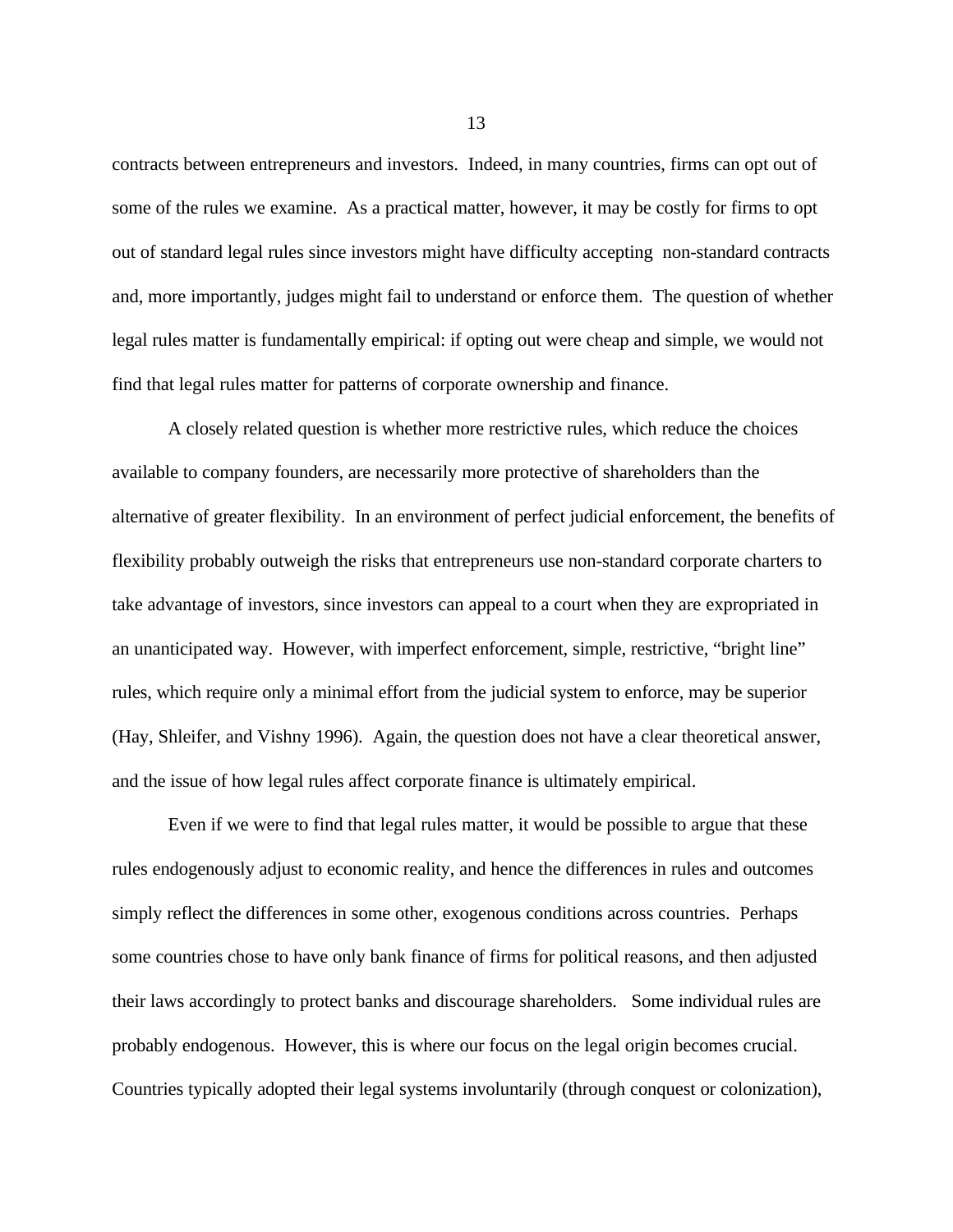and even when they chose a legal system freely, as in the case of former Spanish colonies, the crucial consideration was language and the broad political stance of the law rather than the treatment of investor protections. The legal family can therefore be treated as exogenous to a country's structure of corporate ownership and finance. If we find that legal rules differ substantially across legal families, and that so do financing and ownership patterns, we have a strong case that legal families, as expressed in the legal rules, actually cause outcomes.

# 3. Shareholder rights.

We begin by considering shareholder rights from company laws. The rights measures in this section are refined versions of those presented in our working paper (La Porta et. al. 1996).<sup>4</sup>

Because shareholders exercise their power by voting for directors and on major corporate issues, experts focus on voting procedures in evaluating shareholder rights. These include: voting rights attached to shares, rights that support the voting mechanism against interference by the insiders, and what we call remedial rights. To begin, investors may be better protected when dividend rights are tightly linked to voting rights, i.e. companies in a country are subject to oneshare-one-vote rules (Grossman and Hart 1988, Harris and Raviv 1988).<sup>5</sup> When votes are tied to dividends, insiders cannot have substantial control of the company without having substantial ownership of its cash flows, which moderates their taste for (costly) diversion of cash flows relative to payment of dividends. There are many ways out of the one-share-one-vote principle that laws in different countries accommodate. Companies can issue non-voting shares, low and high-voting shares, founders' shares with extremely high voting rights, or shares whose votes increase when they are held longer, as in France. Companies can also restrict the total number of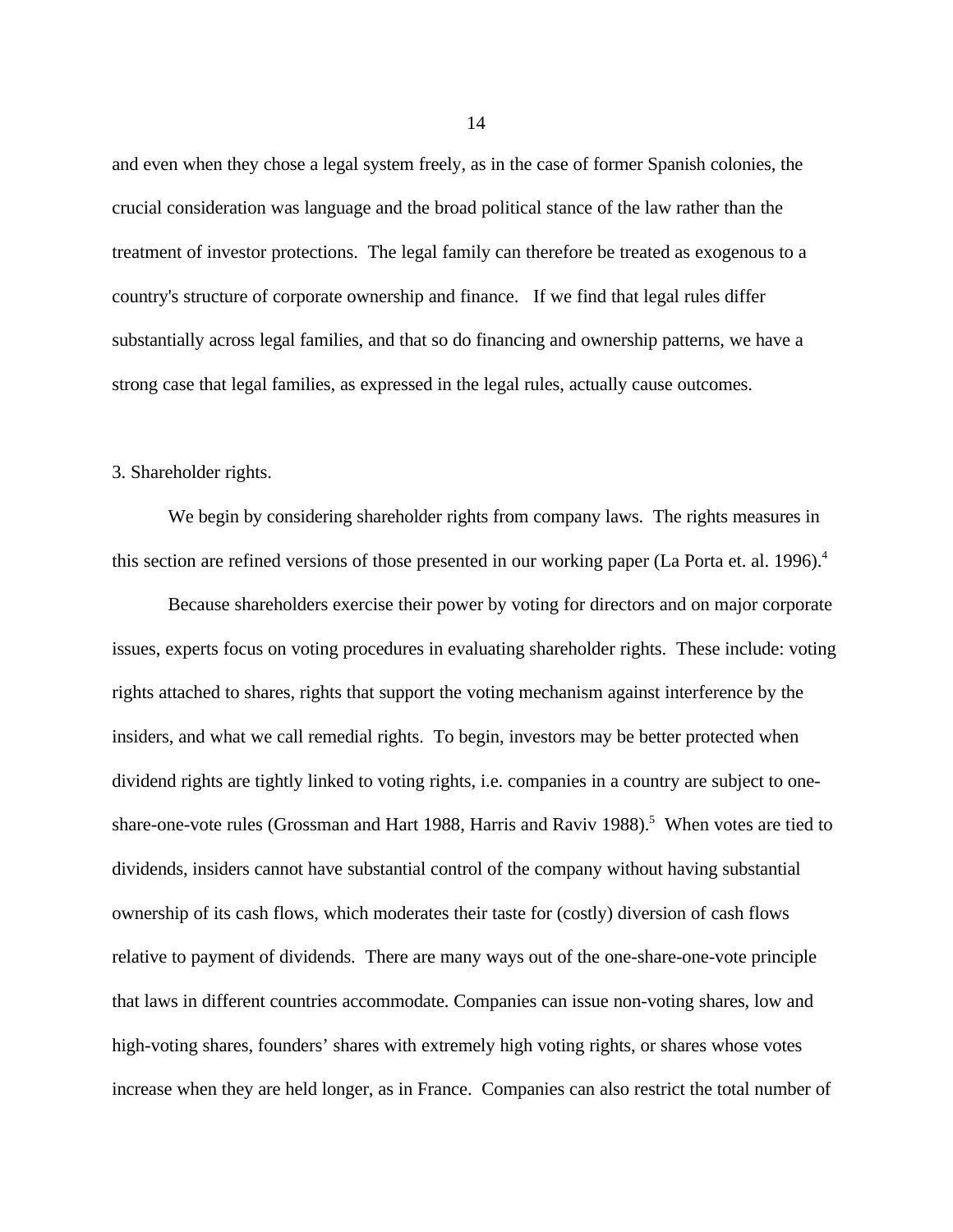votes that any given shareholder can exercise at a shareholders' meeting, regardless of how many votes he controls. We say that a country has one-share one-vote if none of these practices is allowed by law. In our sample, only 11 countries impose genuine one-share one-vote rules.

The next six rights, which we refer to as anti-director rights, measure how strongly the legal system favors minority shareholders against managers or dominant shareholders in the corporate decision making process, including the voting process. First, in some countries, shareholders must show up in person, or send an authorized representative, to a shareholders' meeting to be able to vote. In other countries, in contrast, they can mail their proxy vote directly to the firm, which both enables them to see the relevant proxy information and makes it easier to cast their votes. In Japan, for example, annual shareholder meetings are concentrated overwhelmingly on a single day in late June, and voting by mail is not allowed for some shareholders, which makes it difficult for shareholders to exercise their votes.

Second, in some countries, law requires that shareholders deposit their shares with the company or a financial intermediary several days prior to a shareholder meeting. The shares are then kept in custody until a few days after the meeting. This practice prevents shareholders from selling their shares for several days around the time of the meeting, and keeps shareholders who do not bother to go through this exercise from voting.

Third, a few countries allow cumulative voting for directors, and a few have mechanisms of proportional representation on the board, by which minority interests may name a proportional number of directors. The effect of either rule, in principle, is to give more power for minority shareholders to put their representatives on boards of directors.

Fourth, some countries give minority shareholders legal mechanisms against perceived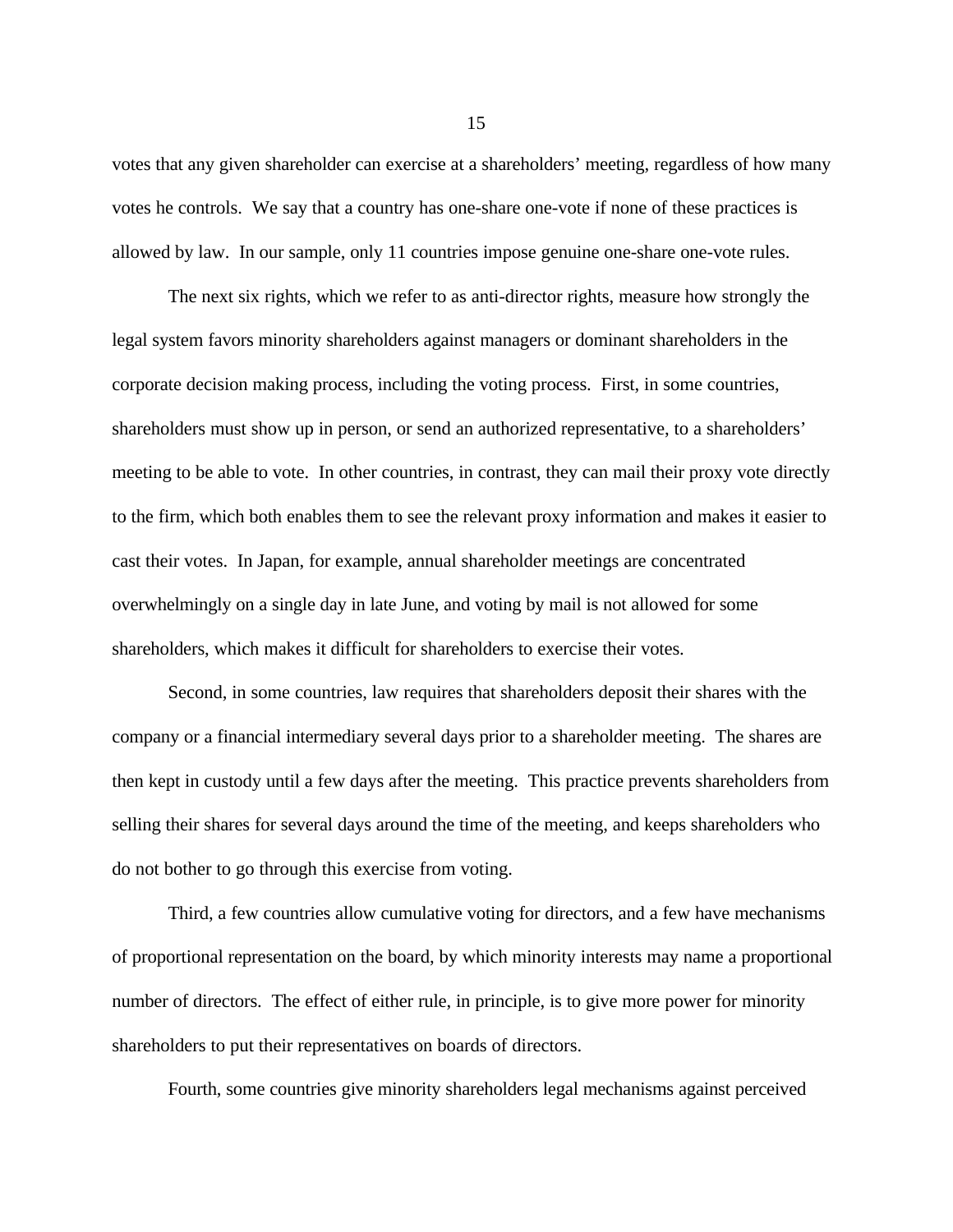oppression by directors (in addition to outright fraud, which is illegal everywhere). These mechanisms may include the right to challenge the directors' decisions in court (as in the American derivative suit), or the right to force the company to repurchase shares of the minority shareholders who object to certain fundamental decisions of the management or of the assembly of shareholders, such as mergers or asset sales.

Fifth, some countries grant shareholders a preemptive right to buy new issues of stock, which can only be waved by a shareholder vote. This right is intended to protect shareholders from dilution, whereby shares are issued to favored investors at below market prices.

Sixth, we look at the percentage of share capital needed to call an extraordinary shareholders' meeting.<sup>6</sup> Presumably, the higher this percentage is, the harder it is for minority shareholders to organize a meeting to challenge or oust the management. This percentage varies around the world from 3 percent in Japan to 33 percent of share capital in Mexico.

For each of the first five anti-director rights measures, a country gets a score of 1 if it protects minority shareholders according to this measure, and a score of zero otherwise. We also give each country a 1 if the percentage of share capital needed to call an extraordinary shareholder meeting is at or below the world median of 10 percent. Finally, we add up these six anti-director rights scores into an aggregate score, which ranges from 0 for Belgium to 5 for Canada and the United States, for example.

The last shareholder rights measure, which we treat differently from others, is the right to a mandatory dividend. In some countries, companies are mandated by law to pay out a certain fraction of their declared earnings as dividends. Because earnings can be misrepresented within the limits allowed by the accounting system, this measure is not as restrictive as it looks. The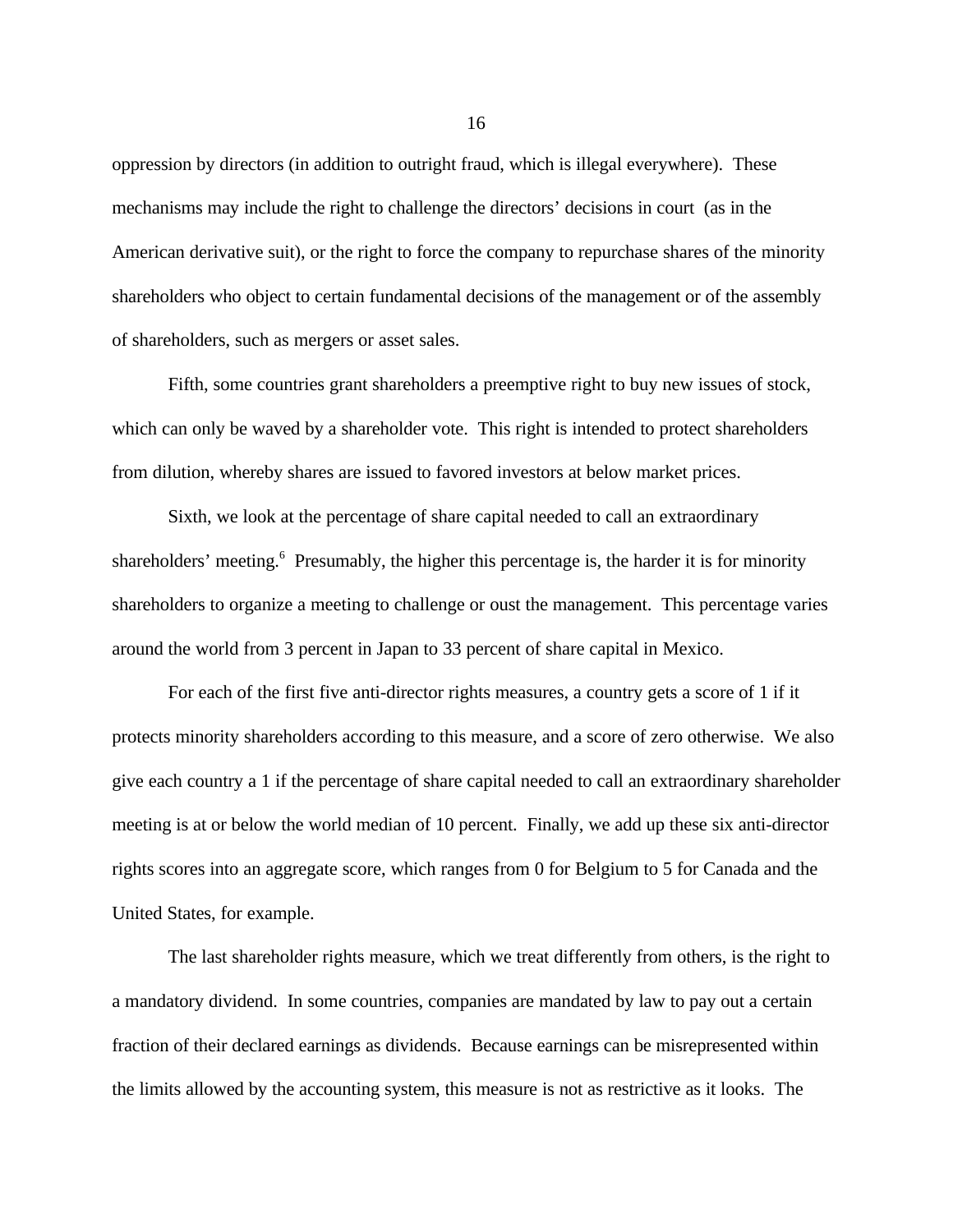mandatory dividend right may be a legal substitute for the weakness of other protections of minority shareholders.

Table 2 presents the data on shareholder rights, where the values of all variables are listed by country, and countries are organized by legal origin. Columns in Table 2 correspond to particular legal provisions concerning shareholder rights, and the values in the tables are dummies equal to 1 if the country has shareholder protections in that particular area. Table 2 also presents equality of means tests for all the variables by origin.

An examination of world means of the variables in Tables 2 suggests that relatively few countries have legal rules favoring outside shareholders. Only 22 percent of the countries have one-share one-vote, only 27 percent allow cumulative voting or give minorities a right of proportional board representation, only 18 percent allow voting by mail, only 53 percent have some oppressed minorities mechanism, and only 53 percent give minority shareholders a preemptive right to buy new shares.

The other clear result in Table 2 is that, for many variables, the origin of laws matters. The means of shareholder rights variables are statistically significantly different between legal families. The two variables where most legal families are similar are one-share one-vote, which is an uncommon restriction everywhere (and never happens in Scandinavia, which is therefore different), and cumulative voting/proportional representation, which is also uncommon everywhere (and again never happens in Scandinavia). For the other variables, the differences in shareholder rights between legal origins are more substantial.

Specifically, two major findings emerge from Table 2. First, along a variety of dimensions, common law countries afford the best legal protections to shareholders. They most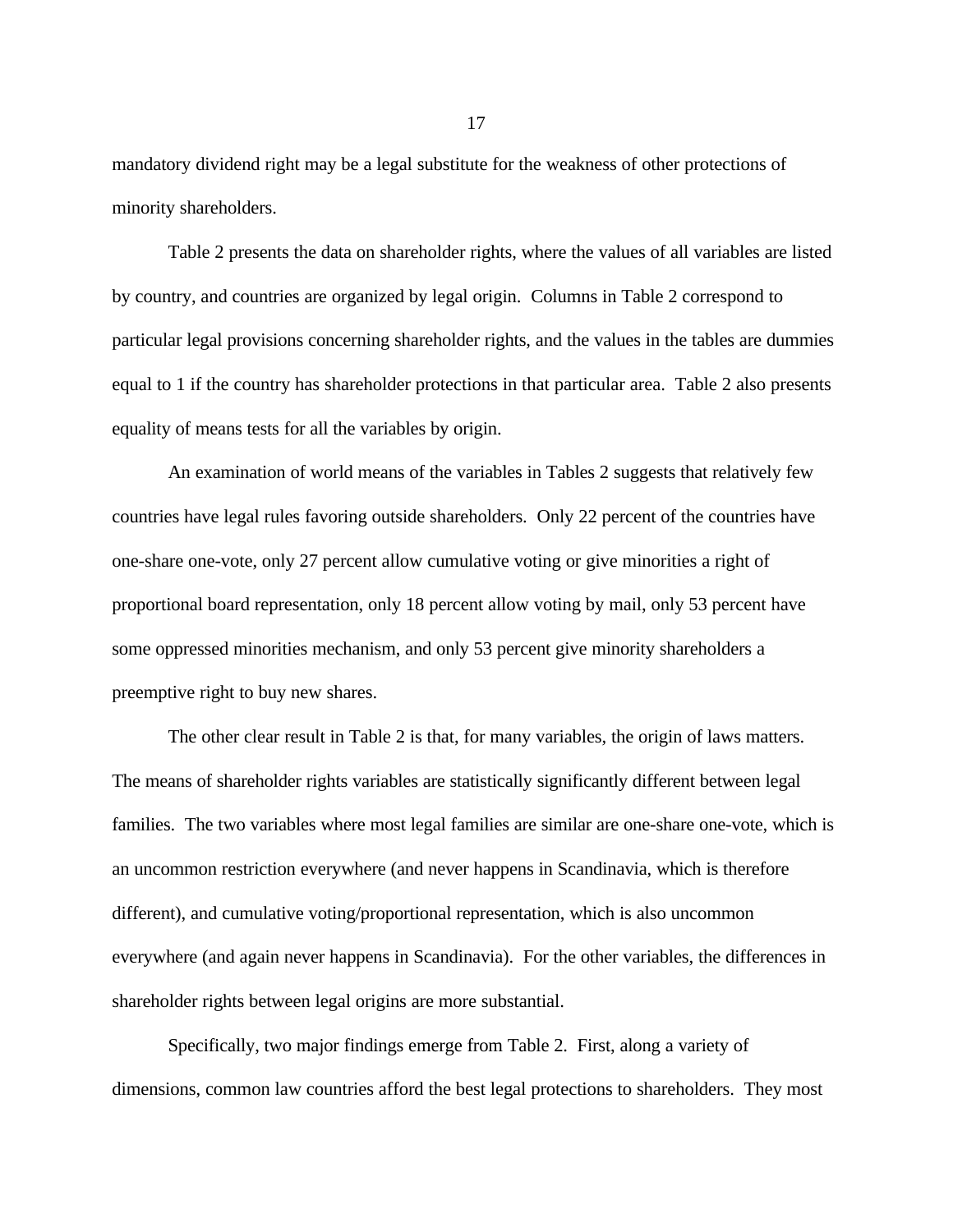frequently (39%) allow shareholders to vote by mail, they never block shares for shareholder meetings, they have the highest (94%) incidence of laws protecting oppressed minorities, and they generally require relatively little share capital (9%) to call an extraordinary shareholder meeting. The only dimension on which common law countries are not especially protective is the preemptive right to new share issues (44%). Still, the common law countries have the highest average anti-director rights score (4.00) of all legal families. Many of the differences between common law and civil law countries are statistically significant. In short, relative to the rest of the world, common law countries have a package of laws most protective of shareholders.

Second, along a broad range of dimensions, French civil law countries afford the worst legal protections to shareholders. Although they look average on one-share-one-vote (29%) and cumulative voting (19%), and better than average on preemptive rights (62%), they have the lowest (5%) incidence of allowing voting by mail, a low (57%, though not as low as German civil law countries) incidence of not blocking shares for shareholder meetings, a low (29%, though not as low as Nordic countries) incidence of laws protecting oppressed minorities, and the highest (15%) percentage of share capital needed to call an extraordinary shareholders' meeting. The aggregate anti-director rights score is the lowest (2.33) for the French civil law countries. The difference in this score between French civil law and common law is large and statistically significant. Interestingly, France itself, except for allowing proxy voting by mail and having a preemptive right to new share issues, does not have strong legal protections of shareholders. These results suggest that shareholders in the two most widely-spread legal regimes: common law and French civil law, operate in very different legal environments.

The German civil law countries are not particularly protective of shareholders either.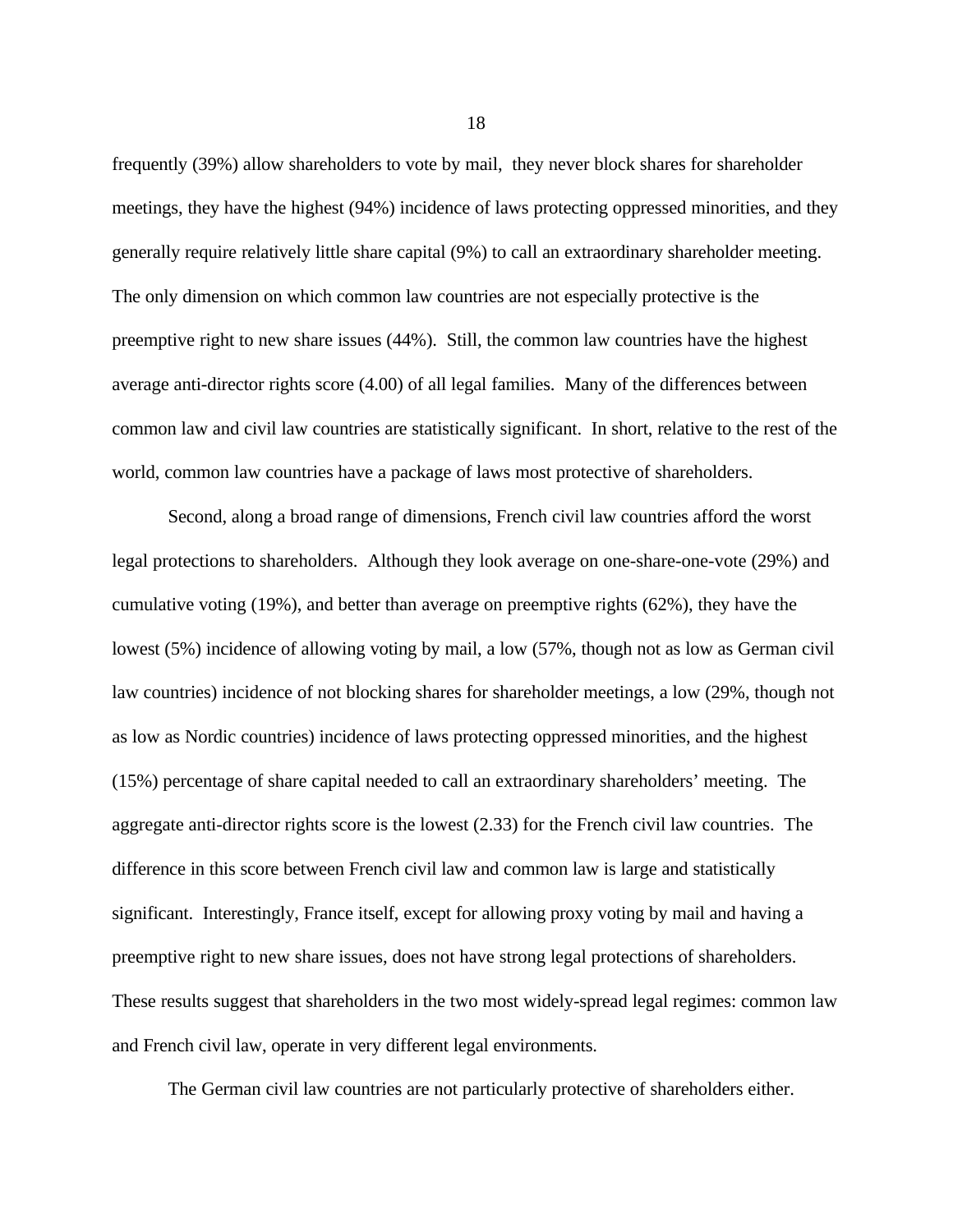They have a relatively high frequency of one-share one-vote rules (because of East Asia), require few votes to call an extraordinary meeting, and offer preemptive rights in a third of the cases. But they usually block shares before shareholder meetings, never allow voting by mail, and have oppressed minority mechanisms in only half of the countries. The average anti-director score for this family is 2.33 -- exactly the same as that for the French family. In Scandinavia, no country has oppressed minority protections, a one-share one-vote restriction, or a cumulative voting/ proportional representation mechanism, and only Norway allows voting by mail. At the same time, no country blocks shares before a shareholder meeting, and three out of four give shareholders preemptive rights. The average Scandinavian anti-director rights score is 3.

The one remedial measure in Table 2, namely mandatory dividend, shows that mandatory dividends are used *only* in French civil law countries. This result is broadly consistent with the rest of our evidence, and suggests that mandatory dividends are indeed a remedial legal protection for shareholders who have relatively few other legal rights.

The results in Panel B of Table 2 suggest that the differences in the various measures of shareholder rights between different legal families are often significant, and almost always significant when common and civil law families are compared. One further question is whether the difference in scores by legal origin just reflects differences in per capita income levels. To address this question, Table 4 divides all countries into the bottom 25%, middle 50%, and top 25% by GNP per capita. The results show, in particular, that anti-director rights scores are independent of per capita income, rejecting the notion that legal rules that are more protective of investors are a reflection of higher per capita income.

In sum, common law countries have the relatively strongest, and the French civil law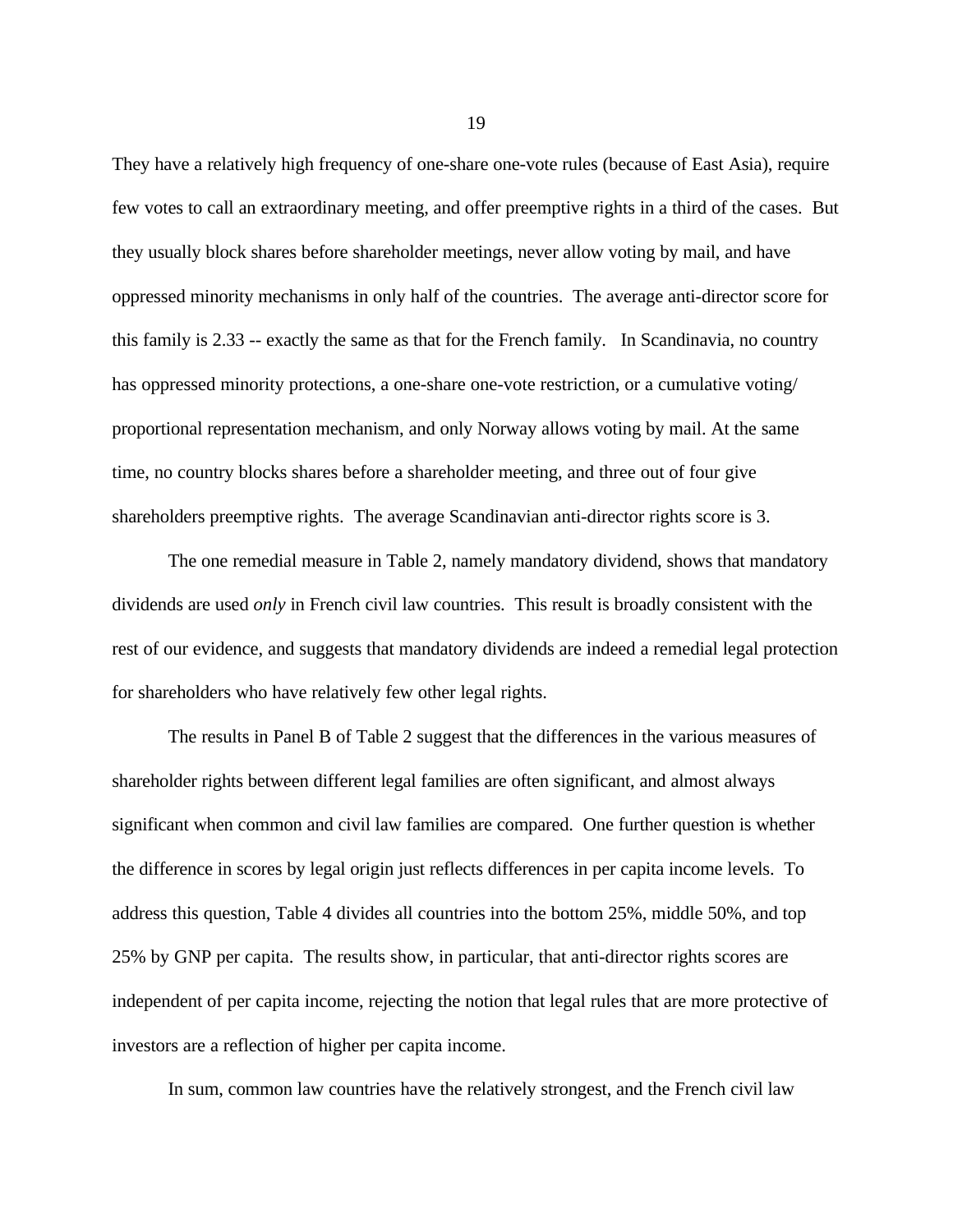countries the weakest, protections of shareholders, independent of per capita income. A minority shareholder in Australia can vote by mail, can trade his shares during a shareholders' meeting, is protected from certain expropriations by directors, and needs to organize only 5% of the votes to call an extraordinary meeting. A minority shareholder in Belgium, in contrast, cannot vote by mail, has his shares blocked during the shareholder meeting, is not protected from expropriation by directors and needs 20% of share capital to call for an extraordinary meeting. The differences between legal families come out clearly from this analysis of shareholder rights.

# 4. Creditor Rights.

Conceptually, creditor rights are more complex than shareholder rights, for two reasons. First, there may be different kinds of creditors, with different interests, so protecting rights of some creditors has the effect of reducing the rights of others. For example, in case of a default, senior secured creditors may have a simple interest in getting possession of collateral no matter what happens to the firm, whereas junior unsecured creditors may wish to preserve the firm as a going concern so that they can hope to get some of their money back if the firm turns a profit. In assessing creditor rights, we take the perspective of senior secured creditors, in part for concreteness, and in part because much of the debt in the world has that character.

Second, there are two general creditor strategies of dealing with a defaulting firm: liquidation and reorganization, which require different rights to be effective. The most basic right of a senior collateralized creditor is the right to repossess -- and then liquidate or keep -- collateral when a loan is in default (see Hart 1995). In some countries, law makes it difficult for such creditors to repossess collateral, in part because such repossession leads to liquidation of firms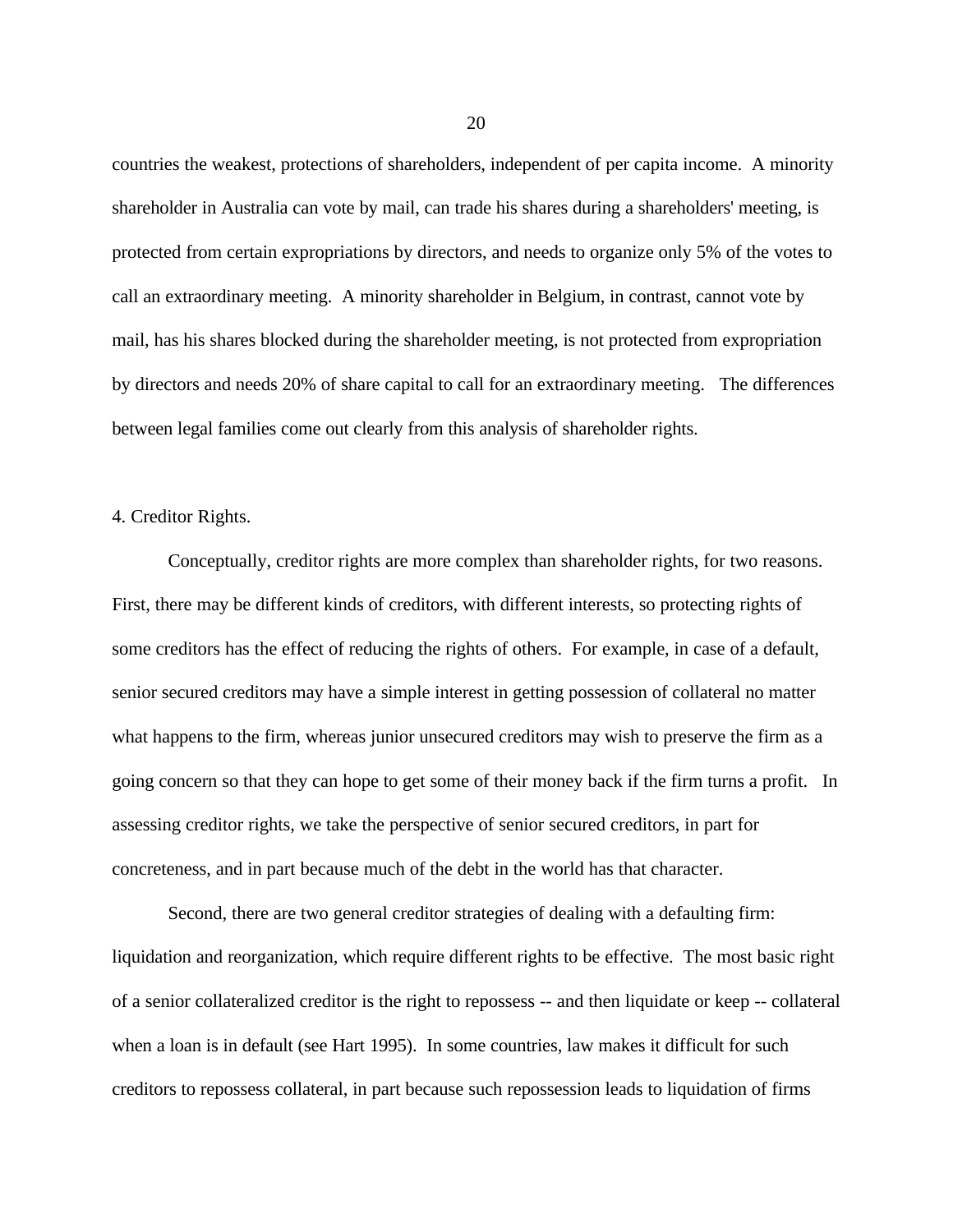which is viewed as socially undesirable. In these countries, creditors may still have powers against borrowers, namely their votes in the decisions for how to reorganize the company. The debate between the wisdom of reorganization and liquidation from the social viewpoint has been extensive (Aghion, Hart, and Moore 1992, Baird 1995, White 1993), and has raised the question of whether both procedures or just one are needed to protect creditors. Thus a country with a perfect liquidation procedure but totally ineffective reorganization might be extremely protective of creditors simply because reorganization never needs to be used. We score creditor rights in both reorganization and liquidation, and add up the scores to create a creditor rights index, in part because almost all countries rely to some extent on both procedures.

We use five creditor rights variables in this analysis. First, in some countries, the reorganization procedure imposes an automatic stay on the assets, thereby preventing secured creditors from getting possession of loan collateral. This rule obviously protects managers and unsecured creditors against secured creditors and prevents automatic liquidation. In Greece, for example, secured creditors have the right to foreclose on their property when their claim matures and not when the borrower defaults (Guide to Insolvency in Europe 1989, p. 112). In other countries, in contrast, secured creditors can pull collateral from firms being reorganized without waiting for completion of reorganization, a right that is obviously of value to them.

Second, some countries do not assure the secured creditors the right to collateral in reorganization. In these, admittedly rare, countries, secured creditors are in line behind the Government and workers, who have absolute priority over them. To use Mexico as an example, various social constituencies need to be repaid before the secured creditors, often leaving the latter with no assets to back up their claims.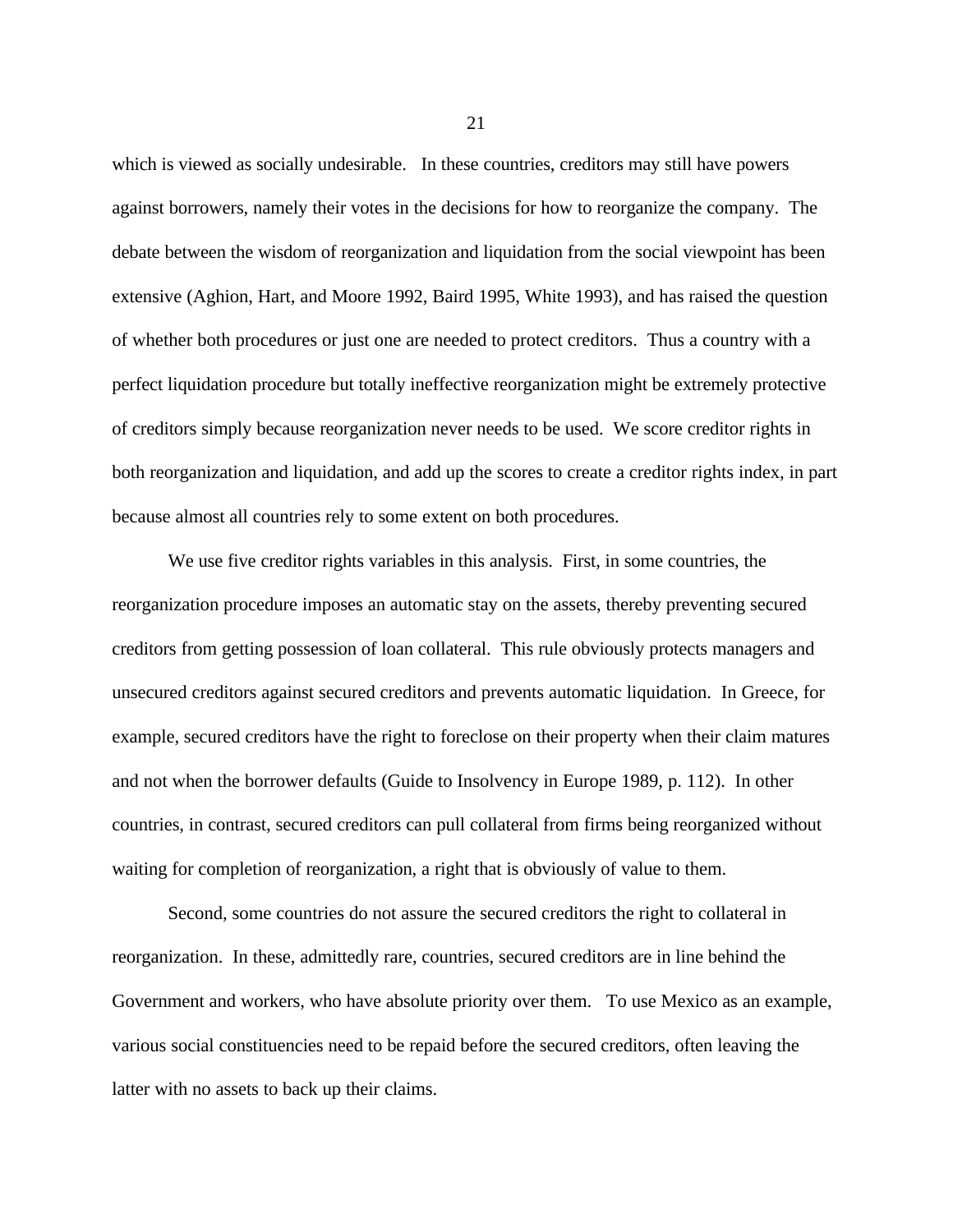Third, management in some countries can seek protection from creditors unilaterally by filing for reorganization, without creditor consent. Such protection is called Chapter 11 in the United States, and gives management a great deal of power, since at best creditors can get their money or collateral only with a delay. In other countries, in contrast, creditor consent is needed to file for reorganization, and hence managers cannot so easily escape creditor demands.

Finally, in some countries, management stays pending the resolution of the reorganization procedure, whereas in other countries, such as Malaysia, management is replaced by a party appointed by the court or the creditors. This threat of dismissal may enhance creditors' power.

As with shareholder rights, we use one remedial creditor rights measure, namely the existence of a legal reserve requirement. This requirement forces firms to maintain a certain level of capital to avoid automatic liquidation. It protects creditors who have few other powers by forcing an automatic liquidation before all the capital is stolen or wasted by the insiders.

The results on creditor rights are presented in Table 3. In general, the protections of creditor rights analyzed here occur more frequently than the protections of shareholder rights. Nearly half of the countries do not have an automatic stay on assets, 81 percent pay secured creditors first, over half restrict the managers' right to seek protection from creditors unilaterally, and 45 percent remove management in reorganization proceedings.

As in Table 2, we see that, for many creditor rights, the legal origin matters. Common law countries offer creditors stronger legal protections against managers. They have the highest (72%) incidence of no automatic stay on assets; with two exceptions, they guarantee that secured creditors are paid first (the German civil law and Scandinavian families have no exceptions); they frequently (72%, behind only Scandinavia) preclude managers from unilaterally seeking court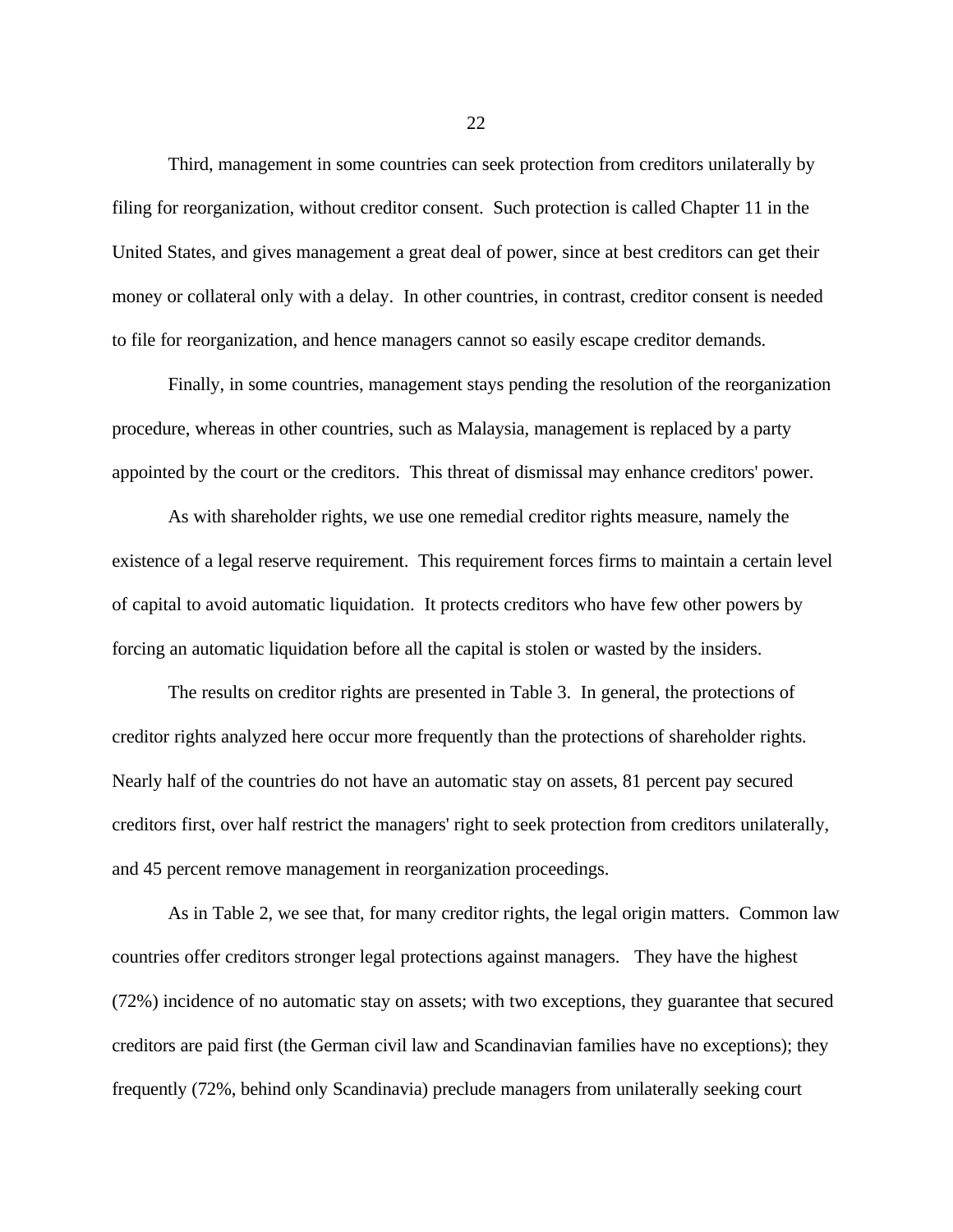protection from creditors; and they have far and away the highest (78%) incidence of removing managers in reorganization proceedings. The United States is actually one of the most anticreditor common law countries: it permits automatic stay on assets, allows unimpeded petition for reorganization, and lets managers keep their jobs in reorganization. The average aggregate creditor rights score for common law countries is 3.11 -- by far the highest among the four families, -- but this score is only 1 for the United States.

The French civil law countries offer creditors the weakest protections. Few of them (26%, tied with Scandinavia) have no automatic stay on assets; relatively few (65%) assure that secured creditors are paid first; few (42% -- still more than German civil law countries) place restrictions on managers seeking court protection from creditors; and relatively few (26%) remove managers in reorganization proceedings. The average aggregate creditor rights score for the French civil law countries is 1.58, or roughly half of that for the common law family.

On some measures, countries in the German civil law family are strongly pro-creditor. For instance, 67 percent of them have no automatic stay, and secured creditors in all of them are paid first. On the other hand, relatively few of these countries (33%) prevent managers from getting protection from creditors unilaterally, and most (67%) allow managers to stay in reorganization. One view of this evidence is that the German civil law countries are very responsive to secured creditors by not allowing automatic stay and by letting them pull collateral. As a consequence of making liquidation easy, these countries rely less on reorganization of defaulting firms, and hence being soft on such firms by letting managers stay may not be a big problem. The overall average creditor rights score of 2.33 for the German family may therefore understate the extent to which secured creditors are protected.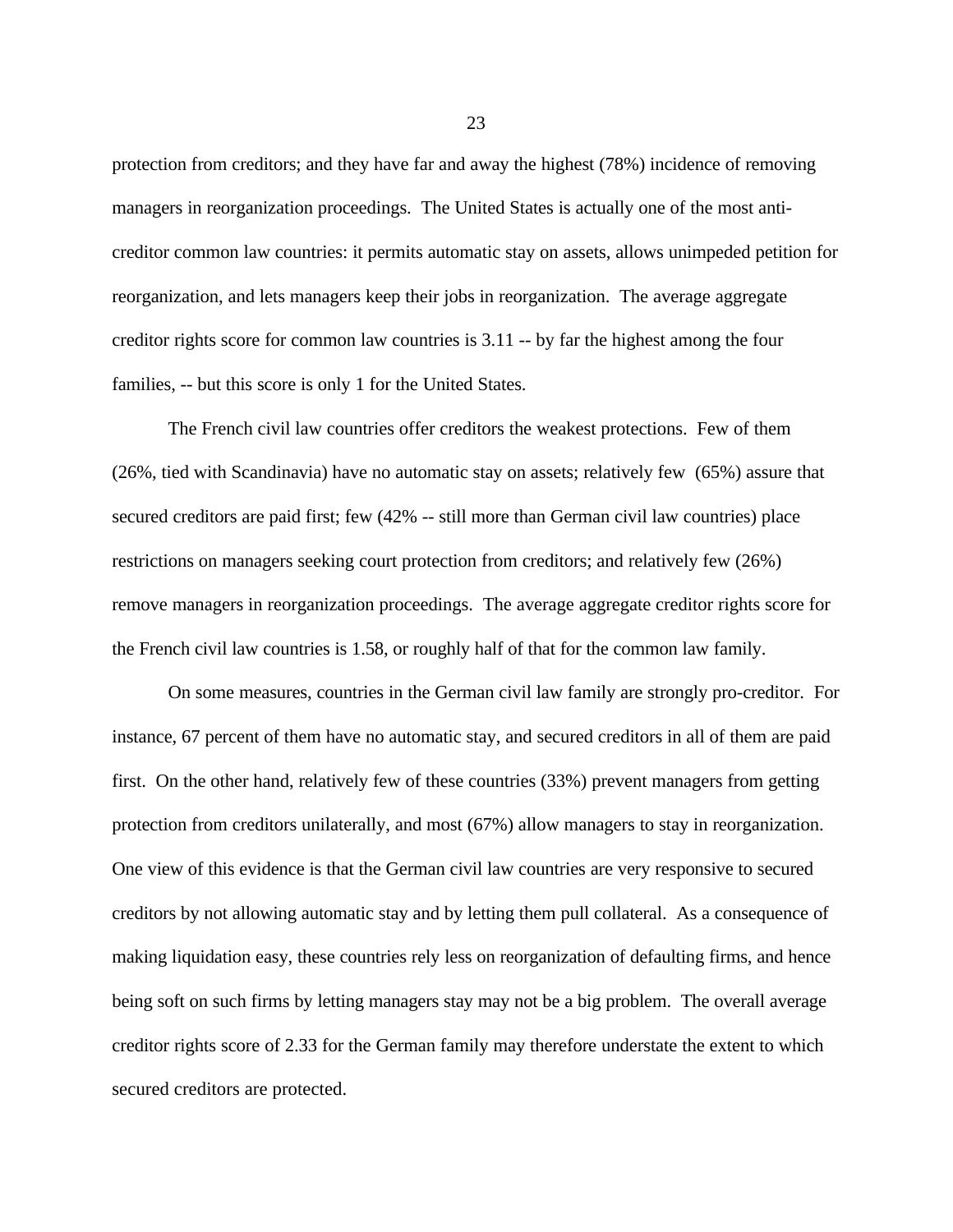Finally, Scandinavia has an overall average score of 2.00, which a bit lower than the German family but higher than the French.

The evidence on the one remedial pro-creditor legal rule in the sample, the legal reserve requirement, shows that it is almost never used in common law countries, where other investor protections presumably suffice, but more common in all civil law families. Since this requirement is likely to protect unsecured creditors in particular, it is not surprising that it is relatively common in the German civil law countries, which tend to be as unprotective as the French civil law countries of unsecured creditors. The evidence suggests that, for creditors as well, remedial rights are used as a substitute for the weakness of other investor protections.

From Table 3, we see that the ranking of legal families is roughly the same for creditor and shareholder protections. It is not the case that some legal families protect shareholders and others protect creditors. This result can be confirmed formally by looking at the (unreported) correlations of creditor and shareholder rights scores across countries, which are generally positive. The one possible exception is that German civil law countries are protective of secured creditors, though generally not of shareholders. A final interesting result in Table 4 is that creditor rights are, if anything, stronger in poorer than in richer countries, perhaps because poor countries adapt their laws to facilitate secured lending for lack of other financing opportunities.

 To summarize the results thus far, laws differ a great deal across countries, and in particular they differ because they come from different legal families. Relatively speaking, common law countries protect investors the most, and French civil law countries protect them the least. German civil law countries are in the middle, though closer to the civil law group. The one exception is the strong protections that German civil law countries afford secured creditors.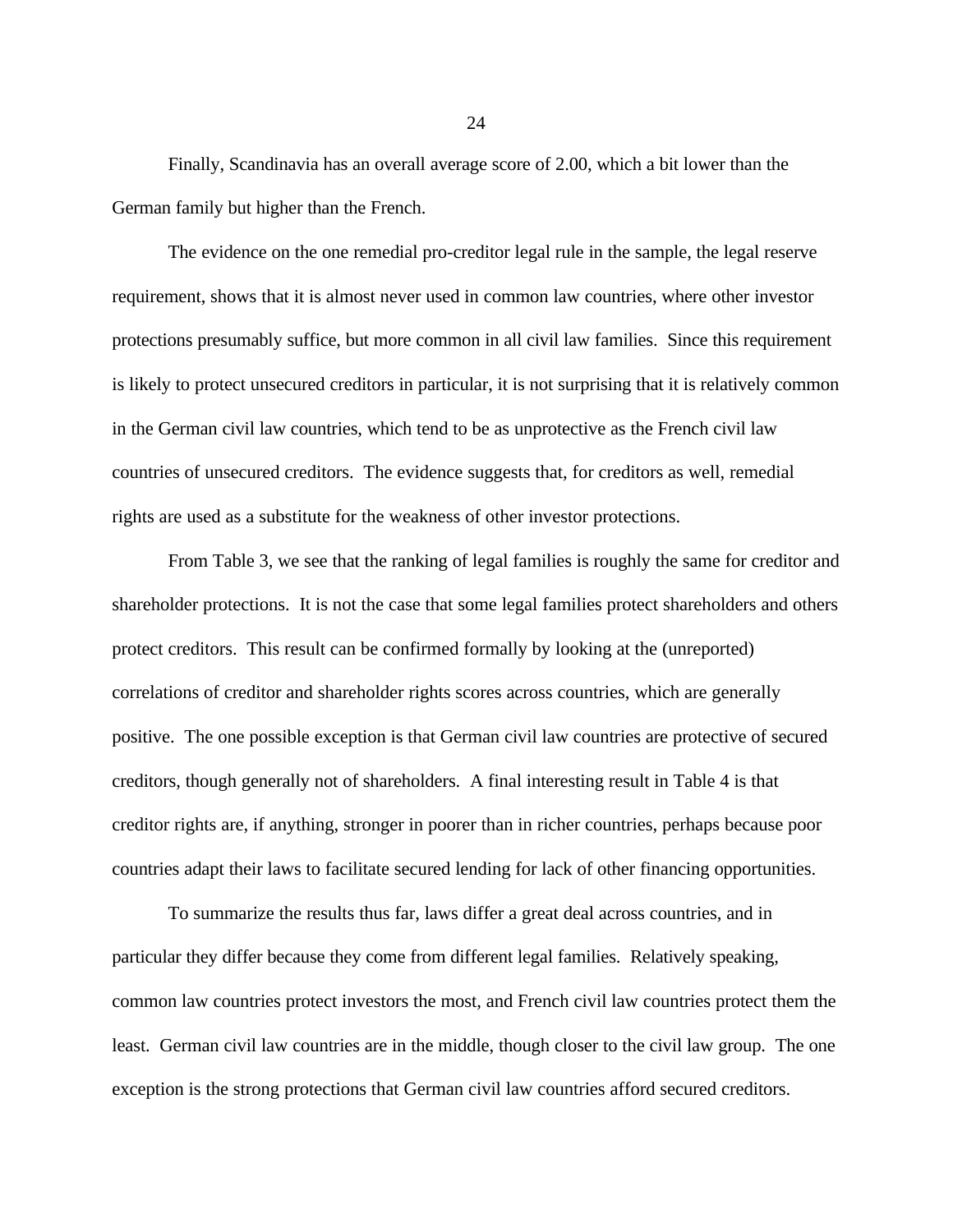Scandinavian countries are in the middle as well. The evidence also indicates that these results are not a consequence of richer countries having stronger investor rights; if anything, the results for creditors are the reverse.<sup>7</sup>

If poor investor protections are actually costly to companies in terms of their ability to raise funds, then do countries compensate for these shortcomings in other ways? We have already shown that French civil law countries have a higher incidence of remedial legal protections, such as mandatory dividends and legal reserves. But there may be other strategies to compensate, at least in part, for investor-unfriendly laws. One of them -- examined in section 5 -- is strict and effective enforcement of the laws that do exist. The other -- examined in section 6 -- is concentrated ownership.

## 5. Enforcement.

In principle, a strong system of legal enforcement could substitute for weak rules, since active and well-functioning courts can step in and rescue investors abused by the management. To address these issues, we examine proxies for the quality of enforcement of these rights, namely estimates of "law and order" in different countries compiled by private credit risk agencies for the use of foreign investors interested in doing business in the respective countries. We use five of these measures: efficiency of the judicial system, rule of law, corruption, risk of expropriation - meaning outright confiscation or forced nationalization -- by the government, and likelihood of contract repudiation by the government. The first two of these measures obviously pertain to law enforcement proper; the last three deal more generally with the government's stance toward business. Some of these measures have been previously shown to affect national growth rates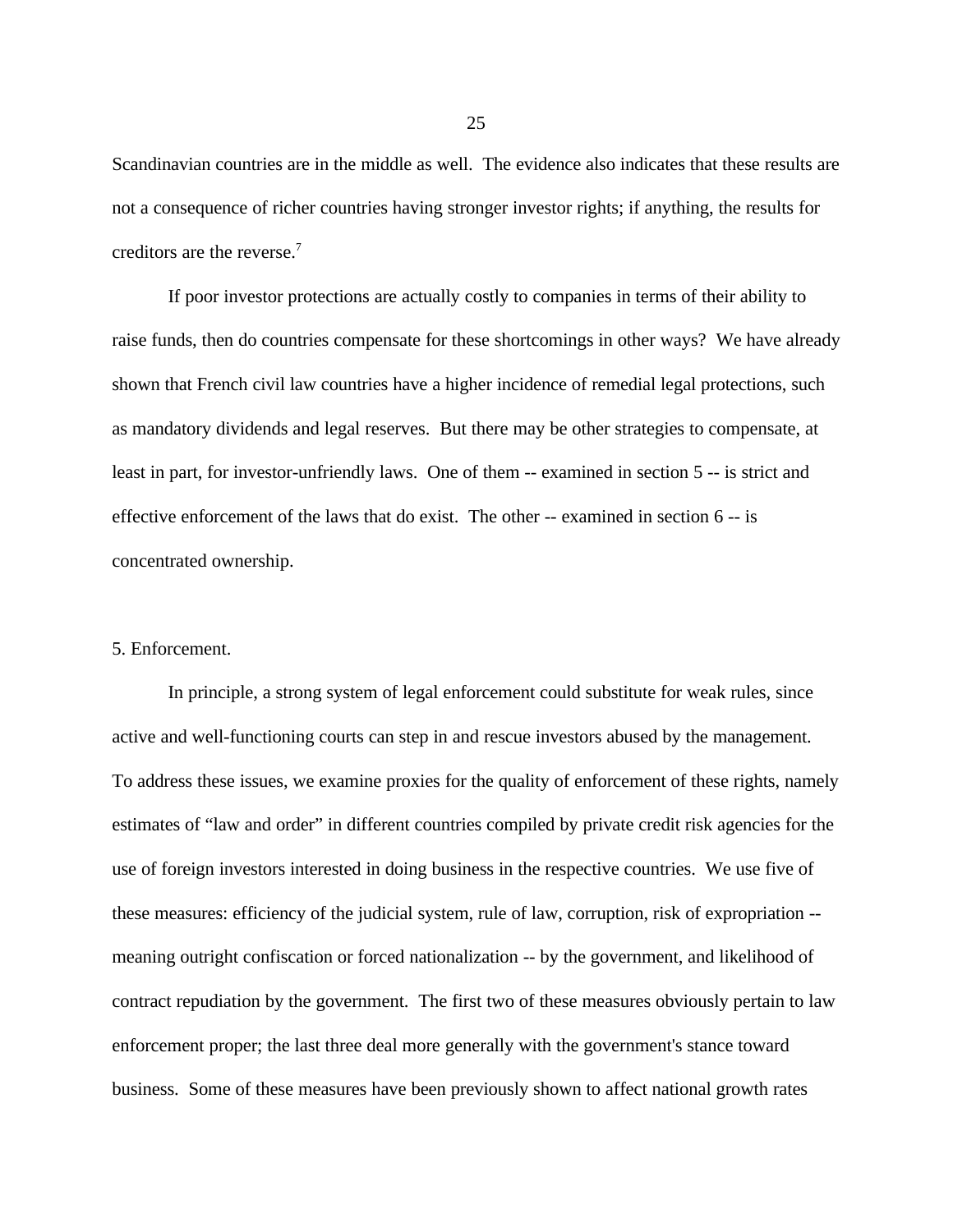(Keefer and Knack 1995).

In addition, we use an estimate of the quality of a country's accounting standards. Accounting plays a potentially crucial role in corporate governance. For investors to know anything about the companies they invest in, basic accounting standards are needed to render company disclosures interpretable. Even more important, contracts between managers and investors typically rely on some measures of firms' income or assets being verifiable in court. If a bond covenant stipulates immediate repayment when income falls below a certain level, this level of income must be verifiable for the bond contract to be even in principle enforceable in court. Accounting standards might then be necessary for financial contracting, especially if investor rights are weak (Hay, Shleifer and Vishny 1996). The measure of accounting standards we use, like the rule of law measures, is a privately constructed index based on examination of company reports from different countries. Unfortunately, it is available for only 44 countries, 41 of which are in our sample.<sup>8</sup>

Table 5 presents country scores for the various rule of law measures, as well as for their accounting standards. It arranges countries by legal origin, and presents tests of equality of means between families. The table suggests that quality of law enforcement differs across legal families. In law enforcement, Scandinavian countries are clearly on top, with German civil law countries close behind. These families have the highest scores of any group on the efficiency of the judicial system, the rule of law, corruption, risk of expropriation, and risk of contract repudiation by the government. On all the measures of rule of law, common law countries are behind the leaders, but ahead of the French civil law countries. The statistical significance of these results varies from variable to variable.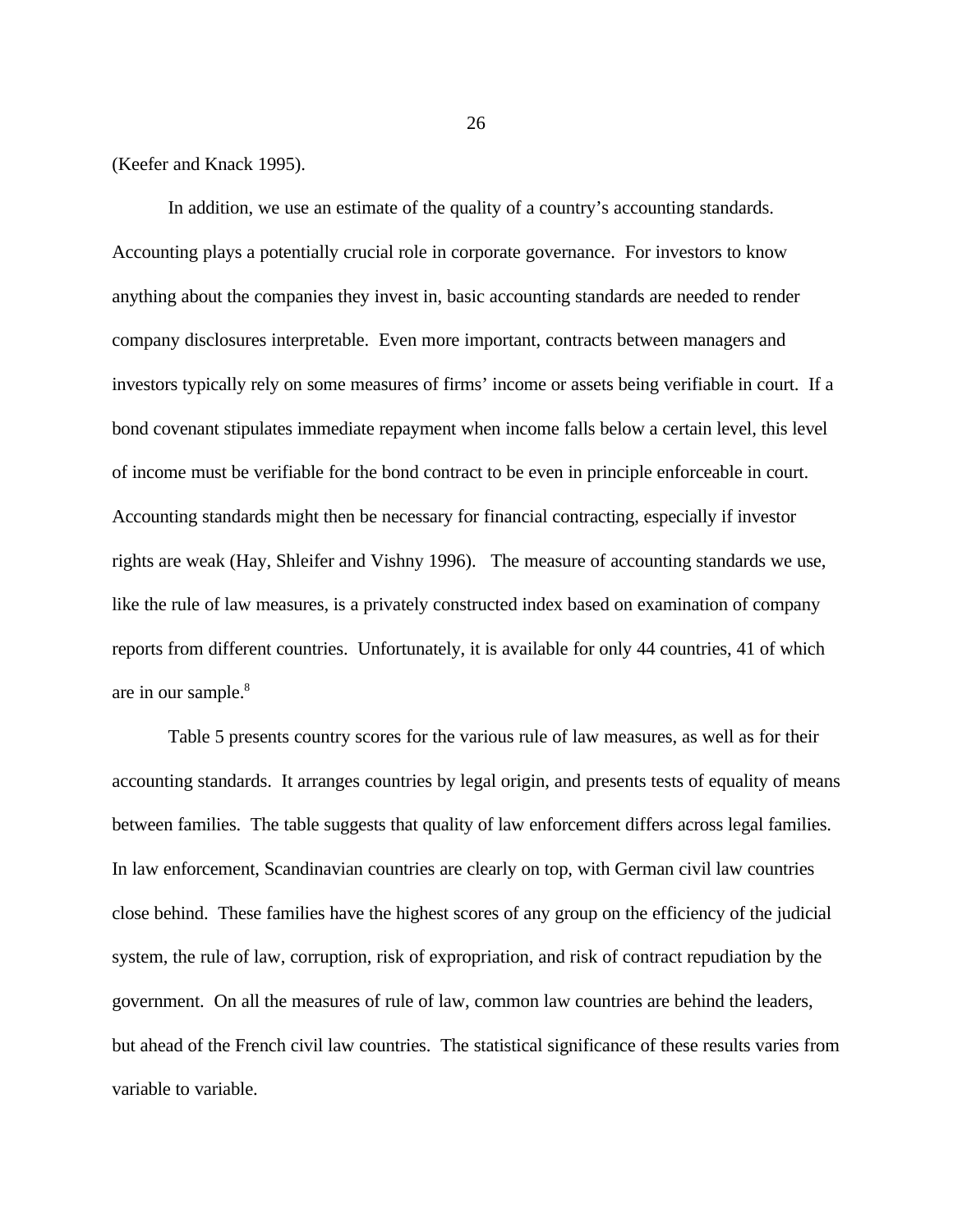With quality of accounting, Scandinavia still comes out on top, though common law countries are second, (statistically significantly) ahead of the German civil law countries. The French family has the weakest quality of accounting.

These results do not support the conclusion that the quality of law enforcement substitutes or compensates for the quality of laws. An investor in a French civil law country is poorly protected by both the laws and the system that enforces them. The converse is true for an investor in a common law country, on average.

An inspection Table 5 suggests that, for the enforcement measures, the level of per capita income may have a more important confounding effect than it did for the laws themselves. In Table 6, we investigate whether quality of enforcement is different in different legal families through regression analysis across countries, controlling for each country's level of per capita income. The omitted dummy in the regressions is for common law countries.<sup>9</sup>

By every single measure, richer countries have higher quality of law enforcement. Nonetheless, even controlling for per capita income, the legal family matters for the quality of enforcement and the accounting standards. A great deal of the cross-sectional variance in these rule of law scores is explained by per capita income and the legal origin. In some cases, these variables together explain around 80 percent of the cross-sectional variation in rule of law scores, with the lion's share of the explanatory power coming from per capita income.

Once income is controlled for, French civil law countries still score lower on every single measure, and statistically significantly lower for almost all measures, than the common law countries do. However, German civil law countries now tend to score lower than the common law countries on all measures other than repudiation of contracts by government, although the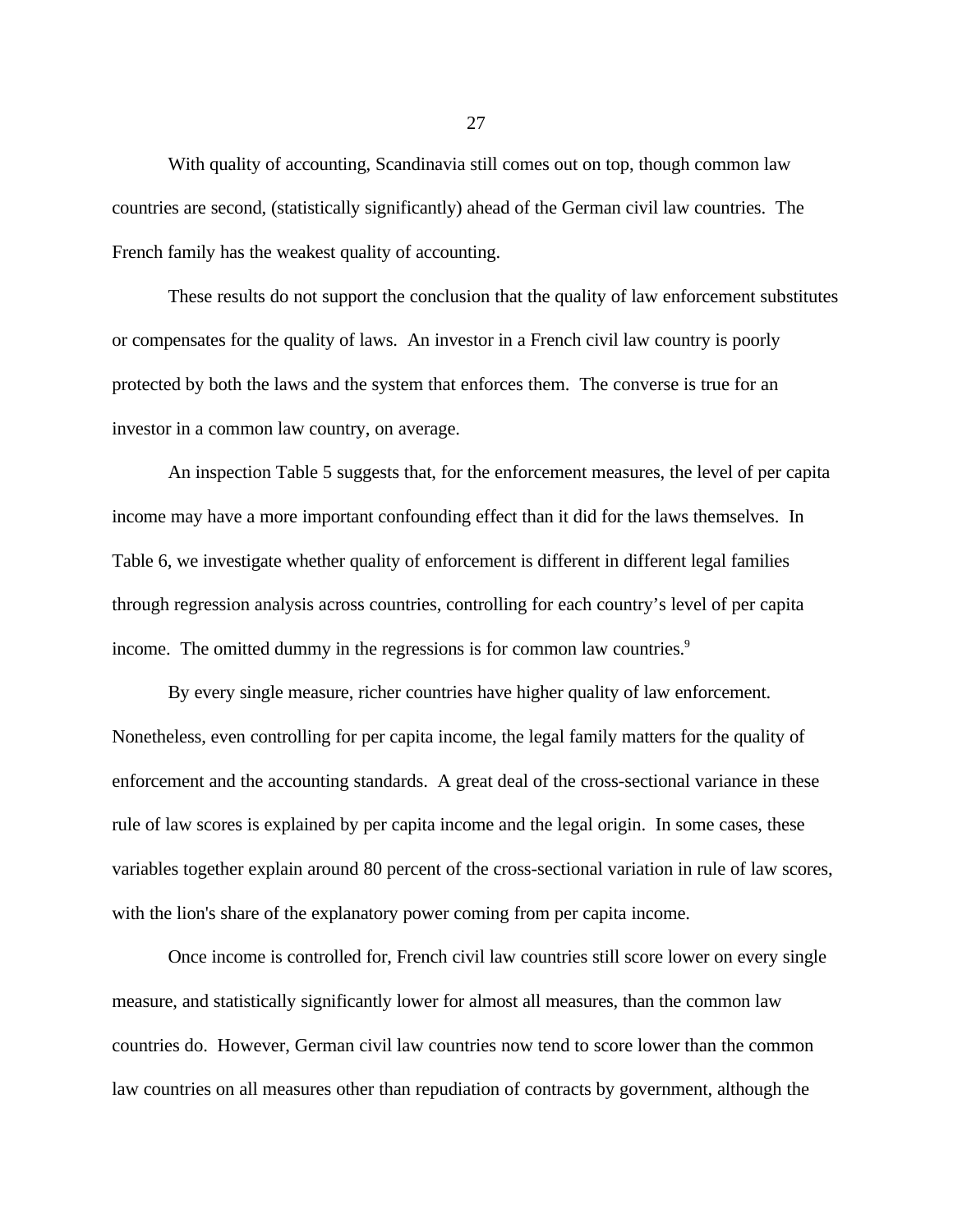effect is significant only for the efficiency of the judiciary and the accounting standards. Scandinavian countries are similar to common law countries in rule of law measures. The regression results continue to show that legal families with investor-friendlier laws are also the ones with stronger enforcement of laws. Poor enforcement and accounting standards aggravate, rather than cure, the difficulties faced by investors in the French civil law countries.

# 6. Ownership.

In this section, we explore the hypothesis that companies in countries with poor investor protection have more concentrated ownership of their shares. There are at least two reasons why ownership in such countries would be more concentrated. First, large, or even dominant, shareholders who monitor the managers might need to own more capital, ceteris paribus, to exercise their control rights and thus to avoid being expropriated by the managers. This would be especially true when there are some legal or economic reasons for large shareholders to own significant cash flow rights as well as votes. Second, when they are poorly protected, small investors might be willing to buy corporate shares only at such low prices that make it unattractive for corporations to issue new shares to the public. Such low demand by minority investors for corporate shares would indirectly stimulate ownership concentration. Of course, it is often efficient to have some ownership concentration in companies, since large shareholders might monitor managers and thus increase the value of the firm (Shleifer and Vishny 1986). But with poor investor protection, ownership concentration becomes a substitute for legal protection, because only large shareholders can hope to receive a return on their investment.

To evaluate this hypothesis, we have assembled a data base of up to 10 largest by market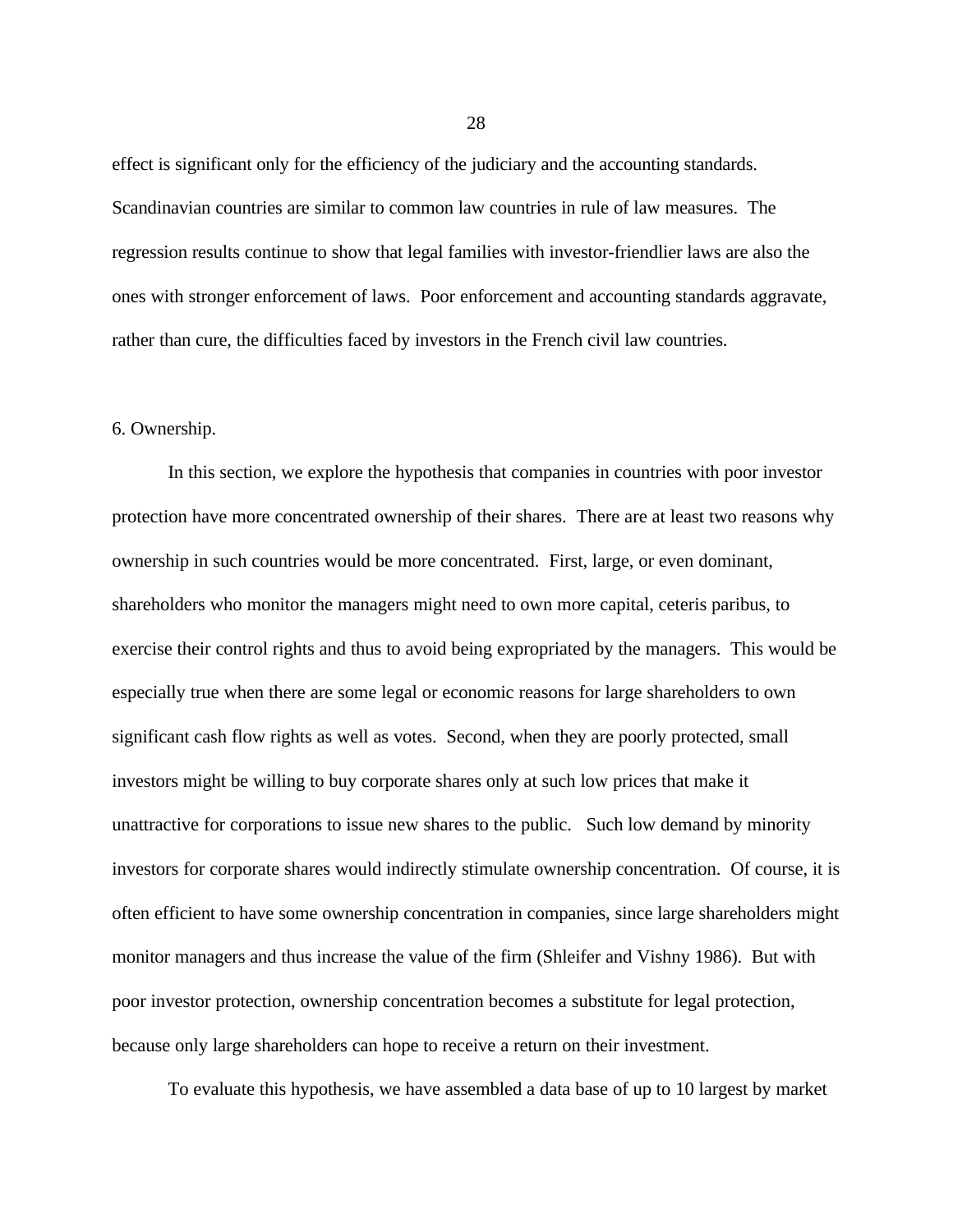capitalization non-financial (i.e., no banks) domestic (i.e., no foreign multinationals) totally private (i.e., no government ownership) publicly traded (i.e., not 100% privately held) companies in each country in our sample. For some countries, including Egypt, India, Nigeria, Philippines, and Zimbabwe, we could not find 10 such companies and settled for at least five.

For each company, we collected data on its three largest shareholders, and computed the combined (cash flow) ownership stake of these three shareholders. We did not correct for the possibility that some of the large shareholders are affiliated with each other, or that the company itself owns the shares of its shareholders. Both of these corrections would raise effective concentration of cash flow ownership. On the other hand, we also did not examine the complete ownership structure of firms, taking account of pyramidal structures and the fact that corporate shareholders themselves have owners. Doing this is likely to reduce our measure of ownership concentration. Last, we could not distinguish empirically between large shareholders who are the management, affiliated with the management, or separate from the management. It is not clear that a conceptual line between management and, say, a 40 percent shareholder can be drawn.

 Subject to these caveats, it is possible to construct measures of ownership concentration for 45 of our 49 countries. For each country, we took the average and the median ownership stake of the three largest shareholders among its 10 largest publicly traded companies. This measure resembles measures of ownership concentration used for American companies by Demsetz and Lehn (1985) and Morck, Shleifer and Vishny (1988).

Table 7 presents, by legal origin, this concentration variable for each country. In the world as a whole, the average ownership of the three largest shareholders is 46 percent, and the median is 45 percent. Dispersed ownership in large public companies is simply a myth. Even in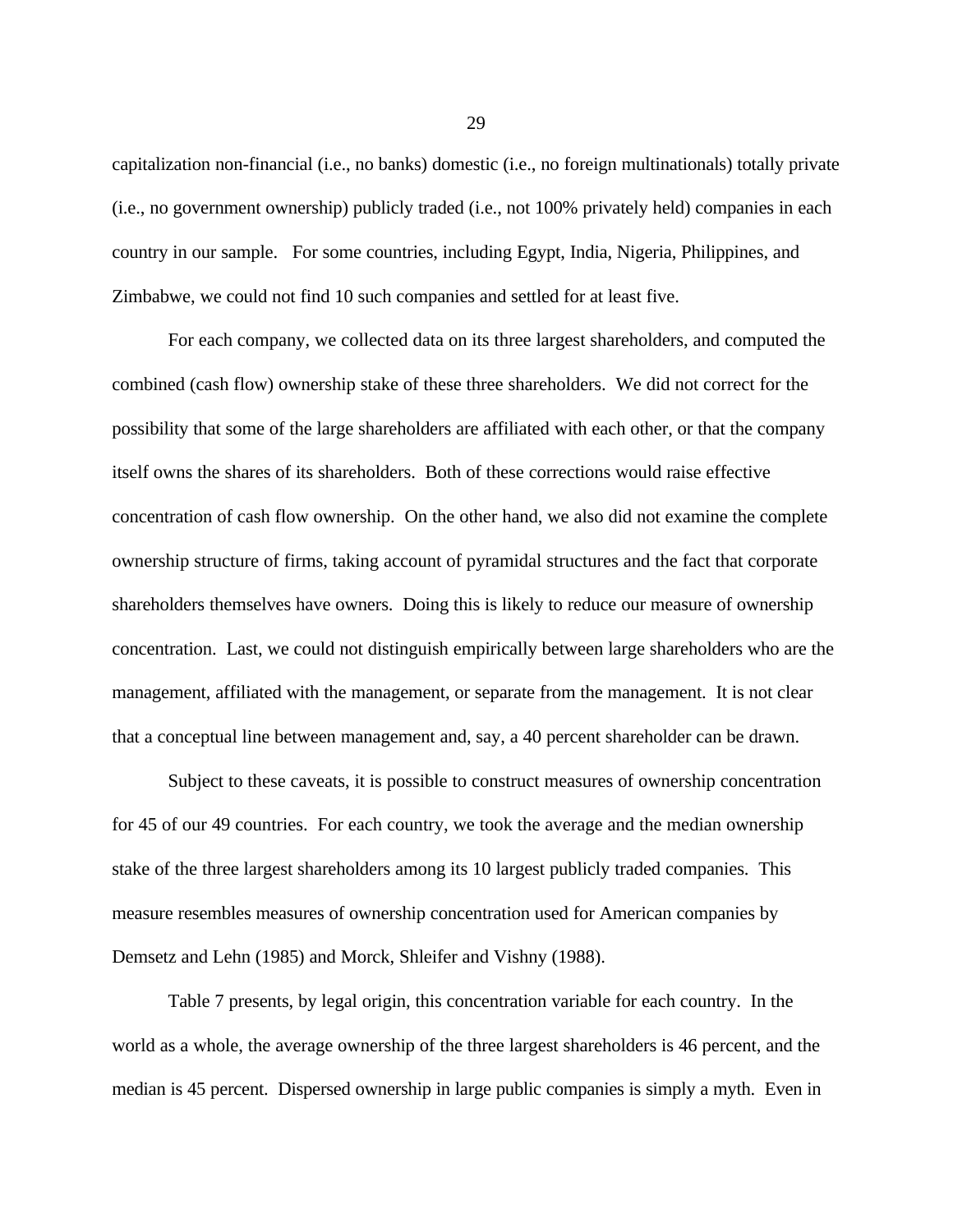the United States, the average for the 10 most valuable companies is 20 percent (which is partly explained by the fact that Microsoft, Walmart, Coca-Cola, and Intel are on the list and all have significant ownership concentration), and the median is 12 percent. The average concentration measure we use is under 30 percent only for the United States, Australia, United Kingdom, Taiwan, Japan, Korea and Sweden. Presumably, if we looked at smaller companies, the numbers we would get for ownership concentration would be even larger. The finance textbook model of management faced by multitudes of dispersed shareholders is an exception and not the rule.

Table 7 also shows that ownership concentration varies by legal origin. By far the highest concentration of ownership is found in the French civil law countries, with the average ownership by the three largest shareholders of a whopping 54 percent for the 10 largest non-government firms. The lowest concentration, in the German civil law countries, is 34 percent. This puzzlingly low concentration comes from East Asia, where as we already mentioned company law has been significantly influenced by the United States, rather than from Germany, Austria, or Switzerland. Scandinavian countries are also relatively low, with 37 percent concentration. Finally common law countries are in the middle, with 43 percent average ownership concentration. The differences between the French and other legal families are statistically significant, although other differences are not. In sum, these data indicate that the French civil law countries have unusually high ownership concentration. These results are at least suggestive that concentration of ownership is an adaptation to poor legal protection.

In Table 8, we examine empirically the determinants of ownership concentration, in two steps. First, we regress ownership concentration on legal origin dummies and several control variables, to see whether origin matters. The controls we use are: (the logarithm of) GNP per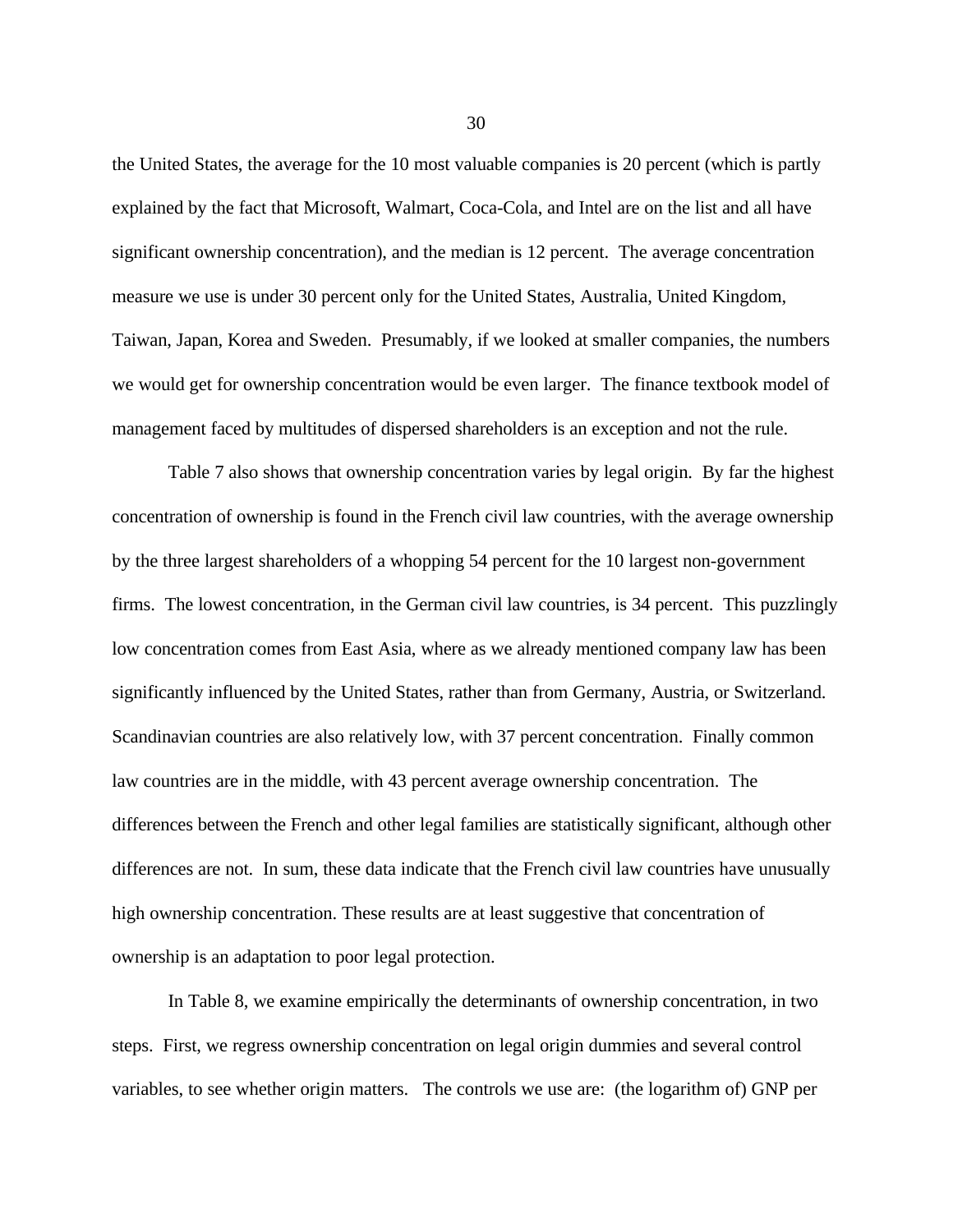capita on the theory that richer countries may have different ownership patterns; (the logarithm of) total GNP on the theory that larger economies have larger firms which might therefore have lower ownership concentration; and the Gini coefficient for a country's income on the theory that more unequal societies have higher ownership concentration. Second, we add to the first regression several measures of legal protections, including accounting standards, enforcement quality, shareholder rights, creditor rights, and the remedial rights. Given the large number of variables collected for this paper, we cannot estimate all the possible regressions, and we need to make some choices. We pick "rule of law" as our measure of quality of enforcement, and use aggregate anti-director and creditor rights scores from Tables 2 and 3. The results we present are representative of other specifications.

The first regression in Table 8, with all 45 observations, has an adjusted R-squared of 56 percent. It shows that larger economies have lower ownership concentration, and more unequal countries have higher ownership concentration, consistent with the conjectured effects of these controls. In addition, this regression confirms the sharply higher concentration of ownership in the French civil law countries. The second regression in Table 8 adds investor rights, rule of law, and accounting standards. It has only 39 observations because the data on accounting standards are incomplete. Still, the adjusted R-squared rises to 73 percent. The coefficient on the logarithm of GNP remains significant, but not that on the Gini coefficient. The coefficient on the French origin dummy turns insignificant, which suggests that our measures of investor protections actually capture the limitations of the French civil law system. Indeed, countries with better accounting standards have a (marginally) statistically significantly lower concentration of ownership, though rule of law is insignificant. A 20 point increase in the accounting score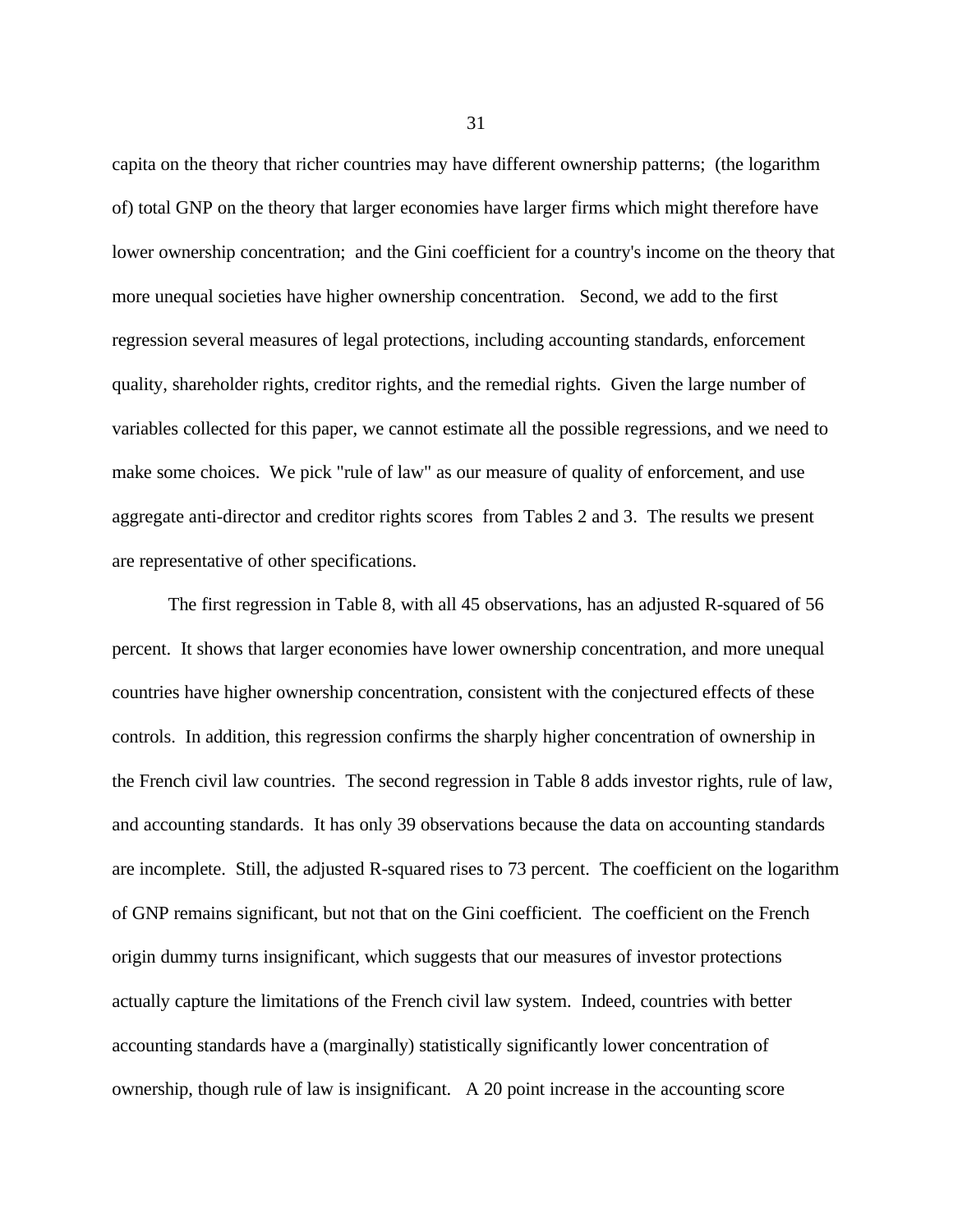(roughly the distance between the common law and French civil law averages) reduces average ownership concentration by 6 percentage points. Countries with better antidirector rights, as measured by our aggregate variable, also have a statistically significantly lower concentration of ownership. A 1.6 points increase in the anti-director rights score (roughly the distance between common law and French civil law averages) reduces ownership concentration by 5 percentage points. In contrast, one-share-one-vote is not significant.

The creditor rights score is insignificant. One could argue that when creditor rights are good, bank borrowing becomes more common, and small shareholders can free ride on the monitoring by banks, making dispersed ownership possible. One could alternatively argue that, easier bank borrowing enables firms to finance their investment through debt rather than equity, leading to higher ownership concentration in equilibrium.

Finally, the regression shows a large positive effect of the mandatory dividend rule, and a large negative effect of the legal reserve requirement, on ownership concentration. The former variable is correlated with the French origin, and the latter with the German origin.

Some of our independent variables, but particularly accounting standards, might be endogenous. Countries that for some reason have heavily concentrated ownership and small stock markets might have little use for good accounting standards, and so fail to develop them. The causality in this case would be from ownership concentration to accounting standards, rather than the other way around. Since we have no instruments that we believe determine accounting but not ownership concentration, we cannot reject this hypothesis. More generally, the only truly exogenous variable in these regressions is the legal origin, and hence the result that is most plausibly interpreted as causal is the positive effect of French origin on ownership concentration.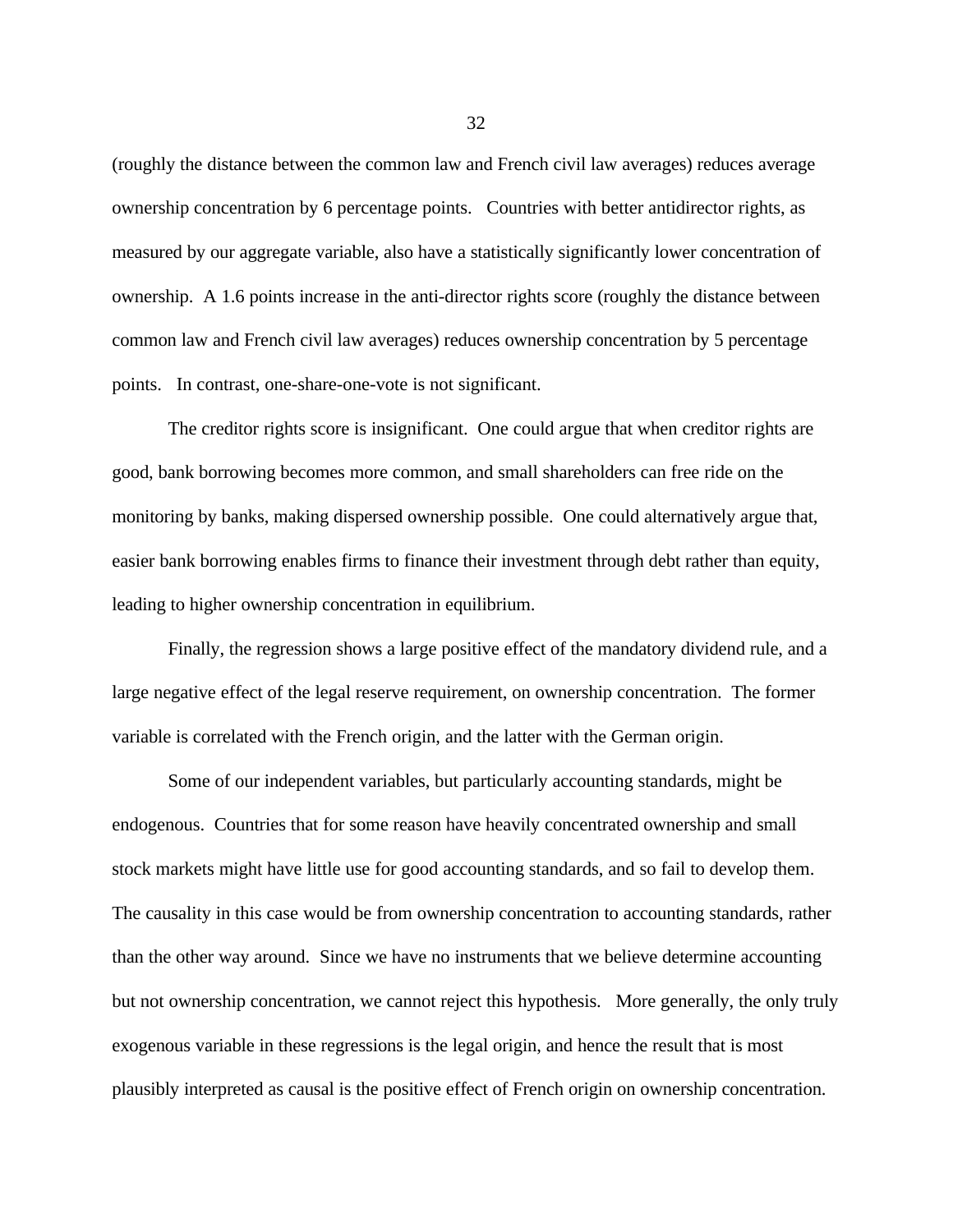In sum, the message of this section is that the quality of legal protection of shareholders helps determine ownership concentration, accounting for the higher concentration of ownership in the French civil law countries. The results support the idea that heavily concentrated ownership results from, and perhaps substitutes for, weak protection of investors in a corporate governance system. The evidence indicates that weak laws actually make a difference and may have costs. One of these costs of heavily concentrated ownership in large firms is that their core investors are not diversified. The other cost is that these firms probably face difficulty raising equity finance, since minority investors fear expropriation by managers and concentrated owners.

# 7. Conclusion.

In this paper, we have examined laws governing investor protection, the quality of enforcement of these laws, and ownership concentration in 49 countries around the world. The analysis suggests three broad conclusions.

First, laws differ markedly around the world, though in most places they tend to give investors a rather limited bundle of rights. In particular, countries whose legal rules originate in the common law tradition tend to protect investors considerably more than do the countries whose laws originate in the civil law, and especially the French civil law, tradition. The German civil law and the Scandinavian countries take an intermediate stance toward investor protections. There is no clear evidence that different countries favor different types of investors; the evidence rather points to a relatively stronger stance favoring all investors in common law countries. This evidence confirms our basic hypothesis that being a shareholder, or a creditor, in different legal jurisdictions entitles an investor to very different bundles of rights. These rights are determined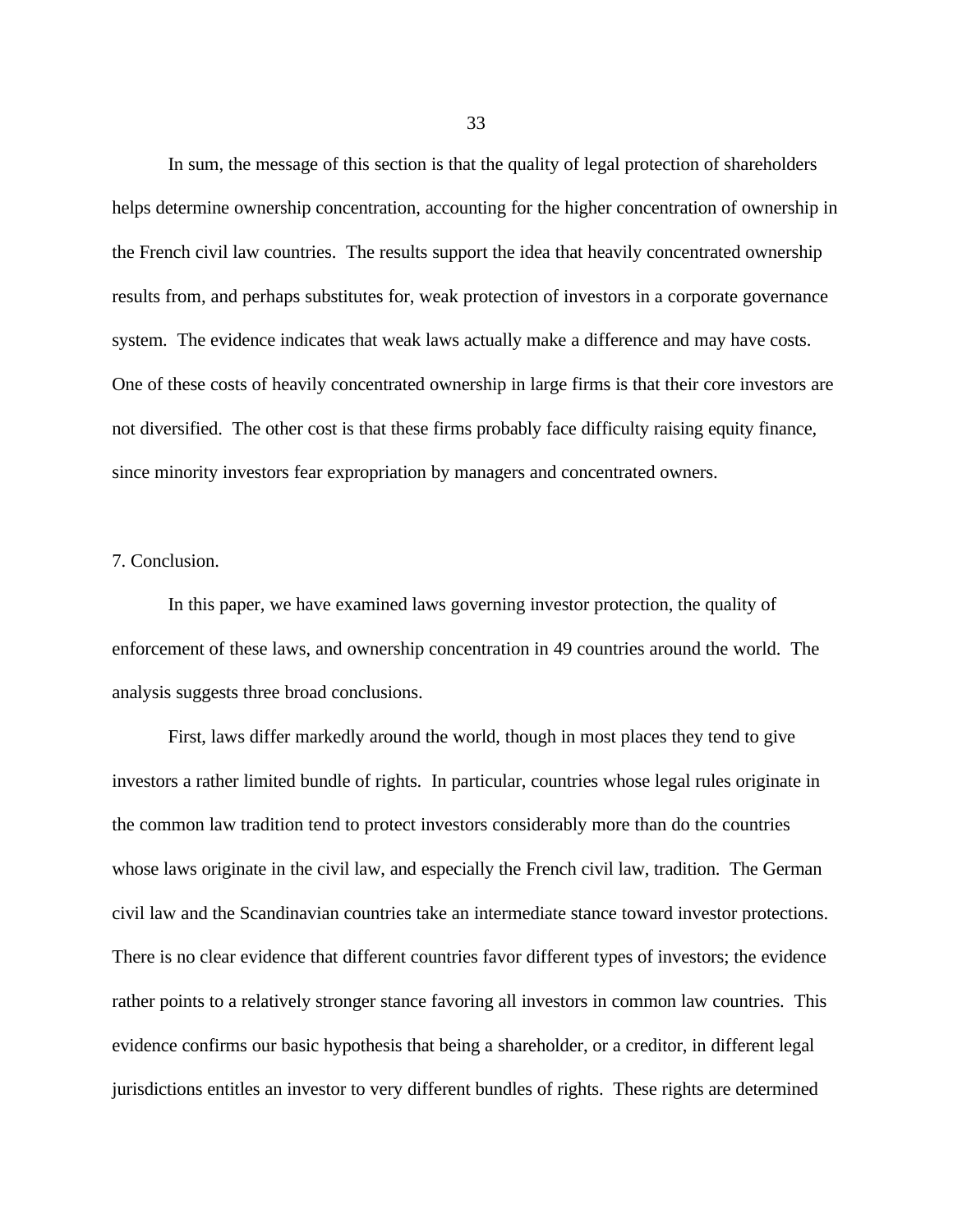by laws; they are not inherent in securities themselves.

Second, law enforcement differs a great deal around the world. German civil law and Scandinavian countries have the best quality of law enforcement. Law enforcement is strong in common law countries as well, whereas it is the weakest in the French civil law countries. These rankings also hold for one critical input into law enforcement in the area of investor protections: the accounting standards. The quality of law enforcement, unlike the legal rights themselves, improves sharply with the level of income.

Third, the data support the hypothesis that countries develop substitute mechanisms for poor investor protection. Some of these mechanisms are statutory, as in the case of remedial rules such as mandatory dividends or legal reserve requirements. We document the higher incidence of such adaptive legal mechanisms in civil law countries. Another adaptive response to poor investor protection is ownership concentration. We find that ownership concentration is extremely high around the world, consistent with our evidence that laws, on average, are only weakly protective of shareholders. In an average country, close to half the equity in a publicly traded company is owned by the three largest shareholders. Furthermore, good accounting standards and shareholder protection measures are associated with lower concentration of ownership, indicating that concentration is indeed a response to poor investor protection.

The ultimate question, of course, is whether countries with poor investor protections - either laws or their enforcement -- actually do suffer. Recent research has begun to provide partial answers to this question. King and Levine (1993) and Levine and Zervos (1997) find that developed debt and equity markets contribute to economic growth. In a similar vein, Rajan and Zingales (1997) find that countries with better developed financial systems show superior growth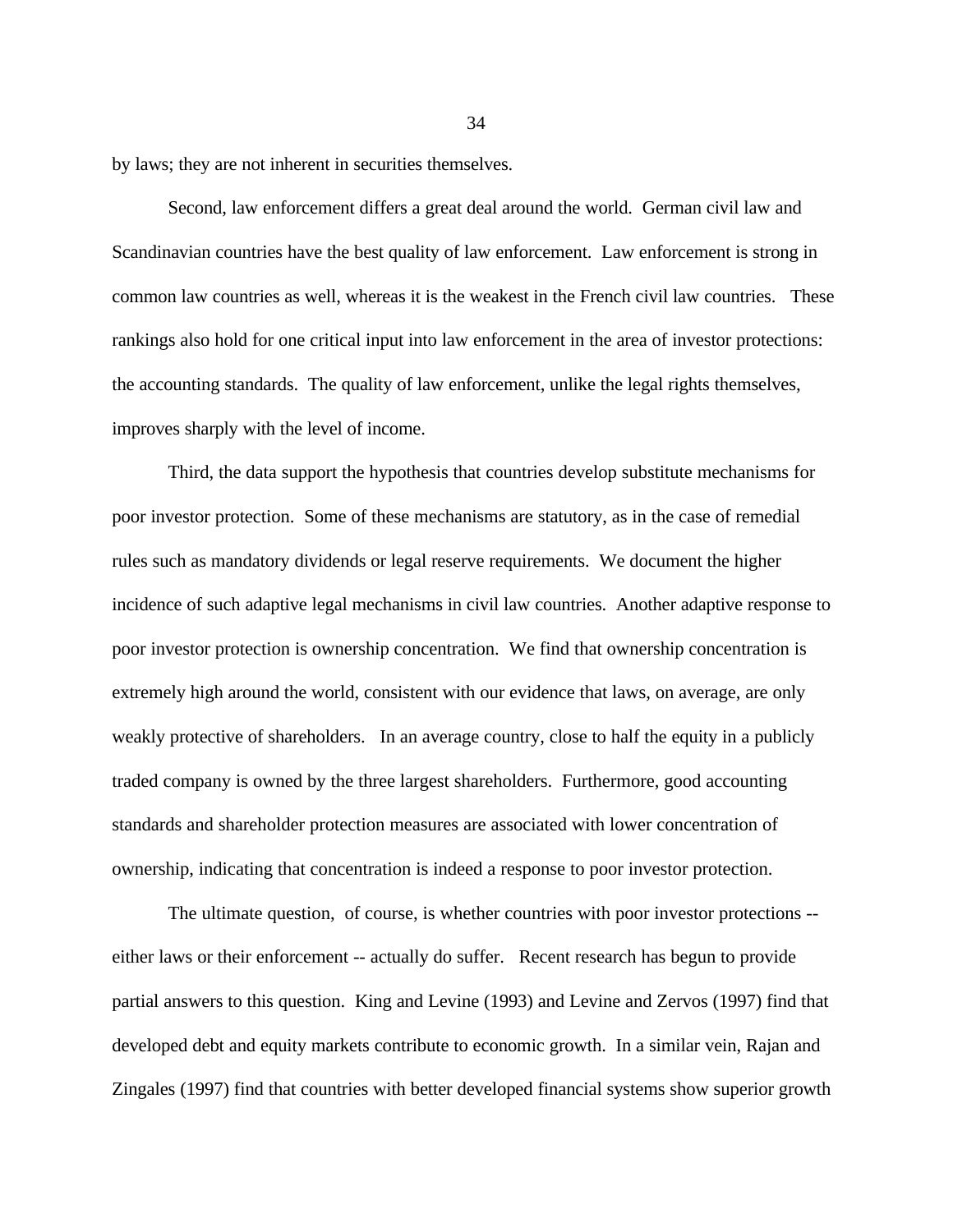in capital-intensive sectors that rely particularly heavily on external finance. Levine (1998) confirms the King-Levine findings that financial development promotes economic growth using our legal origin variable as an instrument for his measures of financial development. And finally, La Porta et al. (1997) show that countries with poor investor protections indeed have significantly smaller debt and equity markets.<sup>10</sup> Taken together, this evidence describes a link from the legal system to economic development. It is important to remember, however, that while the shortcomings of investor protection described in this paper appear to have adverse consequences for financial development and growth, they are unlikely to be an insurmountable bottleneck. France and Belgium, after all, are both very rich countries.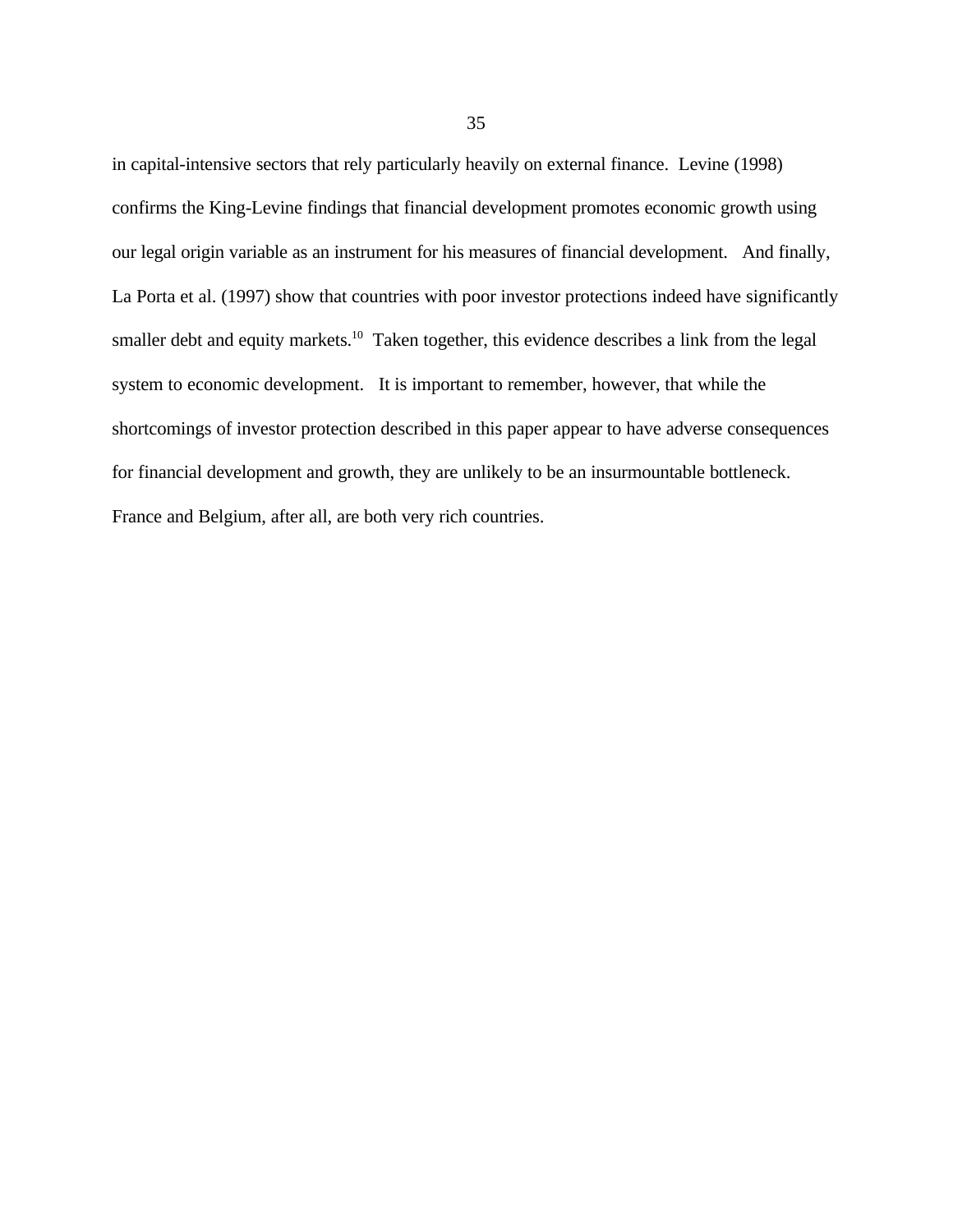## References.

Aghion, Philippe, Oliver Hart and John Moore. "The Economics of Bankruptcy Reform." Journal of Law, Economics, and Organization 8 (October 1992): 523-46.

- American Bar Association. Multinational Commercial Insolvency. Wisconsin: MG Publishing, 1989 and 1993.
- Andenas, Mads and Stephen Kenyon-Slade, eds. E.C. Financial Market Regulation and Company Law, London, U.K.: Sweet and Maxwell, 1993.
- Bebchuk, Lucian. "Efficient and Inefficient Sales of Corporate Control." Quarterly Journal of Economics 109 (November 1994): 957-94.
- Berglof, Erik and Enrico Perotti. "The Governance Structure of Japanese Financial Keretsu." Journal of Financial Economics 36 (October 1994): 259-84.
- Berle, Adolf and Gardiner Means. The Modern Corporation and Private Property. New York: Macmillan, 1932.

Boycko, Maxim, Andrei Shleifer and Robert W. Vishny. "Privatizing Russia." Brookings Papers on Economic Activity, 2 (1993): 139-92.

- David, Rene and John Brierley. Major Legal Systems in the World Today. London: Stevens and Sons, 1985.
- Deininger, Klaus and Lyn Squire. "Measuring Income Inequality: a New Data-Base." mimeo, Washington: World Bank, 1996.
- Demsetz, Harold and Kenneth Lehn. "The Structure of Corporate Ownership: Causes and Consequences." Journal of Political Economy 93 (December 1985): 1155-77.

Easterbrook, Frank and Daniel Fischel. The Economic Structure of Corporate Law,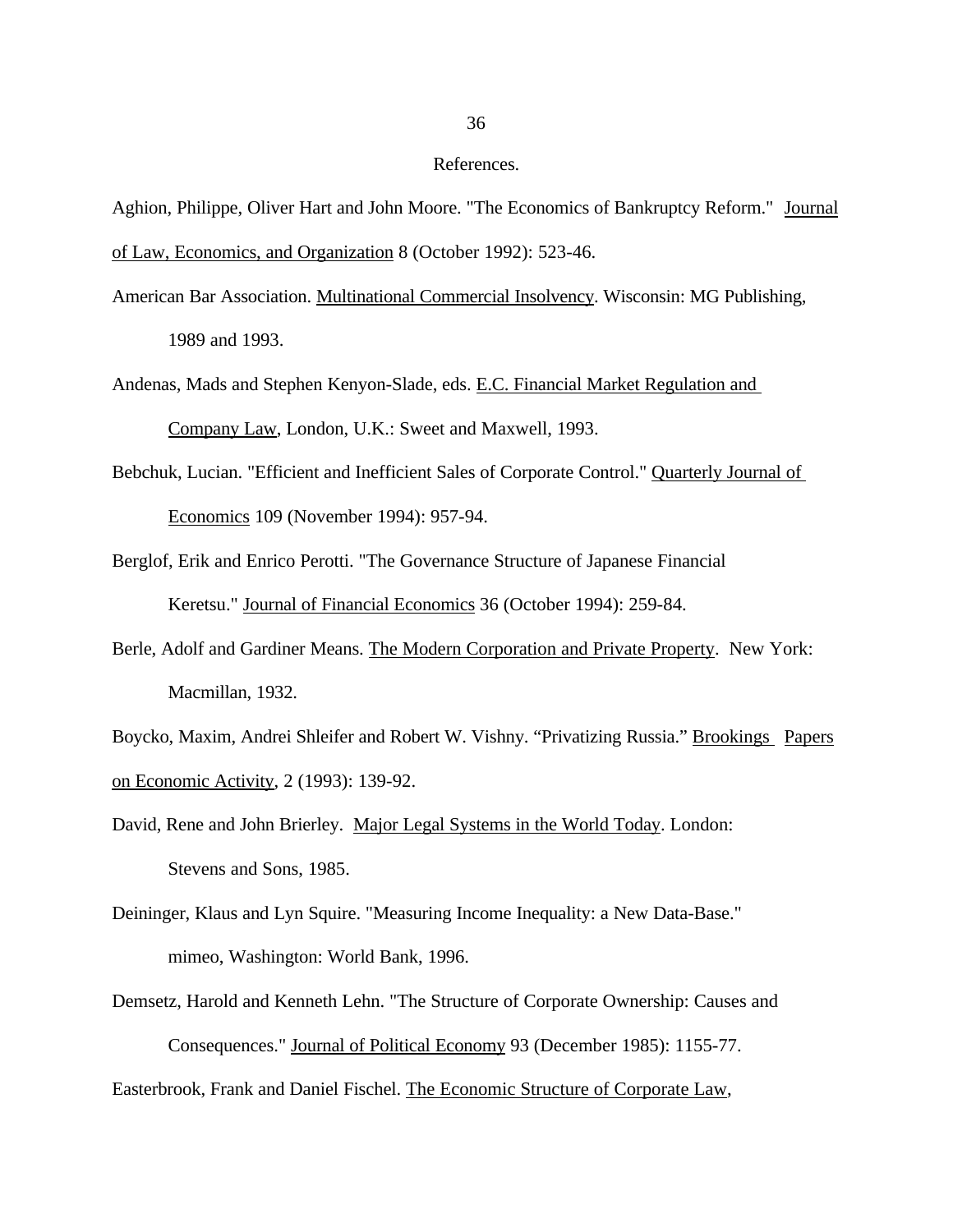Cambridge, MA: Harvard University Press, 1991.

- Edwards, Jeremy and Klaus Fischer. Banks, Finance and Investment in West GermanySince 1970. Cambridge, UK: Cambridge University Press, 1994.
- Glendon, Mary Ann, Michael Gordon and Christopher Osakwe. Comparative Legal Traditions in a Nutshell. St. Paul: West Publishing Company, 1992.
- Gorton, Gary and Frank Schmidt. "Universal Banking and the Performance of German Firms." Working Paper #5453, Cambridge, Mass: National Bureau of Economics, 1996.
- Gromb, Denis. "Is One-share-One-vote Optimal?" Manuscript. London: London School of Economics, 1993.
- Grossman, Sanford and Oliver Hart. "One-share-one-vote and the Market for Corporate Control." Journal of Financial Economics 20 (January/March 1988): 175-202.
- Harris, Milton and Artur Raviv. "Corporate Governance: Voting Rights and Majority Rules." Journal of Financial Economics 20 (January/March 1988): 203-36.
- Hart, Oliver. Firms, Contracts, and Financial Structure. London: Oxford University Press, 1995.
- Hay, Jonathan, Andrei Shleifer, and Robert W. Vishny. "Toward a Theory of Legal Reform." European Economic Review 40 (May 1996): 559-67.
- Institutional Shareholder Services, Inc. Proxy Voting Guidelines. several countries, ISS Global Proxy Services, 1994 and 1995.
- Investor Responsibility Research Center. Proxy Voting Guide. Global Shareholder Service, Washington, DC: I.R.R.C., 1994, 1995.
- Jensen, Michael and William Meckling, "Theory of the Firm: Managerial Behavior, Agency Costs, and Ownership Structure." Journal of Financial Economics 3 (October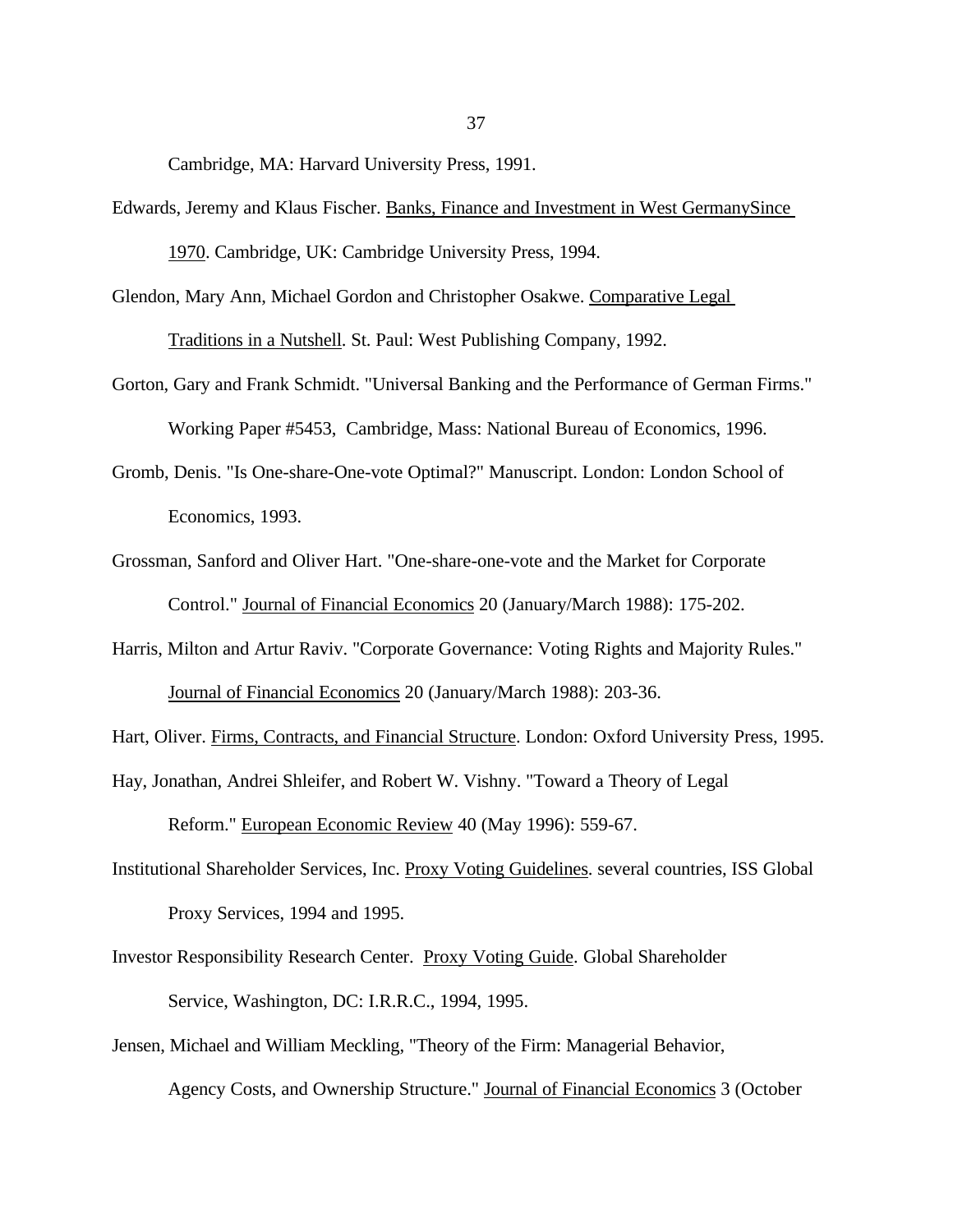1976): 305-60.

- Kaplan, Steven and Bernadette Minton. "Appointments of Outsiders to Japanese Boards: Determinants and Implications for Managers." Journal of Financial Economics 36 (October 1994): 225-57.
- Keefer, Philip and Stephen Knack."Institutions and Economic Performance: Cross-Country Tests Using Alternative Institutional Measures." Economics and Politics 7 (November 1995): 207-27.
- King, Robert and Ross Levine. "Finance and Growth: Schumpeter Might be Right." Quarterly Journal of Economics,108 (August 1993): 717-38.
- La Porta, Rafael, Florencio Lopez-de-Silanes, Andrei Shleifer and Robert W. Vishny. "Law and Finance," Working Paper 5661, Cambridge, Mass: National Bureau of Economics, 1996.
- La Porta, Rafael, Florencio Lopez-de-Silanes, Andrei Shleifer and Robert W. Vishny. "Legal Determinants of External Finance." Journal of Finance 52 (July 1997): 1131-50.
- Levine, Ross. "The Legal Enivironment, Banks, and Long-Run Economic Growth." Journal of Money Credit and Banking, forthcoming, 1998.
- Levine, Ross and Sara Zervos. "Stock Markets, Banks and Economic Growth." American Economic Review, forthcoming, 1998.
- Levy, Haim. "Economic Valuation of Voting Power of Common Stock." Journal of Finance 38 (March 1983): 79-93.
- Merryman, John. The Civil Law Tradition. Stanford: University Press, 1969.
- Modigliani, Franco and Merton Miller. "The Cost of Capital, Corporation Finance, and the Theory of Investment." American Economic Review 48 (June 1958): 261-97.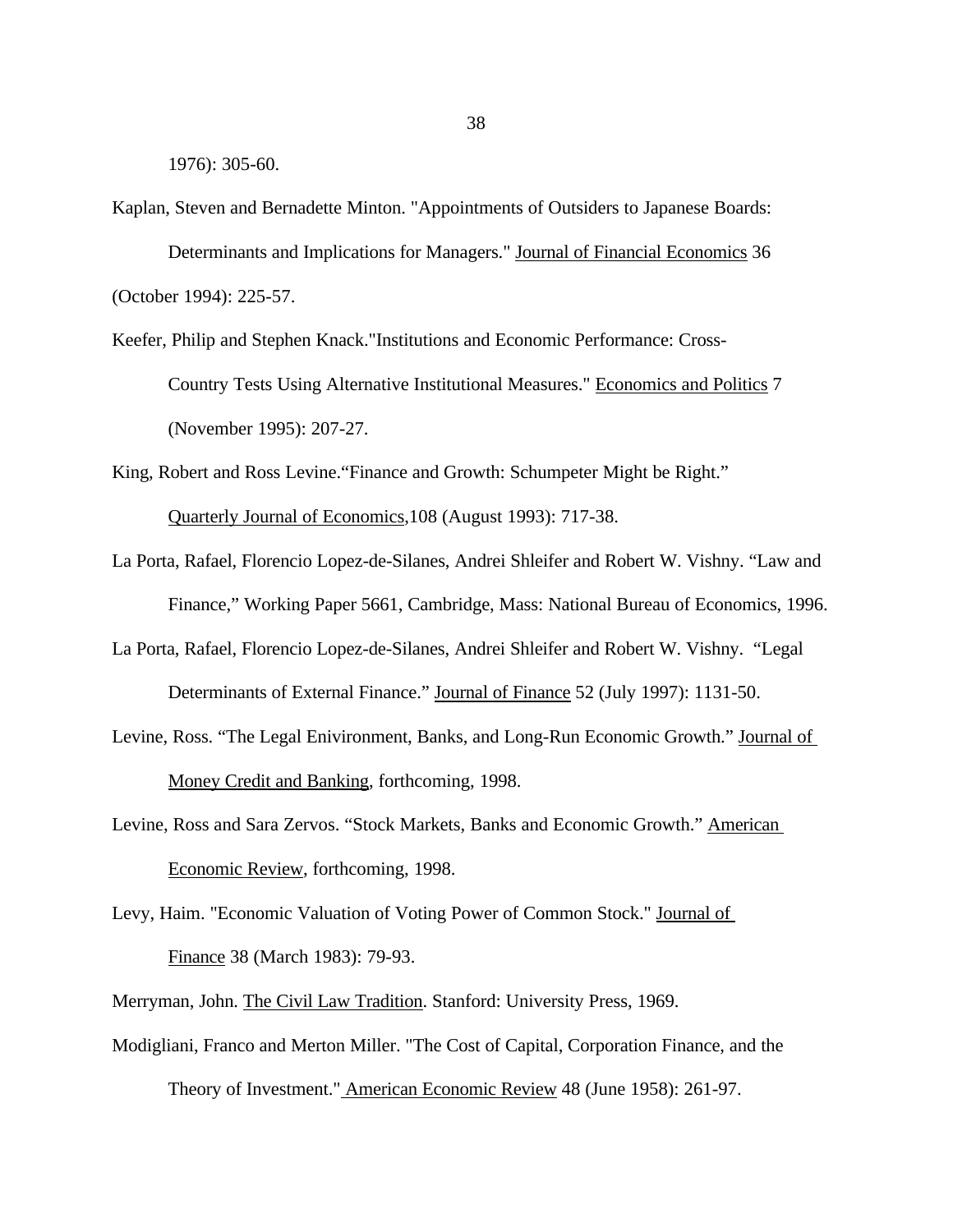- Morck, Randall, Andrei Shleifer and Robert W. Vishny. "Management Ownership and Market Valuation: an Empirical Analysis." Journal of Financial Economics 20 (January/March 1988): 293-315.
- Pagano, Marco, F. Panetta, and Luigi Zingales. "Why Do Companies Go Public: an Empirical Analysis." Journal of Finance, forthcoming, 1998.
- Rajan, Raghuram and Luigi Zingales. "What do we Know about Capital Structure: some Evidence from International Data." Journal of Finance 50 (December 1995), 1421-60.
- Rajan, Raghuram and Luigi Zingales. "Financial Dependence and Growth." Working Paper 5758, Cambridge, Mass: National Bureau of Economics, 1997.
- Reynolds, Thomas and Arturo Flores. Foreign Law: Current Sources of Basic Legislation in Jurisdictions of the World. Littleton, CO: Rothman and Co., 1989.
- Roe, Mark. Strong Managers, Weak Owners: the Political Roots of American Corporate Finance, Princeton, N.J.: Princeton University Press, 1994.
- Rydquist, Kristian. "Empirical Investigation of the Voting Premium." Working Paper #35, Evanston, IL: Northwestern University, 1987.
- Shleifer, Andrei and Robert W. Vishny. "Large Shareholders and Corporate Control." Journal of Political Economy 94 (June 1986): 461-88.
- Shleifer, Andrei and Robert W. Vishny. "A Survey of Corporate Governance." Journal of Finance 52 (June 1997): 737-84.
- Vishny, Paul. Guide to International Commerce Law, New York: McGraw-Hill, 1994.
- Watson, Alan. Legal Transplants. Charlottesville, VA: University of Virginia Press, 1974.
- Werlauff, Erik. EC Company Law. Copenhagen: Jurist- og Okonomforbundets Forlag, 1993.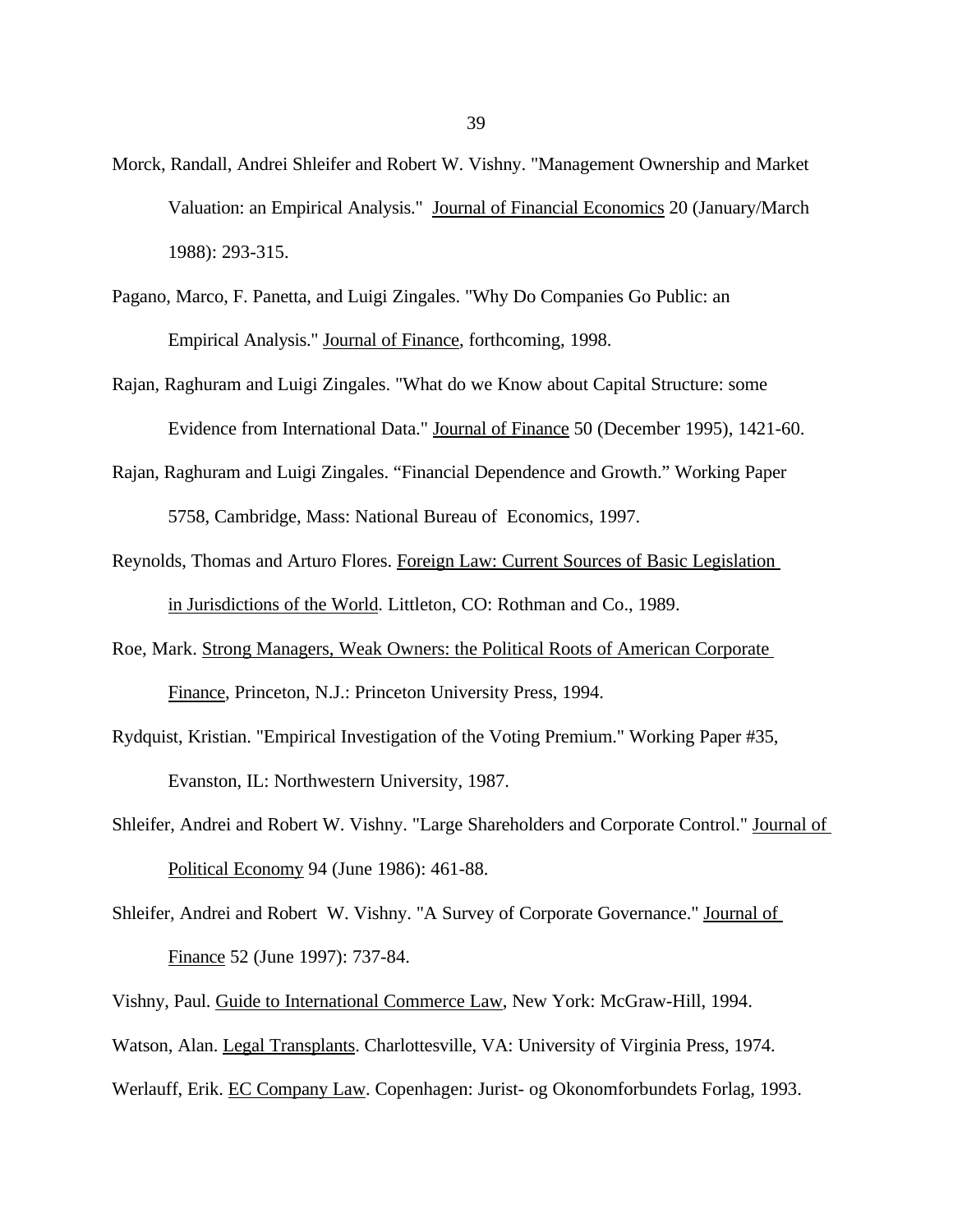White, Michelle. "The Costs of Corporate Bankruptcy: the U.S. - European Comparison." Manuscript. Ann Arbor: University of Michigan, Department of Economics, 1993.

World Bank. World Development Report. Washington, D.C.: Oxford University Press, 1993.

- World Bank. Social Indicators of Development 1991-1992. Baltimore: Johns Hopkins University Press, 1993.
- Zingales, Luigi. "The Value of the Voting Right: a Study of the Milan Stock Exchange Experience." The Review of Financial Studies 7 (Spring 1994): 125-48.
- Zingales, Luigi. "What Determines the Value of Corporate Votes?" Quarterly Journal of Economics 110 (November 1995), 1047-74.
- Zweigert, Konrad and Hein Kotz. Introduction to Comparative Law*.* Oxford: Clarendon Press 1987.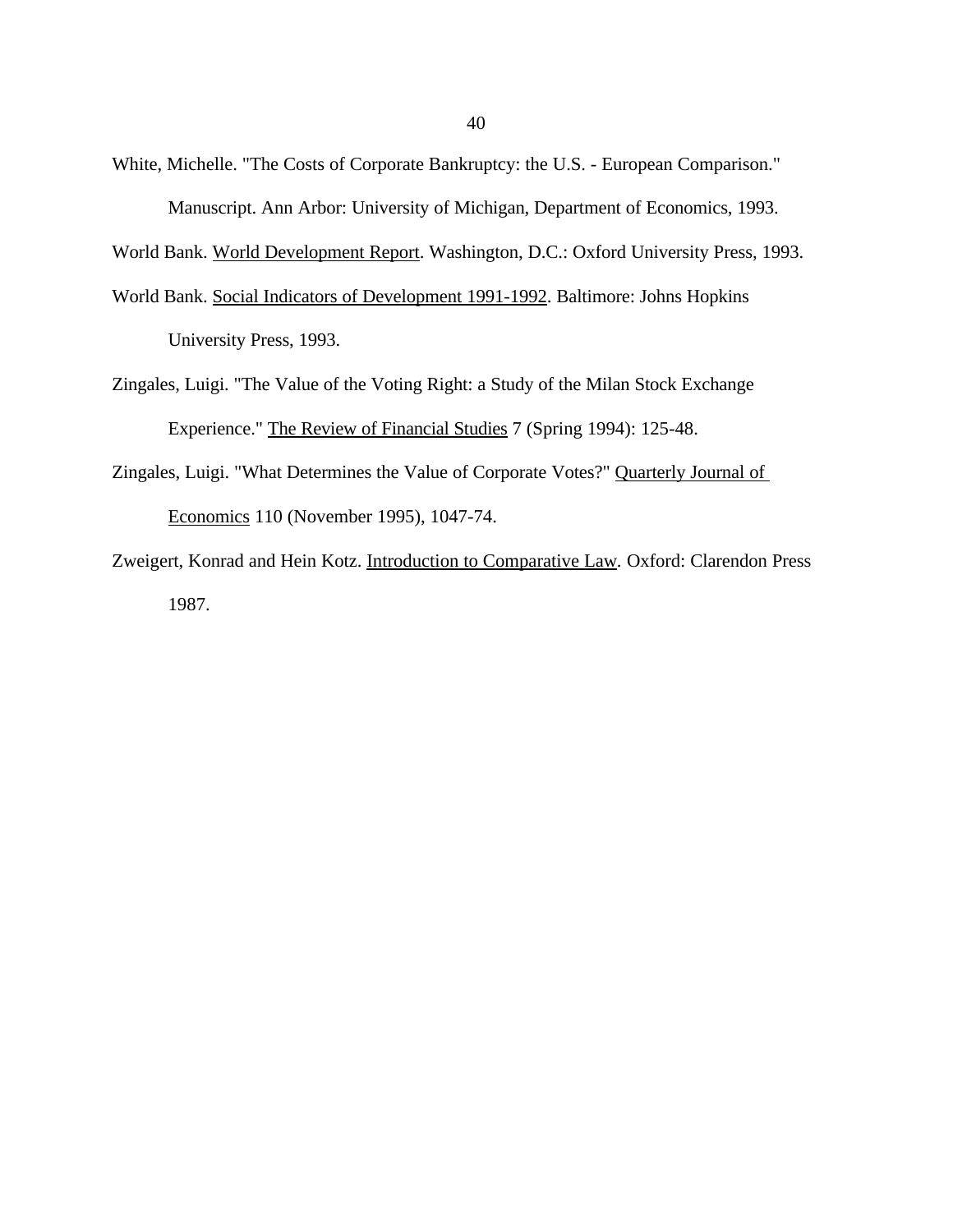# **Table 1: The variables**

This table describes the variables collected for the 49 countries included in our study. The first column gives the name of the variable. The second column describes the variable and gives the range of possible values. The third column provides the sources from which the variable was collected.

| <b>Variable</b>                                                                     | <b>Description</b>                                                                                                                                                                                                                                                                                                                                                                                                                                                                                                                                                                                                                                                                                                                                                                                             | <b>Sources</b>                                               |
|-------------------------------------------------------------------------------------|----------------------------------------------------------------------------------------------------------------------------------------------------------------------------------------------------------------------------------------------------------------------------------------------------------------------------------------------------------------------------------------------------------------------------------------------------------------------------------------------------------------------------------------------------------------------------------------------------------------------------------------------------------------------------------------------------------------------------------------------------------------------------------------------------------------|--------------------------------------------------------------|
| Origin                                                                              | Identifies the legal origin of the Company Law or Commercial Code of each country. Equals 1<br>if the origin is English Common Law; 2 if the origin is the French Commercial Code; and 3 if<br>the origin is the German Commercial Code.                                                                                                                                                                                                                                                                                                                                                                                                                                                                                                                                                                       | Foreign Law Encyclopedia<br>Commercial Laws of the<br>World. |
| One share - one vote                                                                | Equals one if the Company Law or Commercial Code of the country requires that ordinary<br>shares carry one vote per share, and zero otherwise. Equivalently, this variable equals one<br>when the law prohibits the existence of both multiple-voting and non-voting ordinary shares<br>and does not allow firms to set a maximum number of votes per shareholder irrespective of the<br>number of shares she owns, and zero otherwise.                                                                                                                                                                                                                                                                                                                                                                        | Company Law or<br><b>Commercial Code</b>                     |
| Proxy by mail                                                                       | Equals one if the Company Law or Commercial Code allows shareholders to mail their proxy<br>vote to the firm, and zero otherwise.                                                                                                                                                                                                                                                                                                                                                                                                                                                                                                                                                                                                                                                                              | Company Law or<br><b>Commercial Code</b>                     |
| Shares not blocked<br>before meeting                                                | Equals one if the Company Law or Commercial Code does not allow firms to require that<br>shareholders deposit their shares prior to a General Shareholders Meeting thus preventing<br>them from selling those shares for a number of days, and zero otherwise.                                                                                                                                                                                                                                                                                                                                                                                                                                                                                                                                                 | Company Law or<br><b>Commercial Code</b>                     |
| Cumulative voting<br>or proportional<br>representation                              | Equals one if the Company Law or Commercial Code allows shareholders to cast all of their<br>votes for one candidate standing for election to the board of directors (cumulative voting) or if<br>the Company Law or Commercial Code allows a mechanism of proportional representation in<br>the board by which minority interests may name a proportional number of directors to the<br>board, and zero otherwise.                                                                                                                                                                                                                                                                                                                                                                                            | Company Law or<br>Commercial Code                            |
| Oppressed minorities<br>mechanism                                                   | Equals one if the Company Law or Commercial Code grants minority shareholders either a<br>judicial venue to challenge the decisions of management or of the assembly or the right to step<br>out of the company by requiring the company to purchase their shares when they object to<br>certain fundamental changes, such as mergers, assets dispositions and changes in the articles<br>of incorporation. The variable equals zero otherwise. Minority shareholders are defined as<br>those shareholders who own 10 percent of share capital or less.                                                                                                                                                                                                                                                        | Company Law or<br>Commercial Code                            |
| Preemptive rights                                                                   | Equals one when the Company Law or Commercial Code grants shareholders the first<br>opportunity to buy new issues of stock and this right can only be waved by a shareholders'<br>vote, and zero otherwise.                                                                                                                                                                                                                                                                                                                                                                                                                                                                                                                                                                                                    | Company Law or<br>Commercial Code                            |
| Percentage of share<br>capital to call an<br>extraordinary<br>shareholders' meeting | It is the minimum percentage of ownership of share capital that entitles a shareholder to call<br>for an Extraordinary Shareholders' Meeting. It ranges from one to 33 percent.                                                                                                                                                                                                                                                                                                                                                                                                                                                                                                                                                                                                                                | Company Law or<br><b>Commercial Code</b>                     |
| Anti-director rights                                                                | An index aggregating the shareholder rights which we labeled as "anti-director rights." The<br>index is formed by adding 1 when: (1) the country allows shareholders to mail their proxy vote<br>to the firm; (2) shareholders are not required to deposit their shares prior to the General<br>Shareholders' Meeting; (3) cumulative voting or proportional representation of minorities in<br>the board of directors is allowed; (4) an oppressed minorities mechanism is in place; (5) the<br>minimum percentage of share capital that entitles a shareholder to call for an Extraordinary<br>Shareholders' Meeting is less than or equal to 10 percent (the sample median); or (6)<br>shareholders have preemptive rights that can only be waved by a shareholders' vote. The<br>index ranges from 0 to 6. | Company Law or<br><b>Commercial Code</b>                     |
| Mandatory dividend                                                                  | Equals the percentage of net income that the Company Law or Commercial Code requires<br>firms to distribute as dividends among ordinary stockholders. It takes a value of zero for<br>countries without such restriction.                                                                                                                                                                                                                                                                                                                                                                                                                                                                                                                                                                                      | Company Law or<br>Commercial Code                            |
| Restrictions for going<br>into reorganization.                                      | Equals one if the reorganization procedure imposes restrictions, such as creditors' consent, to<br>file for reorganization. It equals zero if there are no such restrictions.                                                                                                                                                                                                                                                                                                                                                                                                                                                                                                                                                                                                                                  | Bankruptcy and<br>Reorganization Laws                        |
| No automatic stay on<br>secured assets                                              | Equals one if the reorganization procedure does not impose an automatic stay on the assets of<br>the firm upon filing the reorganization petition. Automatic stay prevents secured creditors to<br>gain possession of their security. It equals zero if such restriction does exist in the law.                                                                                                                                                                                                                                                                                                                                                                                                                                                                                                                | Bankruptcy and<br>Reorganization Laws                        |
| Secured creditors first                                                             | Equals one if secured creditors are ranked first in the distribution of the proceeds that result<br>from the disposition of the assets of a bankrupt firm. Equals zero if non-secured creditors,<br>such as the Government and workers, are given absolute priority.                                                                                                                                                                                                                                                                                                                                                                                                                                                                                                                                           | Bankruptcy and<br>Reorganization Laws                        |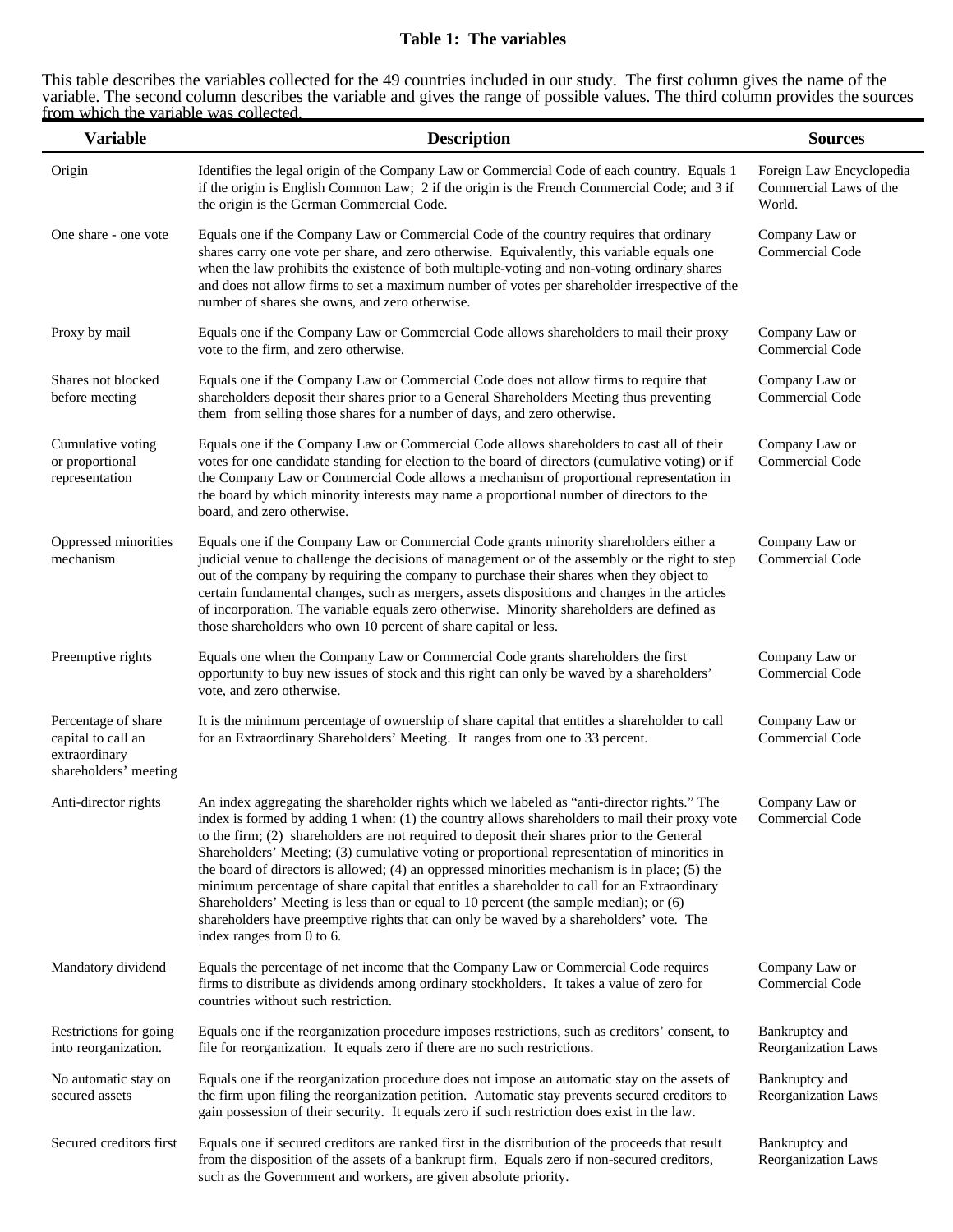| <b>Variable</b>                              | <b>Description</b>                                                                                                                                                                                                                                                                                                                                                                                                                                                                                                                                                                                                                                                    | <b>Sources</b>                                                                                                                |
|----------------------------------------------|-----------------------------------------------------------------------------------------------------------------------------------------------------------------------------------------------------------------------------------------------------------------------------------------------------------------------------------------------------------------------------------------------------------------------------------------------------------------------------------------------------------------------------------------------------------------------------------------------------------------------------------------------------------------------|-------------------------------------------------------------------------------------------------------------------------------|
| Management does not<br>stay                  | Equals one when an official appointed by the court, or by the creditors, is responsible for the<br>operation of the business during reorganization. Equivalently, this variable equals one if the<br>debtor does not keep the administration of its property pending the resolution of the<br>reorganization process, and zero otherwise.                                                                                                                                                                                                                                                                                                                             | Bankruptcy and<br>Reorganization Laws                                                                                         |
| <b>Creditor Rights</b>                       | An index aggregating different creditor rights. The index is formed by adding 1 when: (1) the<br>country imposes restrictions, such as creditors' consent or minimum dividends to file for<br>reorganization; (2) secured creditors are able to gain possession of their security once the<br>reorganization petition has been approved (no automatic stay); (3) secured creditors are ranked<br>first in the distribution of the proceeds that result from the disposition of the assets of a<br>bankrupt firm; and (4) the debtor does not retain the administration of its property pending the<br>resolution of the reorganization. The index ranges from 0 to 4. | Bankruptcy and<br>Reorganization Laws                                                                                         |
| Legal reserve                                | It is the minimum percentage of total share capital mandated by Corporate Law to avoid the<br>dissolution of an existing firm. It takes a value of zero for countries without such restriction.                                                                                                                                                                                                                                                                                                                                                                                                                                                                       | Company Law or<br><b>Commercial Code</b>                                                                                      |
| Efficiency of judicial<br>system             | Assessment of the "efficiency and integrity of the legal environment as it affects business,<br>particularly foreign firms"produced by the country-risk rating agency Business International<br>Corporation. It "may be taken to represent investors' assessments of conditions in the<br>country in question". Average between 1980-1983. Scale from 0 to 10, with lower scores<br>lower efficiency levels.                                                                                                                                                                                                                                                          | <b>Business International</b><br>Corporation.                                                                                 |
| Rule of law                                  | Assessment of the law and order tradition in the country produced by the country-risk rating<br>agency International Country Risk (ICR). Average of the months of April and October of the<br>monthly index between 1982 and 1995. Scale from 0 to 10, with lower scores for less<br>tradition for law and order. (We changed the scale from its original range going from 0 to 6).                                                                                                                                                                                                                                                                                   | <b>International Country Risk</b><br>Guide                                                                                    |
| Corruption                                   | ICR's assessment of the corruption in government. Lower scores indicate "high government<br>officials are likely to demand special payments" and "illegal payments are generally expected<br>throughout lower levels of government" in the form of "bribes connected with import and<br>export licenses, exchange controls, tax assessment, policy protection, or loans". Average of<br>the months of April and October of the monthly index between 1982 and 1995. Scale from 0<br>to 10, with lower scores for higher levels of corruption. (We changed the scale from its<br>original range going from $0$ to $6$ ).                                               | <b>International Country Risk</b><br>Guide                                                                                    |
| Risk of expropriation                        | ICR's assessment of the risk of "outright confiscation" or "forced nationalization". Average of<br>the months of April and October of the monthly index between 1982 and 1995. Scale from 0 to<br>10, with lower scores for higher risks                                                                                                                                                                                                                                                                                                                                                                                                                              | <b>International Country Risk</b><br>Guide                                                                                    |
| Repudiation of<br>contracts by<br>government | ICR's assessment of the "risk of a modification in a contract taking the form of a repudiation,<br>postponement, or scaling down" due to "budget cutbacks, indigenization pressure, a change in<br>government, or a change in government economic and social priorities." Average of the months<br>of April and October of the monthly index between 1982 and 1995. Scale from 0 to 10, with<br>lower scores for higher risks.                                                                                                                                                                                                                                        | <b>International Country Risk</b><br>Guide                                                                                    |
| Accounting standards                         | Index created by examining and rating companies' 1990 annual reports on their inclusion or<br>omission of 90 items. These items fall into 7 categories (general information, income<br>statements, balance sheets, funds flow statement, accounting standards, stock data and special<br>items). A minimum of 3 companies in each country were studied. The companies represent a<br>cross-section of various industry groups where industrial companies numbered 70 percent<br>while financial companies represented the remaining 30 percent.                                                                                                                       | <b>International Accounting</b><br>and Auditing Trends,<br>Center for International<br>Financial Analysis &<br>Research, Inc. |
| Ownership, 10 largest<br>private firms       | The average percentage of common shares owned by the three largest shareholders in the ten<br>largest non-financial, privately-owned domestic firms in a given country. A firm is considered<br>privately owned if the State is not a known shareholder in it.                                                                                                                                                                                                                                                                                                                                                                                                        | Moodys International,<br>CIFAR,, EXTEL,<br>WorldScope, 20-Fs, Price-<br>Waterhouse and various<br>country sources.            |
| GNP and GNP per<br>capita                    | Gross National Product and Gross National Product per capita in constant dollars of 1994.                                                                                                                                                                                                                                                                                                                                                                                                                                                                                                                                                                             | World Bank and IMF                                                                                                            |
| Gini coefficient                             | Gini coefficient for income inequality in each country. When the 1990 coefficient is not<br>available, we use the most recent available.                                                                                                                                                                                                                                                                                                                                                                                                                                                                                                                              | Deininger and Squire<br>(1996); World Bank                                                                                    |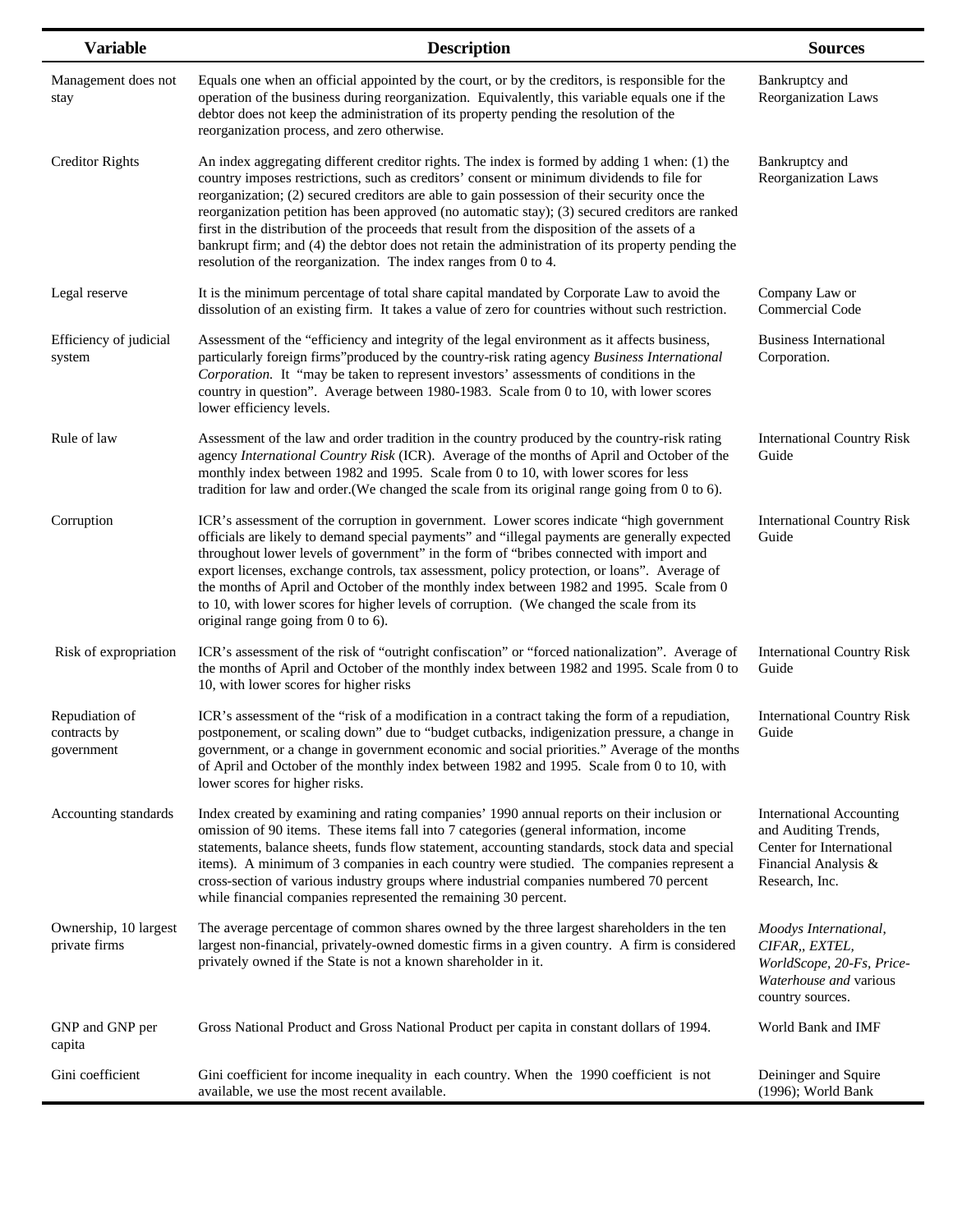## **Table 2: Shareholder rights around the world**

This table classifies countries by legal origin. Definitions for each of the variables can be found in Table 1. Panel B reports the test of means for the different legal origins.

| Country                   | One share -<br>one vote              | Proxy by mail<br>allowed             | Shares not blocked<br>before meeting | Cumulative voting/<br>proportional reptn. | Oppressed<br>minority                  | Preemptive right<br>to new issues    | % of share capital<br>to call an ESM | Anti-director<br>rights      | Mandatory<br>dividend |
|---------------------------|--------------------------------------|--------------------------------------|--------------------------------------|-------------------------------------------|----------------------------------------|--------------------------------------|--------------------------------------|------------------------------|-----------------------|
| Australia                 | $\mathbf{0}$                         | 1                                    | 1                                    | $\boldsymbol{0}$                          | 1                                      | $\boldsymbol{0}$                     | 0.05 <sup>d</sup>                    | 4                            | 0.00                  |
| Canada                    | $\boldsymbol{0}$                     | 1                                    |                                      | 1                                         |                                        | $\boldsymbol{0}$                     | 0.05                                 | 5                            | 0.00                  |
| Hong Kong                 | $\boldsymbol{0}$                     | 1                                    |                                      | $\boldsymbol{0}$                          | $\mathbf{1}$                           | $\mathbf{1}$                         | 0.10                                 | 5                            | 0.00                  |
| India                     | $\boldsymbol{0}$                     | $\boldsymbol{0}$                     |                                      | -1                                        |                                        | 1                                    | 0.10                                 | 5                            | 0.00                  |
| Ireland                   | $\boldsymbol{0}$<br>$\overline{0}$   | $\boldsymbol{0}$<br>$\boldsymbol{0}$ |                                      | $\boldsymbol{0}$<br>$\boldsymbol{0}$      |                                        | 1<br>$\boldsymbol{0}$                | 0.10                                 | 4<br>3                       | 0.00                  |
| Israel<br>Kenya           | $\boldsymbol{0}$                     | $\mathbf{0}$                         |                                      | $\boldsymbol{0}$                          |                                        | $\boldsymbol{0}$                     | 0.10<br>0.10                         | 3                            | 0.00<br>0.00          |
| Malaysia                  | $\mathbf{1}$                         | $\boldsymbol{0}$                     |                                      | $\boldsymbol{0}$                          |                                        | 1                                    | 0.10                                 | 4                            | 0.00                  |
| New Zealand               | $\boldsymbol{0}$                     | 1                                    |                                      | $\boldsymbol{0}$                          |                                        | $\boldsymbol{0}$                     | 0.05                                 | 4                            | 0.00                  |
| Nigeria                   | $\mathbf{0}$                         | $\boldsymbol{0}$                     |                                      | $\boldsymbol{0}$                          |                                        | $\boldsymbol{0}$                     | 0.10                                 | 3                            | 0.00                  |
| Pakistan                  | -1                                   | $\boldsymbol{0}$                     |                                      | $\mathbf{1}$                              |                                        | $\mathbf{1}$                         | 0.10                                 | 5                            | 0.00                  |
| Singapore                 | $\mathbf{1}$                         | $\boldsymbol{0}$                     |                                      | $\boldsymbol{0}$                          |                                        | 1                                    | 0.10                                 | 4                            | 0.00                  |
| South Africa              | $\boldsymbol{0}$                     | $\mathbf{1}$                         |                                      | $\boldsymbol{0}$                          |                                        | 1                                    | 0.05                                 | 5                            | 0.00                  |
| Sri Lanka                 | $\boldsymbol{0}$                     | $\boldsymbol{0}$                     |                                      | $\boldsymbol{0}$                          |                                        | $\boldsymbol{0}$                     | 0.10                                 | 3                            | 0.00                  |
| Thailand                  | $\boldsymbol{0}$                     | $\boldsymbol{0}$                     |                                      | $\mathbf{1}$                              | $\overline{0}$                         | $\boldsymbol{0}$                     | 0.20 <sup>e</sup>                    | $\overline{c}$               | 0.00                  |
| UK                        | $\boldsymbol{0}$<br>$\boldsymbol{0}$ | -1                                   |                                      | $\mathbf{0}$                              | $\mathbf{1}$                           | 1                                    | 0.10                                 | 5                            | 0.00                  |
| US<br>Zimbabwe            | $\mathbf{0}$                         | $\mathbf{1}$<br>$\boldsymbol{0}$     |                                      | 1<br>$\mathbf{0}$                         | -1<br>$\mathbf{1}$                     | $\boldsymbol{0}$<br>$\boldsymbol{0}$ | 0.10<br>0.05                         | 5<br>3                       | 0.00<br>0.00          |
| English origin avg.       | 0.17                                 | 0.39                                 | 1.00                                 | 0.28                                      | 0.94                                   | 0.44                                 | 0.09                                 | 4.00                         | 0.00                  |
|                           | $\boldsymbol{0}$                     | $\boldsymbol{0}$                     | $\mathbf{0}$                         | 1                                         | $\mathbf{1}$                           | 1                                    | 0.05                                 | 4                            | 0.00                  |
| Argentina<br>Belgium      | $\boldsymbol{0}$                     | $\boldsymbol{0}$                     | $\mathbf{0}$                         | $\boldsymbol{0}$                          | $\boldsymbol{0}$                       | $\boldsymbol{0}$                     | 0.20                                 | $\boldsymbol{0}$             | 0.00                  |
| <b>Brazil</b>             | -1                                   | $\boldsymbol{0}$                     |                                      | $\mathbf{0}$                              | 1                                      | $\boldsymbol{0}$                     | 0.05                                 | 3                            | 0.50                  |
| Chile                     | -1                                   | $\boldsymbol{0}$                     |                                      | 1                                         | 1                                      | 1                                    | 0.10                                 | 5                            | 0.30                  |
| Colombia                  | $\boldsymbol{0}$                     | $\boldsymbol{0}$                     |                                      | 1                                         | $\boldsymbol{0}$                       | 1                                    | 0.25                                 | 3                            | 0.50                  |
| Ecuador                   | $\mathbf{0}$                         | $\boldsymbol{0}$                     |                                      | $\boldsymbol{0}$                          | $\mathbf{0}$                           | 1                                    | 0.25                                 | $\sqrt{2}$                   | 0.50                  |
| Egypt                     | $\boldsymbol{0}$                     | $\boldsymbol{0}$                     |                                      | $\boldsymbol{0}$                          | $\overline{0}$                         | $\boldsymbol{0}$                     | 0.10                                 | $\sqrt{2}$                   | 0.00                  |
| France                    | $\boldsymbol{0}$                     | -1                                   | $\mathbf{0}$                         | $\boldsymbol{0}$                          | $\boldsymbol{0}$                       | 1                                    | 0.10                                 | 3                            | 0.00                  |
| Greece                    | -1                                   | $\mathbf{0}$                         | $\mathbf{0}$                         | $\boldsymbol{0}$                          | $\mathbf{0}$                           | 1                                    | 0.05                                 | $\sqrt{2}$                   | 0.35                  |
| Indonesia                 | $\boldsymbol{0}$                     | $\boldsymbol{0}$                     | $\mathbf{1}$                         | $\boldsymbol{0}$                          | $\mathbf{0}$                           | $\boldsymbol{0}$                     | 0.10                                 | $\overline{c}$               | 0.00                  |
| Italy                     | $\boldsymbol{0}$<br>$\mathbf{1}$     | $\mathbf{0}$<br>$\boldsymbol{0}$     | $\mathbf{0}$<br>$\mathbf{1}$         | $\boldsymbol{0}$<br>$\boldsymbol{0}$      | $\mathbf{0}$<br>$\mathbf{0}$           | 1<br>$\boldsymbol{0}$                | 0.20<br>0.25                         | $\mathbf{1}$<br>$\mathbf{1}$ | 0.00<br>0.00          |
| Jordan<br>Mexico          | $\boldsymbol{0}$                     | $\boldsymbol{0}$                     | $\mathbf{0}$                         | $\mathbf{0}$                              | $\mathbf{0}$                           | 1                                    | 0.33                                 | $\mathbf{1}$                 | 0.00                  |
| Netherlands               | $\boldsymbol{0}$                     | $\boldsymbol{0}$                     | $\mathbf{0}$                         | $\boldsymbol{0}$                          | $\mathbf{0}$                           | 1                                    | 0.10                                 | $\boldsymbol{2}$             | 0.00                  |
| Peru                      | -1                                   | $\boldsymbol{0}$                     |                                      |                                           | $\mathbf{0}$                           | 1                                    | 0.20                                 | 3                            | 0.00                  |
| Philippines               | $\boldsymbol{0}$                     | $\boldsymbol{0}$                     |                                      | 1                                         | $\mathbf{1}$                           | $\boldsymbol{0}$                     | open                                 | 3                            | 0.00                  |
| Portugal                  | $\boldsymbol{0}$                     | $\boldsymbol{0}$                     | 1                                    | $\boldsymbol{0}$                          | $\boldsymbol{0}$                       | 1                                    | 0.05                                 | 3                            | 0.00                  |
| Spain                     | $\boldsymbol{0}$                     | $\boldsymbol{0}$                     | $\mathbf{0}$                         | $\mathbf{1}$                              | $\mathbf{1}$                           | 1                                    | 0.05                                 | $\overline{4}$               | 0.00                  |
| Turkey                    | $\boldsymbol{0}$                     | $\mathbf{0}$                         | $\mathbf{1}$                         | $\boldsymbol{0}$                          | $\boldsymbol{0}$                       | $\boldsymbol{0}$                     | 0.10                                 | $\boldsymbol{2}$             | 0.00                  |
| Uruguay                   | 1                                    | $\mathbf{0}$                         | $\boldsymbol{0}$                     | $\mathbf{0}$                              | $\mathbf{1}$                           | 1                                    | 0.20                                 | $\overline{2}$               | 0.20                  |
| Venezuela                 | $\boldsymbol{0}$                     | $\boldsymbol{0}$                     | 1                                    | $\boldsymbol{0}$                          | $\mathbf{0}$                           | $\boldsymbol{0}$                     | 0.20                                 | $\mathbf{1}$                 | 0.00                  |
| French origin avg.        | 0.29                                 | 0.05                                 | 0.57                                 | 0.29                                      | 0.29                                   | 0.62                                 | 0.15                                 | 2.33                         | 0.11                  |
| Austria                   | $\boldsymbol{0}$                     | $\boldsymbol{0}$                     | $\boldsymbol{0}$                     | $\mathbf{0}$                              | $\boldsymbol{0}$                       | 1                                    | 0.05                                 | 2                            | 0.00                  |
| Germany                   | $\boldsymbol{0}$                     | $\boldsymbol{0}$                     | $\mathbf{0}$                         | $\mathbf{0}$                              | $\mathbf{0}$                           | $\boldsymbol{0}$                     | 0.05                                 | $\mathbf{1}$                 | 0.00                  |
| Japan                     |                                      | $\Omega$                             |                                      |                                           |                                        | $\Omega$                             | 0.03                                 | $\overline{4}$               | 0.00                  |
| South Korea               | $\mathbf{1}$                         | $\boldsymbol{0}$                     | $\boldsymbol{0}$                     | $\boldsymbol{0}$                          | $\mathbf{1}$                           | $\boldsymbol{0}$                     | $0.05\,$                             | $\overline{c}$               | $0.00\,$              |
| Switzerland<br>Taiwan     | $\boldsymbol{0}$<br>$\mathbf{0}$     | $\mathbf{0}$<br>$\mathbf{0}$         | $\mathbf{0}$<br>$\mathbf{0}$         | $\mathbf{0}$<br>1                         | $\boldsymbol{0}$<br>$\mathbf{1}$       | $\mathbf{1}$<br>$\mathbf{0}$         | 0.10<br>0.03                         | $\sqrt{2}$<br>3              | 0.00<br>0.00          |
| German origin avg.        | 0.33                                 | 0.00                                 | 0.17                                 | 0.33                                      | 0.50                                   | 0.33                                 | 0.05                                 | 2.33                         | 0.00                  |
|                           |                                      |                                      |                                      |                                           |                                        |                                      |                                      |                              |                       |
| Denmark                   | $\boldsymbol{0}$                     | $\boldsymbol{0}$                     | $\mathbf{1}$                         | $\boldsymbol{0}$                          | $\boldsymbol{0}$                       | $\boldsymbol{0}$                     | 0.10                                 | $\boldsymbol{2}$             | 0.00                  |
| Finland<br>Norway         | $\boldsymbol{0}$<br>$\boldsymbol{0}$ | $\boldsymbol{0}$<br>1                | $\mathbf{1}$                         | $\boldsymbol{0}$<br>$\mathbf{0}$          | $\boldsymbol{0}$<br>$\mathbf{0}$       | $\mathbf{1}$                         | 0.10                                 | $\mathfrak{Z}$               | 0.00                  |
| Sweden                    | $\mathbf{0}$                         | $\mathbf{0}$                         | 1<br>$\mathbf{1}$                    | $\mathbf{0}$                              | $\mathbf{0}$                           | 1<br>1                               | 0.10<br>0.10 <sup>e</sup>            | 4<br>3                       | 0.00<br>0.00          |
| Scandinavian origin avg.  | 0.00                                 | 0.25                                 | 1.00                                 | $0.00\,$                                  | 0.00                                   | 0.75                                 | 0.10                                 | 3.00                         | $\boldsymbol{0.00}$   |
| Sample average            | 0.22                                 | $\bf0.18$                            | 0.71                                 | 0.27                                      | 0.53                                   | 0.53                                 | 0.11                                 | $3.00$                       | 0.05                  |
|                           |                                      |                                      |                                      |                                           | Panel B: Tests of means (t-statistics) |                                      |                                      |                              |                       |
| Common vs. civil law      | $-0.72$                              | 3.03 <sup>a</sup>                    | 4.97 <sup>a</sup>                    | 0.15                                      | 5.59 <sup>a</sup>                      | $-0.91$                              | 1.48                                 | 5.00 <sup>a</sup>            | $-2.55$ b             |
|                           |                                      |                                      |                                      |                                           |                                        |                                      |                                      |                              |                       |
| English vs. French origin | $-0.87$                              | 2.82 <sup>a</sup>                    | 3.87 <sup>a</sup>                    | $-0.05$                                   | $5.45$ <sup>a</sup>                    | $-1.08$                              | $-2.53b$                             | 4.73 <sup>a</sup>            | $-2.67$ b             |
| English vs. German origin | $-0.85$                              | 3.29 <sup>a</sup>                    | 5.00 <sup>a</sup>                    | 0.00                                      | $2.83$ $^{\rm a}$                      | 0.46                                 | 2.54 <sup>b</sup>                    | 3.59 <sup>a</sup>            | 0.00                  |
| English vs. Scand. origin | 1.84 <sup>c</sup>                    | 0.50                                 | 0.00                                 | 2.55 <sup>b</sup>                         | 17.00 <sup>a</sup>                     | $-1.09$                              | $-1.00$                              | 1.91 <sup>c</sup>            | 0.00                  |
| French vs. German origin  | $-0.22$                              | 1.00                                 | $-1.78$ $^{\circ}$                   | $-0.22$                                   | $-0.96$                                | 1.23                                 | 2.64 <sup>b</sup>                    | 0.00                         | 2.67 <sup>b</sup>     |
| French vs. Scand. origin  | 2.83 <sup>b</sup>                    | $-1.37$                              | $-3.87$ $^{\rm a}$                   | $2.82$ $^{\rm b}$                         | 2.83                                   | $-0.48$                              | 2.43 <sup>b</sup>                    | $-1.06$                      | 2.67 <sup>b</sup>     |
| German vs. Scand. origin  | 1.58                                 | $-1.00$                              | $-5.00$ $^{\rm a}$                   | 1.58                                      | $2.23$ $^{\circ}$                      | $-1.27$                              | -4.62 $^{\rm a}$                     | $-1.08$                      | $0.00\,$              |

#### *Panel A:* **Shareholder rights** (1=investor protection is in the law)

a=Significant at 1% level; b= Significant at 5% level ; c=Significant at 10% level; d=as a percentage of votes; e= as a percentage of the number of shares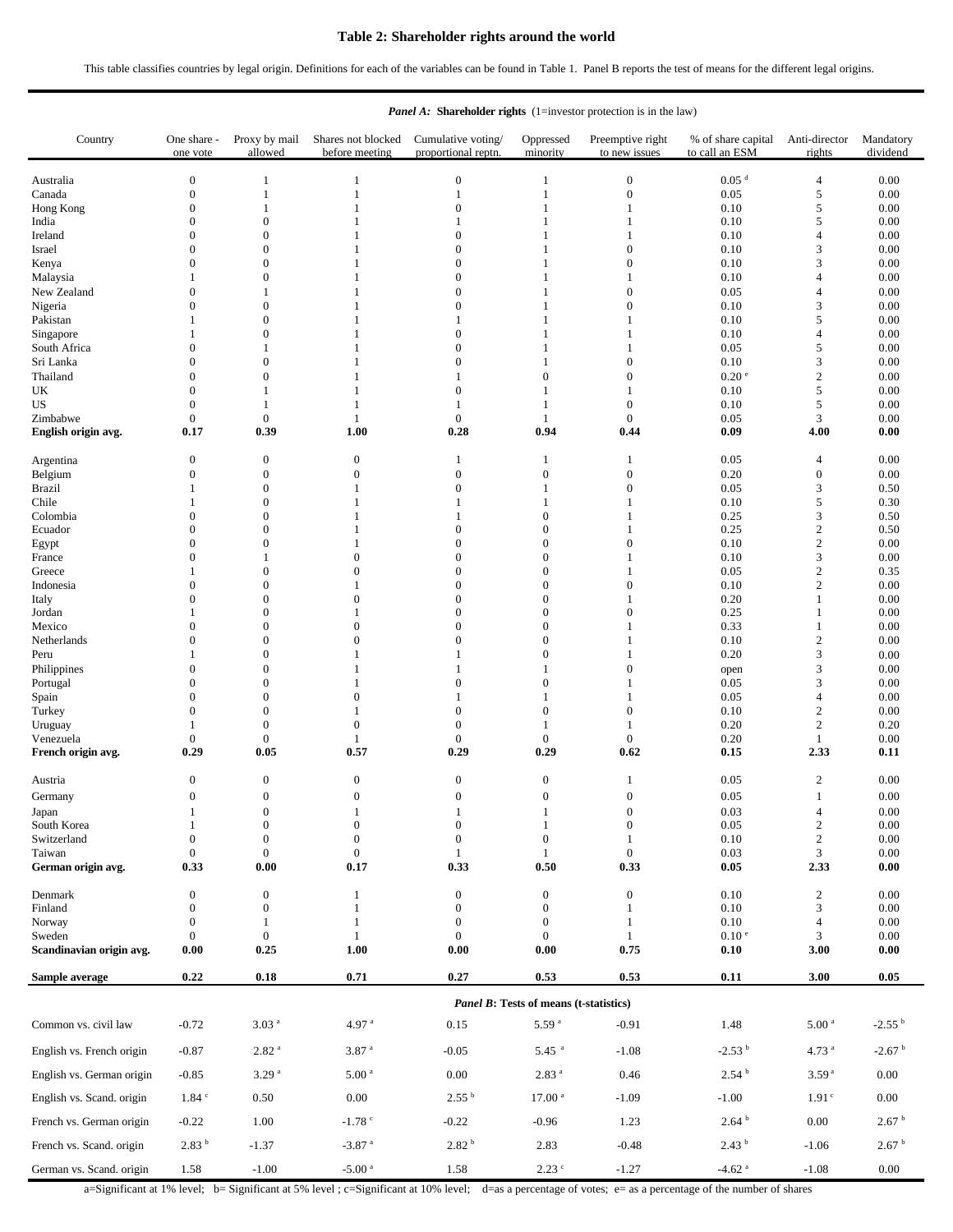| Country<br>Secured creditors<br>Legal reserve required<br>No automatic<br>Restrictions for<br>Management does not<br>Creditor<br>rights<br>first paid<br>going into reorganization<br>stay in reorganization<br>as a % of capital<br>stay on assets<br>$\boldsymbol{0}$<br>Australia<br>$\boldsymbol{0}$<br>$\boldsymbol{0}$<br>0.00<br>$\mathbf{1}$<br>$\mathbf{1}$<br>$\boldsymbol{0}$<br>$\boldsymbol{0}$<br>$\boldsymbol{0}$<br>Canada<br>0.00<br>1<br>$\mathbf{1}$<br>Hongkong<br>0.00<br>1<br>1<br>1<br>1<br>$\overline{4}$<br>India<br>0.00<br>1<br>1<br>$\overline{4}$<br>1<br>1<br>Ireland<br>$\mathbf{0}$<br>$\overline{0}$<br>$\boldsymbol{0}$<br>0.00<br>1<br>1<br>Israel<br>$\mathbf{1}$<br>1<br>0.00<br>1<br>1<br>$\overline{4}$<br>$\mathbf{1}$<br>$\mathbf{1}$<br>0.00<br>Kenya<br>1<br>1<br>$\overline{4}$<br>Malaysia<br>1<br>$\mathbf{1}$<br>0.00<br>$\mathbf{1}$<br>$\mathbf{1}$<br>$\overline{4}$<br>$\mathbf{0}$<br>3<br>0.00<br>New Zealand<br>1<br>1<br>1<br>Nigeria<br>1<br>1<br>1<br>$\overline{4}$<br>0.00<br>1<br>Pakistan<br>1<br>$\mathbf{1}$<br>1<br>1<br>$\overline{4}$<br>0.00<br>$\mathbf{1}$<br>$\mathbf{1}$<br>Singapore<br>1<br>1<br>$\overline{4}$<br>0.00<br>South Africa<br>$\mathbf{0}$<br>$\mathbf{1}$<br>3<br>0.00<br>$\mathbf{1}$<br>1<br>$\mathbf{0}$<br>3<br>Sri Lanka<br>1<br>1<br>1<br>0.00<br>$\overline{0}$<br>Thailand<br>3<br>1<br>1<br>1<br>0.10<br>$\overline{4}$<br>UK<br>1<br>1<br>1<br>1<br>0.00<br>$\mathbf{0}$<br>$\mathbf{0}$<br>$\boldsymbol{0}$<br>US<br>$\mathbf{1}$<br>1<br>0.00<br>Zimbabwe<br>$\mathbf{1}$<br>$\mathbf{1}$<br>$\mathbf{1}$<br>$\mathbf{1}$<br>$\overline{4}$<br>0.00<br>0.89<br>English origin avg.<br>0.72<br>0.72<br>0.78<br>3.11<br>0.01<br>Argentina<br>$\boldsymbol{0}$<br>$\boldsymbol{0}$<br>$\boldsymbol{0}$<br>0.20<br>$\mathbf{1}$<br>$\mathbf{1}$<br>Belgium<br>$\boldsymbol{0}$<br>$\boldsymbol{0}$<br>$\boldsymbol{2}$<br>0.10<br>1<br>1<br>$\mathbf{0}$<br>$\mathbf{0}$<br><b>Brazil</b><br>0<br>1<br>0.20<br>1<br>$\sqrt{2}$<br>Chile<br>$\mathbf{0}$<br>$\boldsymbol{0}$<br>0.20<br>1<br>1<br>$\overline{0}$<br>$\overline{0}$<br>$\mathbf{0}$<br>Colombia<br>$\boldsymbol{0}$<br>$\overline{0}$<br>0.50<br>0.50<br>1<br>1<br>1<br>1<br>$\overline{4}$<br>$\mathbf{1}$<br>$\mathbf{1}$<br>0.50<br>Egypt<br>1<br>1<br>$\overline{4}$<br>$\mathbf{0}$<br>$\mathbf{0}$<br>$\mathbf{0}$<br>$\boldsymbol{0}$<br>$\boldsymbol{0}$<br>0.10<br>France<br>$\boldsymbol{0}$<br>$\mathbf{0}$<br>$\mathbf{0}$<br>0.33<br>Greece<br>1<br>1<br>0.00<br>Indonesia<br>1<br>1<br>1<br>1<br>$\overline{4}$<br>$\boldsymbol{0}$<br>$\boldsymbol{0}$<br>$\sqrt{2}$<br>$\mathbf{1}$<br>Italy<br>$\mathbf{1}$<br>0.20<br>Jordan<br>0.25<br>na<br>na<br>na<br>na<br>na<br>$\boldsymbol{0}$<br>$\boldsymbol{0}$<br>$\boldsymbol{0}$<br>$\boldsymbol{0}$<br>$\boldsymbol{0}$<br>Mexico<br>0.20<br>$\boldsymbol{0}$<br>$\boldsymbol{0}$<br>$\sqrt{2}$<br>0.00<br>Netherlands<br>$\mathbf{1}$<br>1<br>Peru<br>$\mathbf{0}$<br>$\mathbf{0}$<br>$\boldsymbol{0}$<br>$\boldsymbol{0}$<br>$\boldsymbol{0}$<br>0.20<br>Philippines<br>$\mathbf{0}$<br>$\boldsymbol{0}$<br>$\mathbf{0}$<br>$\boldsymbol{0}$<br>$\boldsymbol{0}$<br>0.00<br>Portugal<br>$\boldsymbol{0}$<br>$\boldsymbol{0}$<br>$\boldsymbol{0}$<br>$\mathbf{1}$<br>$\mathbf{1}$<br>0.20<br>Spain<br>$\boldsymbol{0}$<br>$\boldsymbol{0}$<br>$\mathfrak{2}$<br>0.20<br>1<br>1<br>$\sqrt{2}$<br>Turkey<br>$\boldsymbol{0}$<br>$\boldsymbol{0}$<br>1<br>1<br>0.20<br>$\boldsymbol{0}$<br>$\boldsymbol{0}$<br>$\sqrt{2}$<br>Uruguay<br>1<br>1<br>0.20<br>Venezuela<br>$\mathbf{1}$<br>0.10<br>na<br>na<br>na<br>na<br>0.26<br>0.65<br>0.42<br>0.26<br>1.58<br>0.21<br>0.10<br>Austria<br>$\boldsymbol{0}$<br>3<br>1<br>1<br>1<br>3<br>0.10<br>$\boldsymbol{0}$<br>Germany<br>1<br>1<br>1<br>$\theta$<br>$\theta$<br>$\overline{c}$<br>0.25<br>Japan<br>South Korea<br>$\boldsymbol{0}$<br>$\ensuremath{\mathfrak{Z}}$<br>0.50<br>$\mathbf{1}$<br>$\mathbf{1}$<br>$\mathbf{1}$<br>$\boldsymbol{0}$<br>$\mathbf{0}$<br>Switzerland<br>1<br>$\mathbf{0}$<br>$\mathbf{1}$<br>0.50<br>$\sqrt{2}$<br>Taiwan<br>$\mathbf{1}$<br>$\mathbf{0}$<br>$\mathbf{0}$<br>1.00<br>$\mathbf{1}$<br>German origin avg.<br>0.67<br>1.00<br>0.33<br>0.33<br>2.33<br>0.41<br>Denmark<br>3<br>0.25<br>$\mathbf{1}$<br>$\mathbf{1}$<br>$\mathbf{1}$<br>$\boldsymbol{0}$<br>$\boldsymbol{0}$<br>Finland<br>$\mathbf{0}$<br>$\boldsymbol{0}$<br>$\mathbf{1}$<br>0.00<br>1<br>$\sqrt{2}$<br>Norway<br>$\boldsymbol{0}$<br>$\overline{0}$<br>0.20<br>1<br>1<br>$\overline{c}$<br>Sweden<br>$\mathbf{0}$<br>0.20<br>$\mathbf{1}$<br>$\mathbf{0}$<br>1<br>1.00<br>Scandinavian origin avg.<br>0.25<br>0.75<br>0.00<br>2.00<br>0.16<br>0.81<br>0.55<br>2.30<br>Sample average<br>0.49<br>0.45<br>0.15<br>Panel B: Tests of means (t-statistics)<br>2.65 <sup>a</sup><br>1.04<br>$1.86\,^{\circ}$<br>4.13 <sup>a</sup><br>$3.61$ $^{\rm a}$<br>Common vs. civil law<br>$-4.82$ <sup>a</sup><br>1.75 <sup>b</sup><br>1.89 <sup>c</sup><br>3.55 <sup>a</sup><br>$3.61\,$ $^{\rm a}$<br>3.06 <sup>a</sup><br>$-5.75$ <sup>a</sup><br>2.10 <sup>b</sup><br>$1.74$ <sup>c</sup><br>$-5.21$ $^{\rm a}$<br>0.25<br>$-1.46$<br>1.43<br>$1.71$ $^{\circ}$<br>$1.83$ $\degree$<br>$7.71$ <sup>a</sup><br>$-5.90$ <sup>a</sup><br>$-1.46$<br>$-0.11$<br>$-2.14$ b<br>$-1.85$ $\degree$<br>$-3.20$ <sup>a</sup><br>0.37<br>$-0.32$<br>$-1.29$<br>$2.54$ $^{\rm b}$<br>$-3.20$ <sup>a</sup><br>French vs. Scand. origin<br>0.05<br>$-1.18$<br>$-0.60$<br>0.59<br>German vs. Scand. origin<br>1.27<br>$0.00\,$<br>$-1.26$<br>1.58<br>0.63 |                           |  | <b>Panel A:</b> Creditor rights $(1 = \text{creditor protection is in the law})$ |      |
|--------------------------------------------------------------------------------------------------------------------------------------------------------------------------------------------------------------------------------------------------------------------------------------------------------------------------------------------------------------------------------------------------------------------------------------------------------------------------------------------------------------------------------------------------------------------------------------------------------------------------------------------------------------------------------------------------------------------------------------------------------------------------------------------------------------------------------------------------------------------------------------------------------------------------------------------------------------------------------------------------------------------------------------------------------------------------------------------------------------------------------------------------------------------------------------------------------------------------------------------------------------------------------------------------------------------------------------------------------------------------------------------------------------------------------------------------------------------------------------------------------------------------------------------------------------------------------------------------------------------------------------------------------------------------------------------------------------------------------------------------------------------------------------------------------------------------------------------------------------------------------------------------------------------------------------------------------------------------------------------------------------------------------------------------------------------------------------------------------------------------------------------------------------------------------------------------------------------------------------------------------------------------------------------------------------------------------------------------------------------------------------------------------------------------------------------------------------------------------------------------------------------------------------------------------------------------------------------------------------------------------------------------------------------------------------------------------------------------------------------------------------------------------------------------------------------------------------------------------------------------------------------------------------------------------------------------------------------------------------------------------------------------------------------------------------------------------------------------------------------------------------------------------------------------------------------------------------------------------------------------------------------------------------------------------------------------------------------------------------------------------------------------------------------------------------------------------------------------------------------------------------------------------------------------------------------------------------------------------------------------------------------------------------------------------------------------------------------------------------------------------------------------------------------------------------------------------------------------------------------------------------------------------------------------------------------------------------------------------------------------------------------------------------------------------------------------------------------------------------------------------------------------------------------------------------------------------------------------------------------------------------------------------------------------------------------------------------------------------------------------------------------------------------------------------------------------------------------------------------------------------------------------------------------------------------------------------------------------------------------------------------------------------------------------------------------------------------------------------------------------------------------------------------------------------------------------------------------------------------------------------------------------------------------------------------------------------------------------------------------------------------------------------------------------------------------------------------------------------------------------------------------------------------------------------------------------------------------------------------------------------------------------------------------------------------------------------------------------------------------------------------------------------------------------------------------------------------------------------------------------------------------------------------------------------------------------------------------------------------------------|---------------------------|--|----------------------------------------------------------------------------------|------|
|                                                                                                                                                                                                                                                                                                                                                                                                                                                                                                                                                                                                                                                                                                                                                                                                                                                                                                                                                                                                                                                                                                                                                                                                                                                                                                                                                                                                                                                                                                                                                                                                                                                                                                                                                                                                                                                                                                                                                                                                                                                                                                                                                                                                                                                                                                                                                                                                                                                                                                                                                                                                                                                                                                                                                                                                                                                                                                                                                                                                                                                                                                                                                                                                                                                                                                                                                                                                                                                                                                                                                                                                                                                                                                                                                                                                                                                                                                                                                                                                                                                                                                                                                                                                                                                                                                                                                                                                                                                                                                                                                                                                                                                                                                                                                                                                                                                                                                                                                                                                                                                                                                                                                                                                                                                                                                                                                                                                                                                                                                                                                                                                                          |                           |  |                                                                                  |      |
|                                                                                                                                                                                                                                                                                                                                                                                                                                                                                                                                                                                                                                                                                                                                                                                                                                                                                                                                                                                                                                                                                                                                                                                                                                                                                                                                                                                                                                                                                                                                                                                                                                                                                                                                                                                                                                                                                                                                                                                                                                                                                                                                                                                                                                                                                                                                                                                                                                                                                                                                                                                                                                                                                                                                                                                                                                                                                                                                                                                                                                                                                                                                                                                                                                                                                                                                                                                                                                                                                                                                                                                                                                                                                                                                                                                                                                                                                                                                                                                                                                                                                                                                                                                                                                                                                                                                                                                                                                                                                                                                                                                                                                                                                                                                                                                                                                                                                                                                                                                                                                                                                                                                                                                                                                                                                                                                                                                                                                                                                                                                                                                                                          |                           |  |                                                                                  |      |
|                                                                                                                                                                                                                                                                                                                                                                                                                                                                                                                                                                                                                                                                                                                                                                                                                                                                                                                                                                                                                                                                                                                                                                                                                                                                                                                                                                                                                                                                                                                                                                                                                                                                                                                                                                                                                                                                                                                                                                                                                                                                                                                                                                                                                                                                                                                                                                                                                                                                                                                                                                                                                                                                                                                                                                                                                                                                                                                                                                                                                                                                                                                                                                                                                                                                                                                                                                                                                                                                                                                                                                                                                                                                                                                                                                                                                                                                                                                                                                                                                                                                                                                                                                                                                                                                                                                                                                                                                                                                                                                                                                                                                                                                                                                                                                                                                                                                                                                                                                                                                                                                                                                                                                                                                                                                                                                                                                                                                                                                                                                                                                                                                          |                           |  |                                                                                  |      |
|                                                                                                                                                                                                                                                                                                                                                                                                                                                                                                                                                                                                                                                                                                                                                                                                                                                                                                                                                                                                                                                                                                                                                                                                                                                                                                                                                                                                                                                                                                                                                                                                                                                                                                                                                                                                                                                                                                                                                                                                                                                                                                                                                                                                                                                                                                                                                                                                                                                                                                                                                                                                                                                                                                                                                                                                                                                                                                                                                                                                                                                                                                                                                                                                                                                                                                                                                                                                                                                                                                                                                                                                                                                                                                                                                                                                                                                                                                                                                                                                                                                                                                                                                                                                                                                                                                                                                                                                                                                                                                                                                                                                                                                                                                                                                                                                                                                                                                                                                                                                                                                                                                                                                                                                                                                                                                                                                                                                                                                                                                                                                                                                                          |                           |  |                                                                                  |      |
|                                                                                                                                                                                                                                                                                                                                                                                                                                                                                                                                                                                                                                                                                                                                                                                                                                                                                                                                                                                                                                                                                                                                                                                                                                                                                                                                                                                                                                                                                                                                                                                                                                                                                                                                                                                                                                                                                                                                                                                                                                                                                                                                                                                                                                                                                                                                                                                                                                                                                                                                                                                                                                                                                                                                                                                                                                                                                                                                                                                                                                                                                                                                                                                                                                                                                                                                                                                                                                                                                                                                                                                                                                                                                                                                                                                                                                                                                                                                                                                                                                                                                                                                                                                                                                                                                                                                                                                                                                                                                                                                                                                                                                                                                                                                                                                                                                                                                                                                                                                                                                                                                                                                                                                                                                                                                                                                                                                                                                                                                                                                                                                                                          |                           |  |                                                                                  |      |
|                                                                                                                                                                                                                                                                                                                                                                                                                                                                                                                                                                                                                                                                                                                                                                                                                                                                                                                                                                                                                                                                                                                                                                                                                                                                                                                                                                                                                                                                                                                                                                                                                                                                                                                                                                                                                                                                                                                                                                                                                                                                                                                                                                                                                                                                                                                                                                                                                                                                                                                                                                                                                                                                                                                                                                                                                                                                                                                                                                                                                                                                                                                                                                                                                                                                                                                                                                                                                                                                                                                                                                                                                                                                                                                                                                                                                                                                                                                                                                                                                                                                                                                                                                                                                                                                                                                                                                                                                                                                                                                                                                                                                                                                                                                                                                                                                                                                                                                                                                                                                                                                                                                                                                                                                                                                                                                                                                                                                                                                                                                                                                                                                          |                           |  |                                                                                  |      |
|                                                                                                                                                                                                                                                                                                                                                                                                                                                                                                                                                                                                                                                                                                                                                                                                                                                                                                                                                                                                                                                                                                                                                                                                                                                                                                                                                                                                                                                                                                                                                                                                                                                                                                                                                                                                                                                                                                                                                                                                                                                                                                                                                                                                                                                                                                                                                                                                                                                                                                                                                                                                                                                                                                                                                                                                                                                                                                                                                                                                                                                                                                                                                                                                                                                                                                                                                                                                                                                                                                                                                                                                                                                                                                                                                                                                                                                                                                                                                                                                                                                                                                                                                                                                                                                                                                                                                                                                                                                                                                                                                                                                                                                                                                                                                                                                                                                                                                                                                                                                                                                                                                                                                                                                                                                                                                                                                                                                                                                                                                                                                                                                                          |                           |  |                                                                                  |      |
|                                                                                                                                                                                                                                                                                                                                                                                                                                                                                                                                                                                                                                                                                                                                                                                                                                                                                                                                                                                                                                                                                                                                                                                                                                                                                                                                                                                                                                                                                                                                                                                                                                                                                                                                                                                                                                                                                                                                                                                                                                                                                                                                                                                                                                                                                                                                                                                                                                                                                                                                                                                                                                                                                                                                                                                                                                                                                                                                                                                                                                                                                                                                                                                                                                                                                                                                                                                                                                                                                                                                                                                                                                                                                                                                                                                                                                                                                                                                                                                                                                                                                                                                                                                                                                                                                                                                                                                                                                                                                                                                                                                                                                                                                                                                                                                                                                                                                                                                                                                                                                                                                                                                                                                                                                                                                                                                                                                                                                                                                                                                                                                                                          |                           |  |                                                                                  |      |
|                                                                                                                                                                                                                                                                                                                                                                                                                                                                                                                                                                                                                                                                                                                                                                                                                                                                                                                                                                                                                                                                                                                                                                                                                                                                                                                                                                                                                                                                                                                                                                                                                                                                                                                                                                                                                                                                                                                                                                                                                                                                                                                                                                                                                                                                                                                                                                                                                                                                                                                                                                                                                                                                                                                                                                                                                                                                                                                                                                                                                                                                                                                                                                                                                                                                                                                                                                                                                                                                                                                                                                                                                                                                                                                                                                                                                                                                                                                                                                                                                                                                                                                                                                                                                                                                                                                                                                                                                                                                                                                                                                                                                                                                                                                                                                                                                                                                                                                                                                                                                                                                                                                                                                                                                                                                                                                                                                                                                                                                                                                                                                                                                          |                           |  |                                                                                  |      |
|                                                                                                                                                                                                                                                                                                                                                                                                                                                                                                                                                                                                                                                                                                                                                                                                                                                                                                                                                                                                                                                                                                                                                                                                                                                                                                                                                                                                                                                                                                                                                                                                                                                                                                                                                                                                                                                                                                                                                                                                                                                                                                                                                                                                                                                                                                                                                                                                                                                                                                                                                                                                                                                                                                                                                                                                                                                                                                                                                                                                                                                                                                                                                                                                                                                                                                                                                                                                                                                                                                                                                                                                                                                                                                                                                                                                                                                                                                                                                                                                                                                                                                                                                                                                                                                                                                                                                                                                                                                                                                                                                                                                                                                                                                                                                                                                                                                                                                                                                                                                                                                                                                                                                                                                                                                                                                                                                                                                                                                                                                                                                                                                                          |                           |  |                                                                                  |      |
|                                                                                                                                                                                                                                                                                                                                                                                                                                                                                                                                                                                                                                                                                                                                                                                                                                                                                                                                                                                                                                                                                                                                                                                                                                                                                                                                                                                                                                                                                                                                                                                                                                                                                                                                                                                                                                                                                                                                                                                                                                                                                                                                                                                                                                                                                                                                                                                                                                                                                                                                                                                                                                                                                                                                                                                                                                                                                                                                                                                                                                                                                                                                                                                                                                                                                                                                                                                                                                                                                                                                                                                                                                                                                                                                                                                                                                                                                                                                                                                                                                                                                                                                                                                                                                                                                                                                                                                                                                                                                                                                                                                                                                                                                                                                                                                                                                                                                                                                                                                                                                                                                                                                                                                                                                                                                                                                                                                                                                                                                                                                                                                                                          |                           |  |                                                                                  |      |
|                                                                                                                                                                                                                                                                                                                                                                                                                                                                                                                                                                                                                                                                                                                                                                                                                                                                                                                                                                                                                                                                                                                                                                                                                                                                                                                                                                                                                                                                                                                                                                                                                                                                                                                                                                                                                                                                                                                                                                                                                                                                                                                                                                                                                                                                                                                                                                                                                                                                                                                                                                                                                                                                                                                                                                                                                                                                                                                                                                                                                                                                                                                                                                                                                                                                                                                                                                                                                                                                                                                                                                                                                                                                                                                                                                                                                                                                                                                                                                                                                                                                                                                                                                                                                                                                                                                                                                                                                                                                                                                                                                                                                                                                                                                                                                                                                                                                                                                                                                                                                                                                                                                                                                                                                                                                                                                                                                                                                                                                                                                                                                                                                          |                           |  |                                                                                  |      |
|                                                                                                                                                                                                                                                                                                                                                                                                                                                                                                                                                                                                                                                                                                                                                                                                                                                                                                                                                                                                                                                                                                                                                                                                                                                                                                                                                                                                                                                                                                                                                                                                                                                                                                                                                                                                                                                                                                                                                                                                                                                                                                                                                                                                                                                                                                                                                                                                                                                                                                                                                                                                                                                                                                                                                                                                                                                                                                                                                                                                                                                                                                                                                                                                                                                                                                                                                                                                                                                                                                                                                                                                                                                                                                                                                                                                                                                                                                                                                                                                                                                                                                                                                                                                                                                                                                                                                                                                                                                                                                                                                                                                                                                                                                                                                                                                                                                                                                                                                                                                                                                                                                                                                                                                                                                                                                                                                                                                                                                                                                                                                                                                                          |                           |  |                                                                                  |      |
|                                                                                                                                                                                                                                                                                                                                                                                                                                                                                                                                                                                                                                                                                                                                                                                                                                                                                                                                                                                                                                                                                                                                                                                                                                                                                                                                                                                                                                                                                                                                                                                                                                                                                                                                                                                                                                                                                                                                                                                                                                                                                                                                                                                                                                                                                                                                                                                                                                                                                                                                                                                                                                                                                                                                                                                                                                                                                                                                                                                                                                                                                                                                                                                                                                                                                                                                                                                                                                                                                                                                                                                                                                                                                                                                                                                                                                                                                                                                                                                                                                                                                                                                                                                                                                                                                                                                                                                                                                                                                                                                                                                                                                                                                                                                                                                                                                                                                                                                                                                                                                                                                                                                                                                                                                                                                                                                                                                                                                                                                                                                                                                                                          |                           |  |                                                                                  |      |
|                                                                                                                                                                                                                                                                                                                                                                                                                                                                                                                                                                                                                                                                                                                                                                                                                                                                                                                                                                                                                                                                                                                                                                                                                                                                                                                                                                                                                                                                                                                                                                                                                                                                                                                                                                                                                                                                                                                                                                                                                                                                                                                                                                                                                                                                                                                                                                                                                                                                                                                                                                                                                                                                                                                                                                                                                                                                                                                                                                                                                                                                                                                                                                                                                                                                                                                                                                                                                                                                                                                                                                                                                                                                                                                                                                                                                                                                                                                                                                                                                                                                                                                                                                                                                                                                                                                                                                                                                                                                                                                                                                                                                                                                                                                                                                                                                                                                                                                                                                                                                                                                                                                                                                                                                                                                                                                                                                                                                                                                                                                                                                                                                          |                           |  |                                                                                  |      |
|                                                                                                                                                                                                                                                                                                                                                                                                                                                                                                                                                                                                                                                                                                                                                                                                                                                                                                                                                                                                                                                                                                                                                                                                                                                                                                                                                                                                                                                                                                                                                                                                                                                                                                                                                                                                                                                                                                                                                                                                                                                                                                                                                                                                                                                                                                                                                                                                                                                                                                                                                                                                                                                                                                                                                                                                                                                                                                                                                                                                                                                                                                                                                                                                                                                                                                                                                                                                                                                                                                                                                                                                                                                                                                                                                                                                                                                                                                                                                                                                                                                                                                                                                                                                                                                                                                                                                                                                                                                                                                                                                                                                                                                                                                                                                                                                                                                                                                                                                                                                                                                                                                                                                                                                                                                                                                                                                                                                                                                                                                                                                                                                                          |                           |  |                                                                                  |      |
|                                                                                                                                                                                                                                                                                                                                                                                                                                                                                                                                                                                                                                                                                                                                                                                                                                                                                                                                                                                                                                                                                                                                                                                                                                                                                                                                                                                                                                                                                                                                                                                                                                                                                                                                                                                                                                                                                                                                                                                                                                                                                                                                                                                                                                                                                                                                                                                                                                                                                                                                                                                                                                                                                                                                                                                                                                                                                                                                                                                                                                                                                                                                                                                                                                                                                                                                                                                                                                                                                                                                                                                                                                                                                                                                                                                                                                                                                                                                                                                                                                                                                                                                                                                                                                                                                                                                                                                                                                                                                                                                                                                                                                                                                                                                                                                                                                                                                                                                                                                                                                                                                                                                                                                                                                                                                                                                                                                                                                                                                                                                                                                                                          |                           |  |                                                                                  |      |
|                                                                                                                                                                                                                                                                                                                                                                                                                                                                                                                                                                                                                                                                                                                                                                                                                                                                                                                                                                                                                                                                                                                                                                                                                                                                                                                                                                                                                                                                                                                                                                                                                                                                                                                                                                                                                                                                                                                                                                                                                                                                                                                                                                                                                                                                                                                                                                                                                                                                                                                                                                                                                                                                                                                                                                                                                                                                                                                                                                                                                                                                                                                                                                                                                                                                                                                                                                                                                                                                                                                                                                                                                                                                                                                                                                                                                                                                                                                                                                                                                                                                                                                                                                                                                                                                                                                                                                                                                                                                                                                                                                                                                                                                                                                                                                                                                                                                                                                                                                                                                                                                                                                                                                                                                                                                                                                                                                                                                                                                                                                                                                                                                          |                           |  |                                                                                  |      |
|                                                                                                                                                                                                                                                                                                                                                                                                                                                                                                                                                                                                                                                                                                                                                                                                                                                                                                                                                                                                                                                                                                                                                                                                                                                                                                                                                                                                                                                                                                                                                                                                                                                                                                                                                                                                                                                                                                                                                                                                                                                                                                                                                                                                                                                                                                                                                                                                                                                                                                                                                                                                                                                                                                                                                                                                                                                                                                                                                                                                                                                                                                                                                                                                                                                                                                                                                                                                                                                                                                                                                                                                                                                                                                                                                                                                                                                                                                                                                                                                                                                                                                                                                                                                                                                                                                                                                                                                                                                                                                                                                                                                                                                                                                                                                                                                                                                                                                                                                                                                                                                                                                                                                                                                                                                                                                                                                                                                                                                                                                                                                                                                                          |                           |  |                                                                                  |      |
|                                                                                                                                                                                                                                                                                                                                                                                                                                                                                                                                                                                                                                                                                                                                                                                                                                                                                                                                                                                                                                                                                                                                                                                                                                                                                                                                                                                                                                                                                                                                                                                                                                                                                                                                                                                                                                                                                                                                                                                                                                                                                                                                                                                                                                                                                                                                                                                                                                                                                                                                                                                                                                                                                                                                                                                                                                                                                                                                                                                                                                                                                                                                                                                                                                                                                                                                                                                                                                                                                                                                                                                                                                                                                                                                                                                                                                                                                                                                                                                                                                                                                                                                                                                                                                                                                                                                                                                                                                                                                                                                                                                                                                                                                                                                                                                                                                                                                                                                                                                                                                                                                                                                                                                                                                                                                                                                                                                                                                                                                                                                                                                                                          |                           |  |                                                                                  |      |
|                                                                                                                                                                                                                                                                                                                                                                                                                                                                                                                                                                                                                                                                                                                                                                                                                                                                                                                                                                                                                                                                                                                                                                                                                                                                                                                                                                                                                                                                                                                                                                                                                                                                                                                                                                                                                                                                                                                                                                                                                                                                                                                                                                                                                                                                                                                                                                                                                                                                                                                                                                                                                                                                                                                                                                                                                                                                                                                                                                                                                                                                                                                                                                                                                                                                                                                                                                                                                                                                                                                                                                                                                                                                                                                                                                                                                                                                                                                                                                                                                                                                                                                                                                                                                                                                                                                                                                                                                                                                                                                                                                                                                                                                                                                                                                                                                                                                                                                                                                                                                                                                                                                                                                                                                                                                                                                                                                                                                                                                                                                                                                                                                          |                           |  |                                                                                  |      |
|                                                                                                                                                                                                                                                                                                                                                                                                                                                                                                                                                                                                                                                                                                                                                                                                                                                                                                                                                                                                                                                                                                                                                                                                                                                                                                                                                                                                                                                                                                                                                                                                                                                                                                                                                                                                                                                                                                                                                                                                                                                                                                                                                                                                                                                                                                                                                                                                                                                                                                                                                                                                                                                                                                                                                                                                                                                                                                                                                                                                                                                                                                                                                                                                                                                                                                                                                                                                                                                                                                                                                                                                                                                                                                                                                                                                                                                                                                                                                                                                                                                                                                                                                                                                                                                                                                                                                                                                                                                                                                                                                                                                                                                                                                                                                                                                                                                                                                                                                                                                                                                                                                                                                                                                                                                                                                                                                                                                                                                                                                                                                                                                                          |                           |  |                                                                                  |      |
|                                                                                                                                                                                                                                                                                                                                                                                                                                                                                                                                                                                                                                                                                                                                                                                                                                                                                                                                                                                                                                                                                                                                                                                                                                                                                                                                                                                                                                                                                                                                                                                                                                                                                                                                                                                                                                                                                                                                                                                                                                                                                                                                                                                                                                                                                                                                                                                                                                                                                                                                                                                                                                                                                                                                                                                                                                                                                                                                                                                                                                                                                                                                                                                                                                                                                                                                                                                                                                                                                                                                                                                                                                                                                                                                                                                                                                                                                                                                                                                                                                                                                                                                                                                                                                                                                                                                                                                                                                                                                                                                                                                                                                                                                                                                                                                                                                                                                                                                                                                                                                                                                                                                                                                                                                                                                                                                                                                                                                                                                                                                                                                                                          | Ecuador                   |  |                                                                                  |      |
|                                                                                                                                                                                                                                                                                                                                                                                                                                                                                                                                                                                                                                                                                                                                                                                                                                                                                                                                                                                                                                                                                                                                                                                                                                                                                                                                                                                                                                                                                                                                                                                                                                                                                                                                                                                                                                                                                                                                                                                                                                                                                                                                                                                                                                                                                                                                                                                                                                                                                                                                                                                                                                                                                                                                                                                                                                                                                                                                                                                                                                                                                                                                                                                                                                                                                                                                                                                                                                                                                                                                                                                                                                                                                                                                                                                                                                                                                                                                                                                                                                                                                                                                                                                                                                                                                                                                                                                                                                                                                                                                                                                                                                                                                                                                                                                                                                                                                                                                                                                                                                                                                                                                                                                                                                                                                                                                                                                                                                                                                                                                                                                                                          |                           |  |                                                                                  |      |
|                                                                                                                                                                                                                                                                                                                                                                                                                                                                                                                                                                                                                                                                                                                                                                                                                                                                                                                                                                                                                                                                                                                                                                                                                                                                                                                                                                                                                                                                                                                                                                                                                                                                                                                                                                                                                                                                                                                                                                                                                                                                                                                                                                                                                                                                                                                                                                                                                                                                                                                                                                                                                                                                                                                                                                                                                                                                                                                                                                                                                                                                                                                                                                                                                                                                                                                                                                                                                                                                                                                                                                                                                                                                                                                                                                                                                                                                                                                                                                                                                                                                                                                                                                                                                                                                                                                                                                                                                                                                                                                                                                                                                                                                                                                                                                                                                                                                                                                                                                                                                                                                                                                                                                                                                                                                                                                                                                                                                                                                                                                                                                                                                          |                           |  |                                                                                  |      |
|                                                                                                                                                                                                                                                                                                                                                                                                                                                                                                                                                                                                                                                                                                                                                                                                                                                                                                                                                                                                                                                                                                                                                                                                                                                                                                                                                                                                                                                                                                                                                                                                                                                                                                                                                                                                                                                                                                                                                                                                                                                                                                                                                                                                                                                                                                                                                                                                                                                                                                                                                                                                                                                                                                                                                                                                                                                                                                                                                                                                                                                                                                                                                                                                                                                                                                                                                                                                                                                                                                                                                                                                                                                                                                                                                                                                                                                                                                                                                                                                                                                                                                                                                                                                                                                                                                                                                                                                                                                                                                                                                                                                                                                                                                                                                                                                                                                                                                                                                                                                                                                                                                                                                                                                                                                                                                                                                                                                                                                                                                                                                                                                                          |                           |  |                                                                                  |      |
|                                                                                                                                                                                                                                                                                                                                                                                                                                                                                                                                                                                                                                                                                                                                                                                                                                                                                                                                                                                                                                                                                                                                                                                                                                                                                                                                                                                                                                                                                                                                                                                                                                                                                                                                                                                                                                                                                                                                                                                                                                                                                                                                                                                                                                                                                                                                                                                                                                                                                                                                                                                                                                                                                                                                                                                                                                                                                                                                                                                                                                                                                                                                                                                                                                                                                                                                                                                                                                                                                                                                                                                                                                                                                                                                                                                                                                                                                                                                                                                                                                                                                                                                                                                                                                                                                                                                                                                                                                                                                                                                                                                                                                                                                                                                                                                                                                                                                                                                                                                                                                                                                                                                                                                                                                                                                                                                                                                                                                                                                                                                                                                                                          |                           |  |                                                                                  |      |
|                                                                                                                                                                                                                                                                                                                                                                                                                                                                                                                                                                                                                                                                                                                                                                                                                                                                                                                                                                                                                                                                                                                                                                                                                                                                                                                                                                                                                                                                                                                                                                                                                                                                                                                                                                                                                                                                                                                                                                                                                                                                                                                                                                                                                                                                                                                                                                                                                                                                                                                                                                                                                                                                                                                                                                                                                                                                                                                                                                                                                                                                                                                                                                                                                                                                                                                                                                                                                                                                                                                                                                                                                                                                                                                                                                                                                                                                                                                                                                                                                                                                                                                                                                                                                                                                                                                                                                                                                                                                                                                                                                                                                                                                                                                                                                                                                                                                                                                                                                                                                                                                                                                                                                                                                                                                                                                                                                                                                                                                                                                                                                                                                          |                           |  |                                                                                  |      |
|                                                                                                                                                                                                                                                                                                                                                                                                                                                                                                                                                                                                                                                                                                                                                                                                                                                                                                                                                                                                                                                                                                                                                                                                                                                                                                                                                                                                                                                                                                                                                                                                                                                                                                                                                                                                                                                                                                                                                                                                                                                                                                                                                                                                                                                                                                                                                                                                                                                                                                                                                                                                                                                                                                                                                                                                                                                                                                                                                                                                                                                                                                                                                                                                                                                                                                                                                                                                                                                                                                                                                                                                                                                                                                                                                                                                                                                                                                                                                                                                                                                                                                                                                                                                                                                                                                                                                                                                                                                                                                                                                                                                                                                                                                                                                                                                                                                                                                                                                                                                                                                                                                                                                                                                                                                                                                                                                                                                                                                                                                                                                                                                                          |                           |  |                                                                                  |      |
|                                                                                                                                                                                                                                                                                                                                                                                                                                                                                                                                                                                                                                                                                                                                                                                                                                                                                                                                                                                                                                                                                                                                                                                                                                                                                                                                                                                                                                                                                                                                                                                                                                                                                                                                                                                                                                                                                                                                                                                                                                                                                                                                                                                                                                                                                                                                                                                                                                                                                                                                                                                                                                                                                                                                                                                                                                                                                                                                                                                                                                                                                                                                                                                                                                                                                                                                                                                                                                                                                                                                                                                                                                                                                                                                                                                                                                                                                                                                                                                                                                                                                                                                                                                                                                                                                                                                                                                                                                                                                                                                                                                                                                                                                                                                                                                                                                                                                                                                                                                                                                                                                                                                                                                                                                                                                                                                                                                                                                                                                                                                                                                                                          |                           |  |                                                                                  |      |
|                                                                                                                                                                                                                                                                                                                                                                                                                                                                                                                                                                                                                                                                                                                                                                                                                                                                                                                                                                                                                                                                                                                                                                                                                                                                                                                                                                                                                                                                                                                                                                                                                                                                                                                                                                                                                                                                                                                                                                                                                                                                                                                                                                                                                                                                                                                                                                                                                                                                                                                                                                                                                                                                                                                                                                                                                                                                                                                                                                                                                                                                                                                                                                                                                                                                                                                                                                                                                                                                                                                                                                                                                                                                                                                                                                                                                                                                                                                                                                                                                                                                                                                                                                                                                                                                                                                                                                                                                                                                                                                                                                                                                                                                                                                                                                                                                                                                                                                                                                                                                                                                                                                                                                                                                                                                                                                                                                                                                                                                                                                                                                                                                          |                           |  |                                                                                  |      |
|                                                                                                                                                                                                                                                                                                                                                                                                                                                                                                                                                                                                                                                                                                                                                                                                                                                                                                                                                                                                                                                                                                                                                                                                                                                                                                                                                                                                                                                                                                                                                                                                                                                                                                                                                                                                                                                                                                                                                                                                                                                                                                                                                                                                                                                                                                                                                                                                                                                                                                                                                                                                                                                                                                                                                                                                                                                                                                                                                                                                                                                                                                                                                                                                                                                                                                                                                                                                                                                                                                                                                                                                                                                                                                                                                                                                                                                                                                                                                                                                                                                                                                                                                                                                                                                                                                                                                                                                                                                                                                                                                                                                                                                                                                                                                                                                                                                                                                                                                                                                                                                                                                                                                                                                                                                                                                                                                                                                                                                                                                                                                                                                                          |                           |  |                                                                                  |      |
|                                                                                                                                                                                                                                                                                                                                                                                                                                                                                                                                                                                                                                                                                                                                                                                                                                                                                                                                                                                                                                                                                                                                                                                                                                                                                                                                                                                                                                                                                                                                                                                                                                                                                                                                                                                                                                                                                                                                                                                                                                                                                                                                                                                                                                                                                                                                                                                                                                                                                                                                                                                                                                                                                                                                                                                                                                                                                                                                                                                                                                                                                                                                                                                                                                                                                                                                                                                                                                                                                                                                                                                                                                                                                                                                                                                                                                                                                                                                                                                                                                                                                                                                                                                                                                                                                                                                                                                                                                                                                                                                                                                                                                                                                                                                                                                                                                                                                                                                                                                                                                                                                                                                                                                                                                                                                                                                                                                                                                                                                                                                                                                                                          |                           |  |                                                                                  |      |
|                                                                                                                                                                                                                                                                                                                                                                                                                                                                                                                                                                                                                                                                                                                                                                                                                                                                                                                                                                                                                                                                                                                                                                                                                                                                                                                                                                                                                                                                                                                                                                                                                                                                                                                                                                                                                                                                                                                                                                                                                                                                                                                                                                                                                                                                                                                                                                                                                                                                                                                                                                                                                                                                                                                                                                                                                                                                                                                                                                                                                                                                                                                                                                                                                                                                                                                                                                                                                                                                                                                                                                                                                                                                                                                                                                                                                                                                                                                                                                                                                                                                                                                                                                                                                                                                                                                                                                                                                                                                                                                                                                                                                                                                                                                                                                                                                                                                                                                                                                                                                                                                                                                                                                                                                                                                                                                                                                                                                                                                                                                                                                                                                          |                           |  |                                                                                  |      |
|                                                                                                                                                                                                                                                                                                                                                                                                                                                                                                                                                                                                                                                                                                                                                                                                                                                                                                                                                                                                                                                                                                                                                                                                                                                                                                                                                                                                                                                                                                                                                                                                                                                                                                                                                                                                                                                                                                                                                                                                                                                                                                                                                                                                                                                                                                                                                                                                                                                                                                                                                                                                                                                                                                                                                                                                                                                                                                                                                                                                                                                                                                                                                                                                                                                                                                                                                                                                                                                                                                                                                                                                                                                                                                                                                                                                                                                                                                                                                                                                                                                                                                                                                                                                                                                                                                                                                                                                                                                                                                                                                                                                                                                                                                                                                                                                                                                                                                                                                                                                                                                                                                                                                                                                                                                                                                                                                                                                                                                                                                                                                                                                                          |                           |  |                                                                                  |      |
|                                                                                                                                                                                                                                                                                                                                                                                                                                                                                                                                                                                                                                                                                                                                                                                                                                                                                                                                                                                                                                                                                                                                                                                                                                                                                                                                                                                                                                                                                                                                                                                                                                                                                                                                                                                                                                                                                                                                                                                                                                                                                                                                                                                                                                                                                                                                                                                                                                                                                                                                                                                                                                                                                                                                                                                                                                                                                                                                                                                                                                                                                                                                                                                                                                                                                                                                                                                                                                                                                                                                                                                                                                                                                                                                                                                                                                                                                                                                                                                                                                                                                                                                                                                                                                                                                                                                                                                                                                                                                                                                                                                                                                                                                                                                                                                                                                                                                                                                                                                                                                                                                                                                                                                                                                                                                                                                                                                                                                                                                                                                                                                                                          |                           |  |                                                                                  |      |
|                                                                                                                                                                                                                                                                                                                                                                                                                                                                                                                                                                                                                                                                                                                                                                                                                                                                                                                                                                                                                                                                                                                                                                                                                                                                                                                                                                                                                                                                                                                                                                                                                                                                                                                                                                                                                                                                                                                                                                                                                                                                                                                                                                                                                                                                                                                                                                                                                                                                                                                                                                                                                                                                                                                                                                                                                                                                                                                                                                                                                                                                                                                                                                                                                                                                                                                                                                                                                                                                                                                                                                                                                                                                                                                                                                                                                                                                                                                                                                                                                                                                                                                                                                                                                                                                                                                                                                                                                                                                                                                                                                                                                                                                                                                                                                                                                                                                                                                                                                                                                                                                                                                                                                                                                                                                                                                                                                                                                                                                                                                                                                                                                          | French origin avg.        |  |                                                                                  |      |
|                                                                                                                                                                                                                                                                                                                                                                                                                                                                                                                                                                                                                                                                                                                                                                                                                                                                                                                                                                                                                                                                                                                                                                                                                                                                                                                                                                                                                                                                                                                                                                                                                                                                                                                                                                                                                                                                                                                                                                                                                                                                                                                                                                                                                                                                                                                                                                                                                                                                                                                                                                                                                                                                                                                                                                                                                                                                                                                                                                                                                                                                                                                                                                                                                                                                                                                                                                                                                                                                                                                                                                                                                                                                                                                                                                                                                                                                                                                                                                                                                                                                                                                                                                                                                                                                                                                                                                                                                                                                                                                                                                                                                                                                                                                                                                                                                                                                                                                                                                                                                                                                                                                                                                                                                                                                                                                                                                                                                                                                                                                                                                                                                          |                           |  |                                                                                  |      |
|                                                                                                                                                                                                                                                                                                                                                                                                                                                                                                                                                                                                                                                                                                                                                                                                                                                                                                                                                                                                                                                                                                                                                                                                                                                                                                                                                                                                                                                                                                                                                                                                                                                                                                                                                                                                                                                                                                                                                                                                                                                                                                                                                                                                                                                                                                                                                                                                                                                                                                                                                                                                                                                                                                                                                                                                                                                                                                                                                                                                                                                                                                                                                                                                                                                                                                                                                                                                                                                                                                                                                                                                                                                                                                                                                                                                                                                                                                                                                                                                                                                                                                                                                                                                                                                                                                                                                                                                                                                                                                                                                                                                                                                                                                                                                                                                                                                                                                                                                                                                                                                                                                                                                                                                                                                                                                                                                                                                                                                                                                                                                                                                                          |                           |  |                                                                                  |      |
|                                                                                                                                                                                                                                                                                                                                                                                                                                                                                                                                                                                                                                                                                                                                                                                                                                                                                                                                                                                                                                                                                                                                                                                                                                                                                                                                                                                                                                                                                                                                                                                                                                                                                                                                                                                                                                                                                                                                                                                                                                                                                                                                                                                                                                                                                                                                                                                                                                                                                                                                                                                                                                                                                                                                                                                                                                                                                                                                                                                                                                                                                                                                                                                                                                                                                                                                                                                                                                                                                                                                                                                                                                                                                                                                                                                                                                                                                                                                                                                                                                                                                                                                                                                                                                                                                                                                                                                                                                                                                                                                                                                                                                                                                                                                                                                                                                                                                                                                                                                                                                                                                                                                                                                                                                                                                                                                                                                                                                                                                                                                                                                                                          |                           |  |                                                                                  |      |
|                                                                                                                                                                                                                                                                                                                                                                                                                                                                                                                                                                                                                                                                                                                                                                                                                                                                                                                                                                                                                                                                                                                                                                                                                                                                                                                                                                                                                                                                                                                                                                                                                                                                                                                                                                                                                                                                                                                                                                                                                                                                                                                                                                                                                                                                                                                                                                                                                                                                                                                                                                                                                                                                                                                                                                                                                                                                                                                                                                                                                                                                                                                                                                                                                                                                                                                                                                                                                                                                                                                                                                                                                                                                                                                                                                                                                                                                                                                                                                                                                                                                                                                                                                                                                                                                                                                                                                                                                                                                                                                                                                                                                                                                                                                                                                                                                                                                                                                                                                                                                                                                                                                                                                                                                                                                                                                                                                                                                                                                                                                                                                                                                          |                           |  |                                                                                  |      |
|                                                                                                                                                                                                                                                                                                                                                                                                                                                                                                                                                                                                                                                                                                                                                                                                                                                                                                                                                                                                                                                                                                                                                                                                                                                                                                                                                                                                                                                                                                                                                                                                                                                                                                                                                                                                                                                                                                                                                                                                                                                                                                                                                                                                                                                                                                                                                                                                                                                                                                                                                                                                                                                                                                                                                                                                                                                                                                                                                                                                                                                                                                                                                                                                                                                                                                                                                                                                                                                                                                                                                                                                                                                                                                                                                                                                                                                                                                                                                                                                                                                                                                                                                                                                                                                                                                                                                                                                                                                                                                                                                                                                                                                                                                                                                                                                                                                                                                                                                                                                                                                                                                                                                                                                                                                                                                                                                                                                                                                                                                                                                                                                                          |                           |  |                                                                                  |      |
|                                                                                                                                                                                                                                                                                                                                                                                                                                                                                                                                                                                                                                                                                                                                                                                                                                                                                                                                                                                                                                                                                                                                                                                                                                                                                                                                                                                                                                                                                                                                                                                                                                                                                                                                                                                                                                                                                                                                                                                                                                                                                                                                                                                                                                                                                                                                                                                                                                                                                                                                                                                                                                                                                                                                                                                                                                                                                                                                                                                                                                                                                                                                                                                                                                                                                                                                                                                                                                                                                                                                                                                                                                                                                                                                                                                                                                                                                                                                                                                                                                                                                                                                                                                                                                                                                                                                                                                                                                                                                                                                                                                                                                                                                                                                                                                                                                                                                                                                                                                                                                                                                                                                                                                                                                                                                                                                                                                                                                                                                                                                                                                                                          |                           |  |                                                                                  |      |
|                                                                                                                                                                                                                                                                                                                                                                                                                                                                                                                                                                                                                                                                                                                                                                                                                                                                                                                                                                                                                                                                                                                                                                                                                                                                                                                                                                                                                                                                                                                                                                                                                                                                                                                                                                                                                                                                                                                                                                                                                                                                                                                                                                                                                                                                                                                                                                                                                                                                                                                                                                                                                                                                                                                                                                                                                                                                                                                                                                                                                                                                                                                                                                                                                                                                                                                                                                                                                                                                                                                                                                                                                                                                                                                                                                                                                                                                                                                                                                                                                                                                                                                                                                                                                                                                                                                                                                                                                                                                                                                                                                                                                                                                                                                                                                                                                                                                                                                                                                                                                                                                                                                                                                                                                                                                                                                                                                                                                                                                                                                                                                                                                          |                           |  |                                                                                  |      |
|                                                                                                                                                                                                                                                                                                                                                                                                                                                                                                                                                                                                                                                                                                                                                                                                                                                                                                                                                                                                                                                                                                                                                                                                                                                                                                                                                                                                                                                                                                                                                                                                                                                                                                                                                                                                                                                                                                                                                                                                                                                                                                                                                                                                                                                                                                                                                                                                                                                                                                                                                                                                                                                                                                                                                                                                                                                                                                                                                                                                                                                                                                                                                                                                                                                                                                                                                                                                                                                                                                                                                                                                                                                                                                                                                                                                                                                                                                                                                                                                                                                                                                                                                                                                                                                                                                                                                                                                                                                                                                                                                                                                                                                                                                                                                                                                                                                                                                                                                                                                                                                                                                                                                                                                                                                                                                                                                                                                                                                                                                                                                                                                                          |                           |  |                                                                                  |      |
|                                                                                                                                                                                                                                                                                                                                                                                                                                                                                                                                                                                                                                                                                                                                                                                                                                                                                                                                                                                                                                                                                                                                                                                                                                                                                                                                                                                                                                                                                                                                                                                                                                                                                                                                                                                                                                                                                                                                                                                                                                                                                                                                                                                                                                                                                                                                                                                                                                                                                                                                                                                                                                                                                                                                                                                                                                                                                                                                                                                                                                                                                                                                                                                                                                                                                                                                                                                                                                                                                                                                                                                                                                                                                                                                                                                                                                                                                                                                                                                                                                                                                                                                                                                                                                                                                                                                                                                                                                                                                                                                                                                                                                                                                                                                                                                                                                                                                                                                                                                                                                                                                                                                                                                                                                                                                                                                                                                                                                                                                                                                                                                                                          |                           |  |                                                                                  |      |
|                                                                                                                                                                                                                                                                                                                                                                                                                                                                                                                                                                                                                                                                                                                                                                                                                                                                                                                                                                                                                                                                                                                                                                                                                                                                                                                                                                                                                                                                                                                                                                                                                                                                                                                                                                                                                                                                                                                                                                                                                                                                                                                                                                                                                                                                                                                                                                                                                                                                                                                                                                                                                                                                                                                                                                                                                                                                                                                                                                                                                                                                                                                                                                                                                                                                                                                                                                                                                                                                                                                                                                                                                                                                                                                                                                                                                                                                                                                                                                                                                                                                                                                                                                                                                                                                                                                                                                                                                                                                                                                                                                                                                                                                                                                                                                                                                                                                                                                                                                                                                                                                                                                                                                                                                                                                                                                                                                                                                                                                                                                                                                                                                          |                           |  |                                                                                  |      |
|                                                                                                                                                                                                                                                                                                                                                                                                                                                                                                                                                                                                                                                                                                                                                                                                                                                                                                                                                                                                                                                                                                                                                                                                                                                                                                                                                                                                                                                                                                                                                                                                                                                                                                                                                                                                                                                                                                                                                                                                                                                                                                                                                                                                                                                                                                                                                                                                                                                                                                                                                                                                                                                                                                                                                                                                                                                                                                                                                                                                                                                                                                                                                                                                                                                                                                                                                                                                                                                                                                                                                                                                                                                                                                                                                                                                                                                                                                                                                                                                                                                                                                                                                                                                                                                                                                                                                                                                                                                                                                                                                                                                                                                                                                                                                                                                                                                                                                                                                                                                                                                                                                                                                                                                                                                                                                                                                                                                                                                                                                                                                                                                                          |                           |  |                                                                                  |      |
|                                                                                                                                                                                                                                                                                                                                                                                                                                                                                                                                                                                                                                                                                                                                                                                                                                                                                                                                                                                                                                                                                                                                                                                                                                                                                                                                                                                                                                                                                                                                                                                                                                                                                                                                                                                                                                                                                                                                                                                                                                                                                                                                                                                                                                                                                                                                                                                                                                                                                                                                                                                                                                                                                                                                                                                                                                                                                                                                                                                                                                                                                                                                                                                                                                                                                                                                                                                                                                                                                                                                                                                                                                                                                                                                                                                                                                                                                                                                                                                                                                                                                                                                                                                                                                                                                                                                                                                                                                                                                                                                                                                                                                                                                                                                                                                                                                                                                                                                                                                                                                                                                                                                                                                                                                                                                                                                                                                                                                                                                                                                                                                                                          |                           |  |                                                                                  |      |
|                                                                                                                                                                                                                                                                                                                                                                                                                                                                                                                                                                                                                                                                                                                                                                                                                                                                                                                                                                                                                                                                                                                                                                                                                                                                                                                                                                                                                                                                                                                                                                                                                                                                                                                                                                                                                                                                                                                                                                                                                                                                                                                                                                                                                                                                                                                                                                                                                                                                                                                                                                                                                                                                                                                                                                                                                                                                                                                                                                                                                                                                                                                                                                                                                                                                                                                                                                                                                                                                                                                                                                                                                                                                                                                                                                                                                                                                                                                                                                                                                                                                                                                                                                                                                                                                                                                                                                                                                                                                                                                                                                                                                                                                                                                                                                                                                                                                                                                                                                                                                                                                                                                                                                                                                                                                                                                                                                                                                                                                                                                                                                                                                          |                           |  |                                                                                  |      |
|                                                                                                                                                                                                                                                                                                                                                                                                                                                                                                                                                                                                                                                                                                                                                                                                                                                                                                                                                                                                                                                                                                                                                                                                                                                                                                                                                                                                                                                                                                                                                                                                                                                                                                                                                                                                                                                                                                                                                                                                                                                                                                                                                                                                                                                                                                                                                                                                                                                                                                                                                                                                                                                                                                                                                                                                                                                                                                                                                                                                                                                                                                                                                                                                                                                                                                                                                                                                                                                                                                                                                                                                                                                                                                                                                                                                                                                                                                                                                                                                                                                                                                                                                                                                                                                                                                                                                                                                                                                                                                                                                                                                                                                                                                                                                                                                                                                                                                                                                                                                                                                                                                                                                                                                                                                                                                                                                                                                                                                                                                                                                                                                                          | English vs. French origin |  |                                                                                  |      |
|                                                                                                                                                                                                                                                                                                                                                                                                                                                                                                                                                                                                                                                                                                                                                                                                                                                                                                                                                                                                                                                                                                                                                                                                                                                                                                                                                                                                                                                                                                                                                                                                                                                                                                                                                                                                                                                                                                                                                                                                                                                                                                                                                                                                                                                                                                                                                                                                                                                                                                                                                                                                                                                                                                                                                                                                                                                                                                                                                                                                                                                                                                                                                                                                                                                                                                                                                                                                                                                                                                                                                                                                                                                                                                                                                                                                                                                                                                                                                                                                                                                                                                                                                                                                                                                                                                                                                                                                                                                                                                                                                                                                                                                                                                                                                                                                                                                                                                                                                                                                                                                                                                                                                                                                                                                                                                                                                                                                                                                                                                                                                                                                                          | English vs. German origin |  |                                                                                  |      |
|                                                                                                                                                                                                                                                                                                                                                                                                                                                                                                                                                                                                                                                                                                                                                                                                                                                                                                                                                                                                                                                                                                                                                                                                                                                                                                                                                                                                                                                                                                                                                                                                                                                                                                                                                                                                                                                                                                                                                                                                                                                                                                                                                                                                                                                                                                                                                                                                                                                                                                                                                                                                                                                                                                                                                                                                                                                                                                                                                                                                                                                                                                                                                                                                                                                                                                                                                                                                                                                                                                                                                                                                                                                                                                                                                                                                                                                                                                                                                                                                                                                                                                                                                                                                                                                                                                                                                                                                                                                                                                                                                                                                                                                                                                                                                                                                                                                                                                                                                                                                                                                                                                                                                                                                                                                                                                                                                                                                                                                                                                                                                                                                                          | English vs. Scand. origin |  |                                                                                  |      |
|                                                                                                                                                                                                                                                                                                                                                                                                                                                                                                                                                                                                                                                                                                                                                                                                                                                                                                                                                                                                                                                                                                                                                                                                                                                                                                                                                                                                                                                                                                                                                                                                                                                                                                                                                                                                                                                                                                                                                                                                                                                                                                                                                                                                                                                                                                                                                                                                                                                                                                                                                                                                                                                                                                                                                                                                                                                                                                                                                                                                                                                                                                                                                                                                                                                                                                                                                                                                                                                                                                                                                                                                                                                                                                                                                                                                                                                                                                                                                                                                                                                                                                                                                                                                                                                                                                                                                                                                                                                                                                                                                                                                                                                                                                                                                                                                                                                                                                                                                                                                                                                                                                                                                                                                                                                                                                                                                                                                                                                                                                                                                                                                                          | French vs. German origin  |  |                                                                                  |      |
|                                                                                                                                                                                                                                                                                                                                                                                                                                                                                                                                                                                                                                                                                                                                                                                                                                                                                                                                                                                                                                                                                                                                                                                                                                                                                                                                                                                                                                                                                                                                                                                                                                                                                                                                                                                                                                                                                                                                                                                                                                                                                                                                                                                                                                                                                                                                                                                                                                                                                                                                                                                                                                                                                                                                                                                                                                                                                                                                                                                                                                                                                                                                                                                                                                                                                                                                                                                                                                                                                                                                                                                                                                                                                                                                                                                                                                                                                                                                                                                                                                                                                                                                                                                                                                                                                                                                                                                                                                                                                                                                                                                                                                                                                                                                                                                                                                                                                                                                                                                                                                                                                                                                                                                                                                                                                                                                                                                                                                                                                                                                                                                                                          |                           |  |                                                                                  |      |
|                                                                                                                                                                                                                                                                                                                                                                                                                                                                                                                                                                                                                                                                                                                                                                                                                                                                                                                                                                                                                                                                                                                                                                                                                                                                                                                                                                                                                                                                                                                                                                                                                                                                                                                                                                                                                                                                                                                                                                                                                                                                                                                                                                                                                                                                                                                                                                                                                                                                                                                                                                                                                                                                                                                                                                                                                                                                                                                                                                                                                                                                                                                                                                                                                                                                                                                                                                                                                                                                                                                                                                                                                                                                                                                                                                                                                                                                                                                                                                                                                                                                                                                                                                                                                                                                                                                                                                                                                                                                                                                                                                                                                                                                                                                                                                                                                                                                                                                                                                                                                                                                                                                                                                                                                                                                                                                                                                                                                                                                                                                                                                                                                          |                           |  |                                                                                  | 1.37 |

a = Significant at 1% level ; b =Significant at 5% level ; c =Significant at 10% level.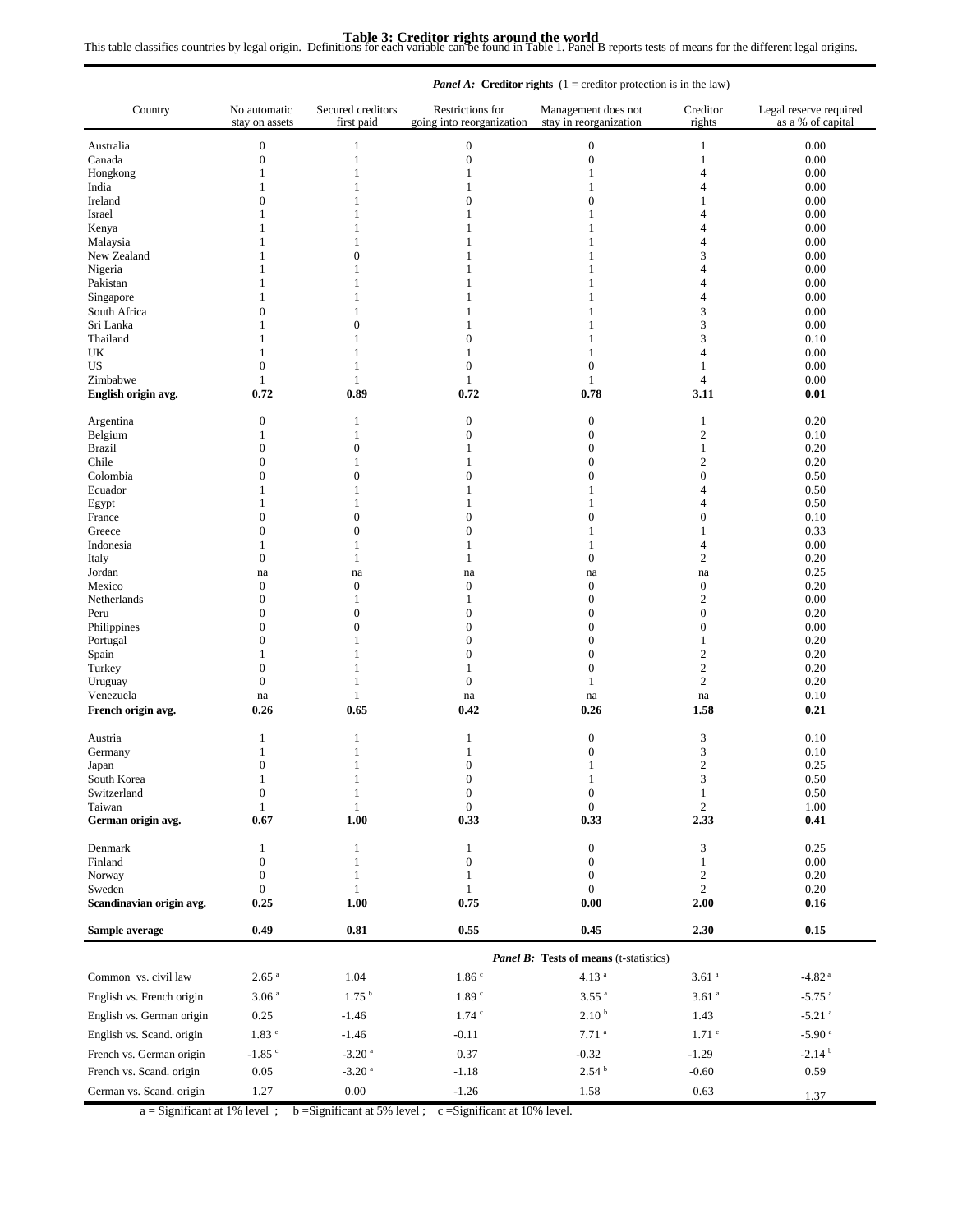**Table 4: Development and investor rights**<br>The table shows the basic data of previous tables but it is divided in three groups according to GNP per capita levels.

|                                                       |                                  |                              |                                               | Panel A: Means               |                              |                                    |
|-------------------------------------------------------|----------------------------------|------------------------------|-----------------------------------------------|------------------------------|------------------------------|------------------------------------|
| Countries sorted by<br>GNP per capita                 | GNP per<br>capita                | One share-<br>one vote       | Anti-director<br>rights                       | Mandatory<br>dividends       | Creditor<br>rights           | Legal reserve<br>as a % of capital |
| Bottom 25%<br>Mid 50%<br>Highest 25%<br>Total average | 705<br>9,465<br>25,130<br>11,156 | 0.17<br>0.32<br>0.08<br>0.22 | 2.92<br>3.16<br>2.75<br>3.00                  | 0.08<br>0.05<br>0.00<br>0.05 | 3.18<br>2.13<br>1.83<br>2.30 | 0.15<br>0.16<br>0.15<br>0.15       |
|                                                       |                                  |                              | <b>Panel B:</b> Tests of means (t-statistics) |                              |                              |                                    |
| Bottom 25% v. Mid 50%                                 | $-4.59$ <sup>a</sup>             | $-0.97$                      | $-0.56$                                       | 0.54                         | 2.08 <sup>b</sup>            | $-0.20$                            |
| Bottom 25% v. Top 25%                                 | $-18.63$ <sup>a</sup>            | 0.60                         | 0.30                                          | 1.48                         | 2.49 <sup>b</sup>            | $-0.05$                            |
| Mid $50\%$ v. Top $25\%$                              | $-7.44$ <sup>a</sup>             | 1.58                         | 0.85                                          | 2.02 °                       | 0.69                         | 0.16                               |

a= Significant at 1% level; b= Significant at 5% level; c=Significant at 10% level.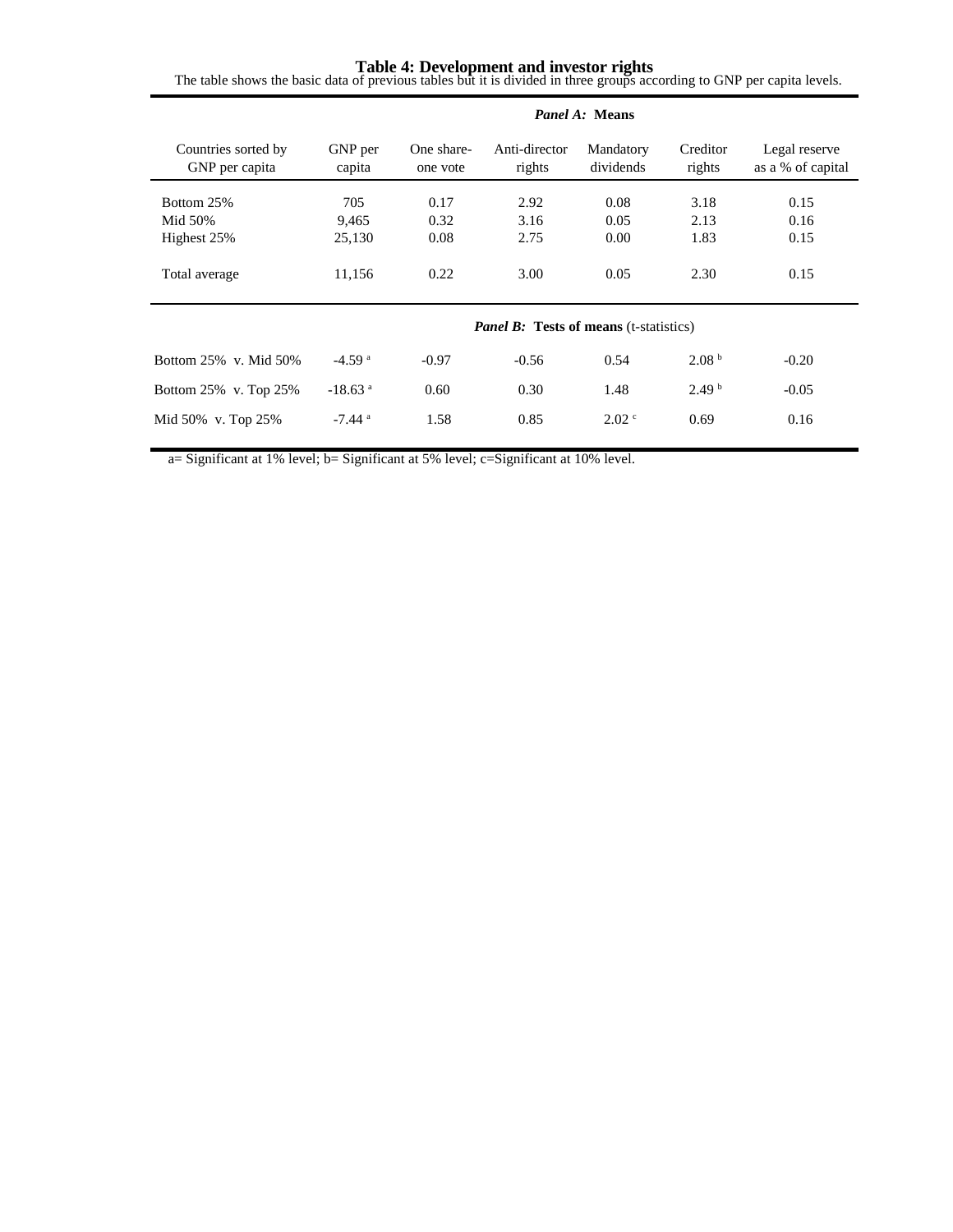|                     | Panel A:                         |             | <b>Enforcement variables</b> |                          |             | <b>Accounting</b>                                  | <b>GNP</b> per<br>capita |
|---------------------|----------------------------------|-------------|------------------------------|--------------------------|-------------|----------------------------------------------------|--------------------------|
| Country             | Efficiency of<br>judicial system | Rule of law | Corruption                   | Risk of<br>expropriation | repudiation | Risk of contract Rating on accounting<br>standards | $(U.S.$ \$)              |
| Australia           | 10.00                            | 10.00       | 8.52                         | 9.27                     | 8.71        | 75                                                 | 17,500                   |
| Canada              | 9.25                             | 10.00       | 10.00                        | 9.67                     | 8.96        | 74                                                 | 19,970                   |
| Hong Kong           | 10.00                            | 8.22        | 8.52                         | 8.29                     | 8.82        | 69                                                 | 18,060                   |
| India               | 8.00                             | 4.17        | 4.58                         | 7.75                     | 6.11        | 57                                                 | 300                      |
| Ireland             | 8.75                             | 7.80        | 8.52                         | 9.67                     | 8.96        | na                                                 | 13,000                   |
| Israel              | 10.00                            | 4.82        | 8.33                         | 8.25                     | 7.54        | 64                                                 | 13,920                   |
| Kenya               | 5.75                             | 5.42        | 4.82                         | 5.98                     | 5.66        |                                                    | 270                      |
| Malaysia            | 9.00                             | 6.78        | 7.38                         | 7.95                     | 7.43        | na<br>76                                           | 3,140                    |
| New Zealand         | 10.00                            | 10.00       | 10.00                        | 9.69                     | 9.29        | 70                                                 | 12,600                   |
|                     |                                  |             |                              |                          |             |                                                    |                          |
| Nigeria             | 7.25                             | 2.73        | 3.03                         | 5.33                     | 4.36        | 59                                                 | 300                      |
| Pakistan            | 5.00                             | 3.03        | 2.98                         | 5.62                     | 4.87        | na                                                 | 430                      |
| Singapore           | 10.00                            | 8.57        | 8.22                         | 9.30                     | 8.86        | 78                                                 | 19,850                   |
| South Africa        | 6.00                             | 4.42        | 8.92                         | 6.88                     | 7.27        | 70                                                 | 2,980                    |
| Sri Lanka           | 7.00                             | 1.90        | 5.00                         | 6.05                     | 5.25        | na                                                 | 600                      |
| Thailand            | 3.25                             | 6.25        | 5.18                         | 7.42                     | 7.57        | 64                                                 | 2,110                    |
| UK                  | 10.00                            | 8.57        | 9.10                         | 9.71                     | 9.63        | 78                                                 | 18,060                   |
| <b>US</b>           | 10.00                            | 10.00       | 8.63                         | 9.98                     | 9.00        | 71                                                 | 24,740                   |
| Zimbabwe            | 7.50                             | 3.68        | 5.42                         | 5.61                     | 5.04        | na                                                 | 520                      |
| English origin avg. | 8.15                             | 6.46        | 7.06                         | 7.91                     | 7.41        | 69.62                                              | 9,353                    |
| Argentina           | 6.00                             | 5.35        | 6.02                         | 5.91                     | 4.91        | 45                                                 | 7,220                    |
| Belgium             | 9.50                             | 10.00       | 8.82                         | 9.63                     | 9.48        | 61                                                 | 21,650                   |
| <b>Brazil</b>       | 5.75                             | 6.32        | 6.32                         | 7.62                     | 6.30        | 54                                                 | 2,930                    |
| Chile               | 7.25                             | 7.02        | 5.30                         | 7.50                     | 6.80        | 52                                                 | 3,170                    |
| Colombia            | 7.25                             | 2.08        | 5.00                         | 6.95                     | 7.02        | 50                                                 | 1,400                    |
| Ecuador             | 6.25                             | 6.67        | 5.18                         | 6.57                     | 5.18        | na                                                 | 1,200                    |
| Egypt               | 6.50                             | 4.17        | 3.87                         | 6.30                     | 6.05        | 24                                                 | 660                      |
| France              | 8.00                             | 8.98        | 9.05                         | 9.65                     | 9.19        | 69                                                 | 22,490                   |
| Greece              | 7.00                             | 6.18        | 7.27                         | 7.12                     | 6.62        | 55                                                 | 7,390                    |
| Indonesia           | 2.50                             | 3.98        | 2.15                         | 7.16                     | 6.09        | na                                                 | 740                      |
| Italy               | 6.75                             | 8.33        | 6.13                         | 9.35                     | 9.17        | 62                                                 | 19,840                   |
| Jordan              | 8.66                             | 4.35        | 5.48                         | 6.07                     | 4.86        | na                                                 | 1,190                    |
| Mexico              | 6.00                             | 5.35        | 4.77                         | 7.29                     | 6.55        | 60                                                 | 3,610                    |
| Netherlands         | 10.00                            | 10.00       | 10.00                        | 9.98                     | 9.35        | 64                                                 | 20,950                   |
| Peru                | 6.75                             | 2.50        | 4.70                         | 5.54                     | 4.68        | 38                                                 | 1,490                    |
| Philippines         | 4.75                             | 2.73        | 2.92                         | 5.22                     | 4.80        | 65                                                 | 850                      |
| Portugal            | 5.50                             | 8.68        | 7.38                         | 8.90                     | 8.57        | 36                                                 | 9,130                    |
| Spain               | 6.25                             | 7.80        | 7.38                         | 9.52                     | 8.40        | 64                                                 | 13,590                   |
| Turkey              | 4.00                             | 5.18        | 5.18                         | 7.00                     | 5.95        | 51                                                 | 2,970                    |
| Uruguay             | 6.50                             | 5.00        | 5.00                         | 6.58                     | 7.29        | 31                                                 | 3,830                    |
| Venezuela           | 6.50                             | 6.37        | 4.70                         | 6.89                     | 6.30        | $40\,$                                             | 2,840                    |
| French origin avg.  | 6.56                             | 6.05        | 5.84                         | 7.46                     | 6.84        | 51.17                                              | 7,102                    |
| Austria             | 9.50                             | 10.00       | 8.57                         | 9.69                     | 9.60        | 54                                                 | 23,510                   |
|                     |                                  |             |                              |                          |             |                                                    |                          |
| Germany             | 9.00                             | 9.23        | 8.93                         | 9.90                     | 9.77        | 62                                                 | 23,560                   |
| Japan               | 10.00                            | 8.98        | 8.52                         | 9.67                     | 9.69        | 65                                                 | 31,490                   |
| South Korea         | 6.00                             | 5.35        | 5.30                         | 8.31                     | 8.59        | 62                                                 | 7,660                    |
| Switzerland         | 10.00                            | 10.00       | 10.00                        | 9.98                     | 9.98        | 68                                                 | 35,760                   |
| Taiwan              | 6.75                             | 8.52        | 6.85                         | 9.12                     | 9.16        | 65                                                 | 10,425                   |
| German origin avg.  | 8.54                             | 8.68        | 8.03                         | 9.45                     | 9.47        | 62.67                                              | 22,067                   |
| Denmark             | 10.00                            | 10.00       | 10.00                        | 9.67                     | 9.31        | 62                                                 | 26,730                   |
| Finland             | 10.00                            | 10.00       | 10.00                        | 9.67                     | 9.15        | 77                                                 | 19,300                   |
| Norway              | 10.00                            | 10.00       | 10.00                        | 9.88                     | 9.71        | $74\,$                                             | 25,970                   |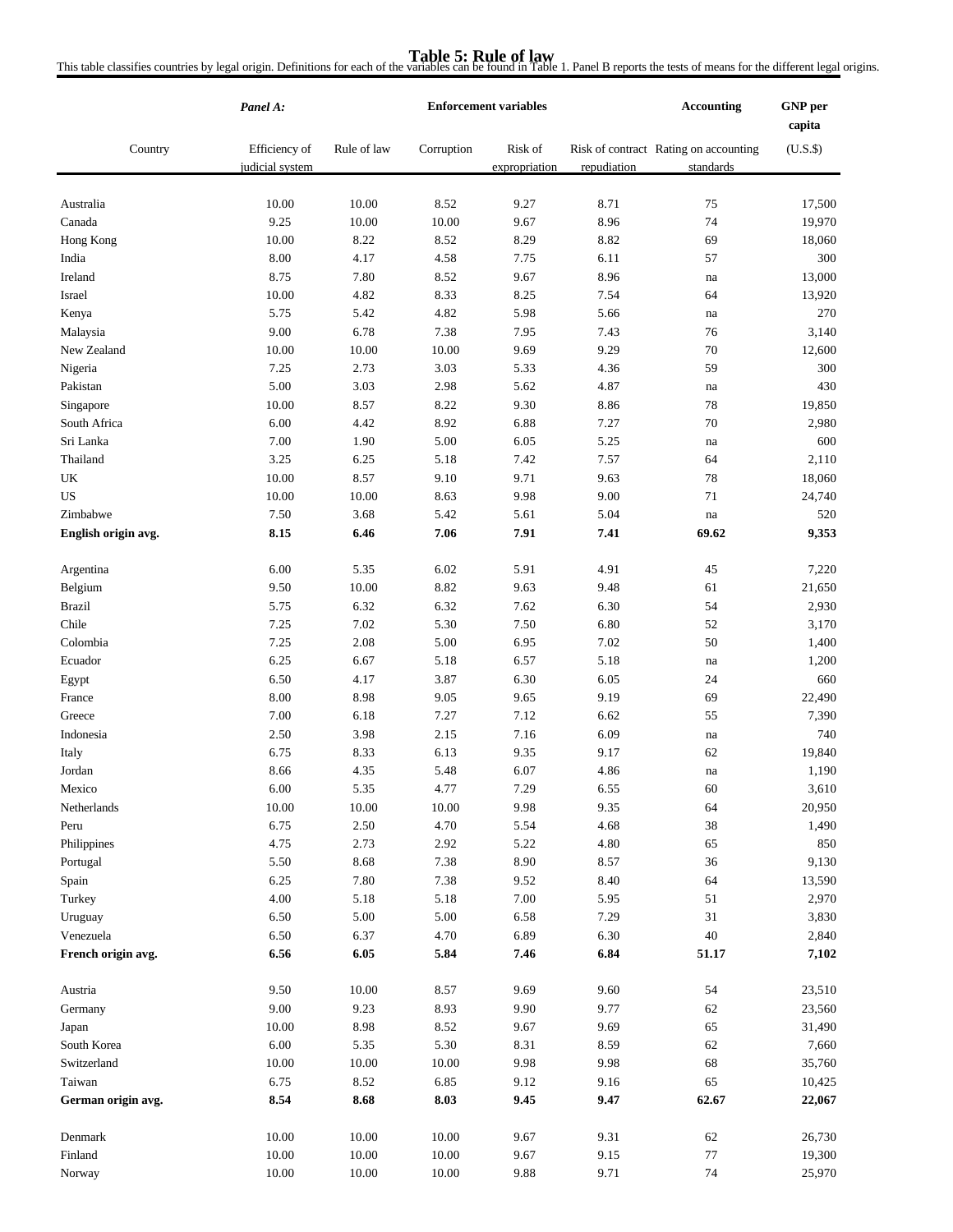| Sweden<br>Scandinavian origin avg. | 10.00<br>10.00       | 10.00<br>10.00        | 10.00<br>10.00       | 9.40<br>9.66                                  | 9.58<br>9.44         | 83<br>74.00          | 24,740<br>24,185     |
|------------------------------------|----------------------|-----------------------|----------------------|-----------------------------------------------|----------------------|----------------------|----------------------|
| Sample average                     | 7.67                 | 6.85                  | 6.90                 | 8.05                                          | 7.58                 | 60.93                | 11,156               |
|                                    |                      |                       |                      | <b>Panel B:</b> Tests of means (t-statistics) |                      |                      |                      |
| Common vs. civil law               | 1.27                 | $-0.77$               | 0.39                 | $-0.46$                                       | $-0.51$              | 3.12 <sup>a</sup>    | $-0.94$              |
| English vs. French origin          | 2.65 <sup>a</sup>    | 0.51                  | 1.79 <sup>c</sup>    | 0.90                                          | 1.06                 | 4.66 <sup>a</sup>    | 0.85                 |
| English vs. German origin          | $-0.41$              | $-1.82$ <sup>c</sup>  | $-0.93$              | $-2.19b$                                      | $-2.79$ <sup>a</sup> | 2.22 <sup>b</sup>    | $-2.86$ <sup>a</sup> |
| English vs. Scandinavian origin    | $-3.78$ <sup>a</sup> | $-15.57$ <sup>a</sup> | $-5.38$ °            | $-2.06b$                                      | $-2.26b$             | $-1.05$              | $-3.24$ <sup>a</sup> |
| French vs. German origin           | $-2.53$ <sup>a</sup> | $-2.55$ <sup>a</sup>  | $-2.49$ <sup>a</sup> | $-3.20$ <sup>a</sup>                          | $-3.90$ <sup>a</sup> | $-2.10b$             | $-3.79$ <sup>a</sup> |
| French vs. Scandinavian origin     | $-9.34$ <sup>a</sup> | $-20.80$ <sup>a</sup> | $-9.77$ <sup>a</sup> | $-2.94$ <sup>a</sup>                          | $-3.17$ <sup>a</sup> | $-3.32$ <sup>a</sup> | $-4.28$ <sup>a</sup> |
| German vs. Scandinavian origin     | $-2.06$ $\degree$    | $-11.29$ <sup>a</sup> | $-2.88a$             | $-0.63$                                       | 0.10                 | $-2.66b$             | $-0.36$              |

a=Significant at 1% level; b=Significant at 5% level; c=Significant at 10% level. $\backslash$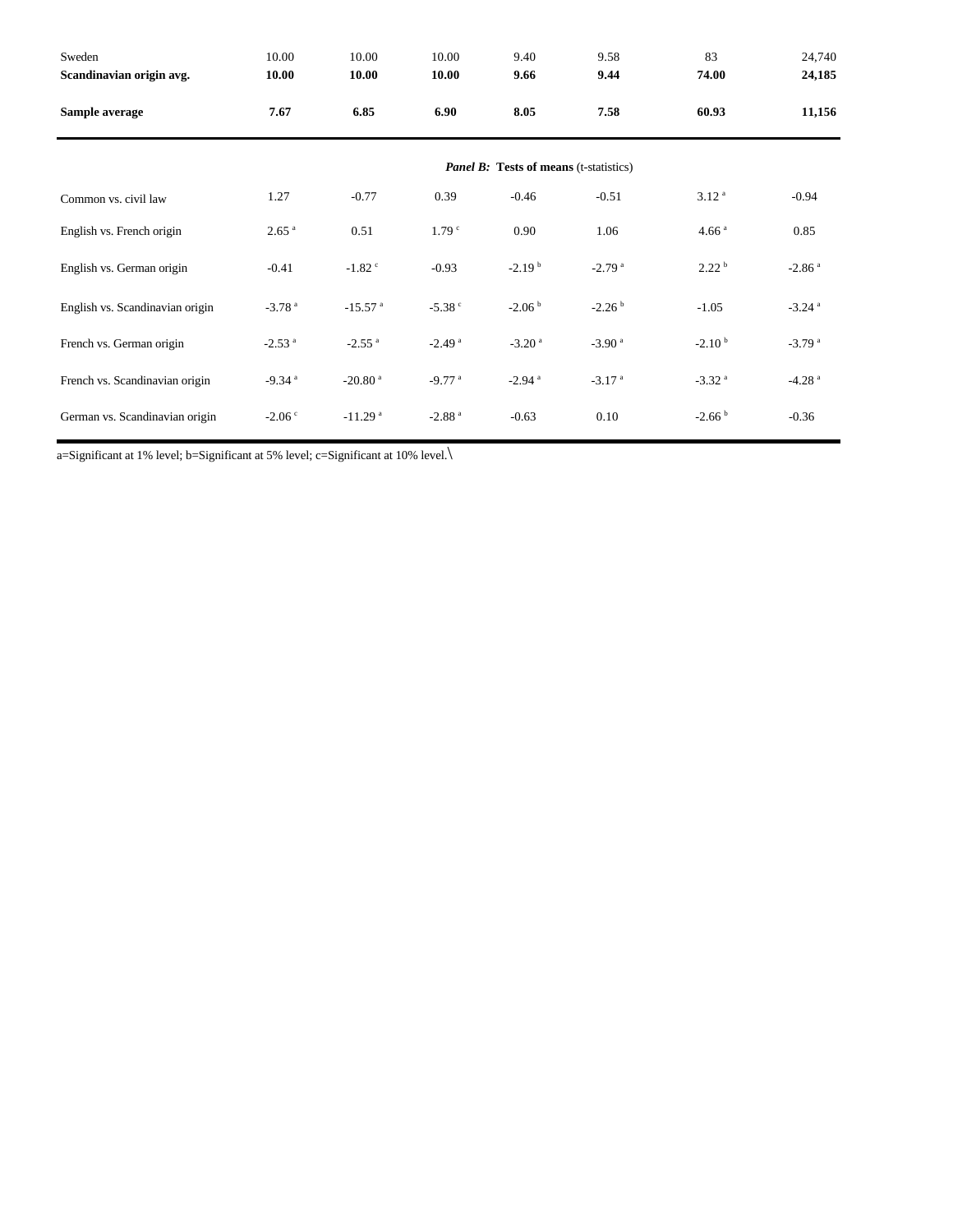### **Table 6: Legal origins, rule of law and accounting regressions**

Ordinary least square regressions of the cross-section of 49 countries around the world. The dependent variables are: (1) efficiency of the judiciary system; (2) rule of law; (3) corruption; (4) risk of expropriation; (5) repudiation of contracts by government; and (6) accounting standards in each country. The independent variables for the first regression in each panel are the log of GNP per capita and the set of "legal origin" dummies (French, German, Scandinavian and the omitted dummy being English). The second regression in the panel of each dependent variable includes the log of GNP per capita and a dummy variable "Civil Law" which takes a value equal to 1 when the country belongs to the civil law tradition (i.e. all French, German and Scandinavian codes), and 0 when the country belongs to the Common law tradition (i.e. English Common law). Robust standard errors are reported in parentheses.

|                                              | <b>Independent variables</b>             |                                      |                            |                            |                                                   |                                    |                                              |
|----------------------------------------------|------------------------------------------|--------------------------------------|----------------------------|----------------------------|---------------------------------------------------|------------------------------------|----------------------------------------------|
| <b>Dependent variables</b>                   | Log of GNP<br>per capita                 | Civil law<br>dummy                   | French<br>origin           | German<br>origin           | Scandinavian<br>origin                            | Intercept                          |                                              |
| Efficiency of the<br>judiciary system        | $(0.8421)^4$                             |                                      | $\frac{-1.6609}{(0.4796)}$ | $-1.0305$ °<br>(0.6033)    | (0.2392)                                          | $\frac{1.2677}{1.3598}$            | Num. of $obs = 49$<br>Adjusted $R^2 = .5719$ |
| <b>Efficiency of the</b><br>judiciary system | $0.9763$ <sup>a</sup><br>(0.1355)        | $\frac{-1.3774}{(0.4235)}$           |                            |                            |                                                   | (1.2862)                           | Num. of obs. = 49<br>Adjusted $R^2$ = .5185  |
| <b>Rule of law</b>                           | $\left(\frac{1.4761}{0.1584}\right)^{a}$ |                                      | $-0.5250$<br>(0.4563)      | $\frac{1}{2}$ (0.6312)     | (0.7174)                                          | $-5.6050$ <sup>a</sup><br>(1.3600) | Num. of obs. = 49<br>Adjusted $R^2 = .7744$  |
| <b>Rule of law</b>                           | $\frac{1.5541}{(0.1379)}$                | $-0.3642$<br>(0.4290)                |                            |                            |                                                   | $-6.2421$ <sup>a</sup><br>(1.2087) | Num. of obs. = 49<br>Adjusted $R^2$ = .7605  |
| <b>Corruption</b>                            | $\frac{1.3088}{(0.1138)}$                |                                      | $\frac{-1.3236}{(0.3190)}$ | $\frac{-1.2422}{(0.4749)}$ | $\begin{array}{c} 0.4369 \\ (0.3152) \end{array}$ | $-3.6367$ <sup>a</sup><br>(0.9881) | Num. of obs. = 49<br>Adjusted $R^2$ = .8442  |
| <b>Corruption</b>                            | $1.4020a$<br>(0.0993)                    | $-1.1388$ <sup>a</sup><br>(0.3024)   |                            |                            |                                                   | $-4.3986$ <sup>a</sup><br>(0.8711) | Num. of obs. = 49<br>Adjusted $R^2$ = .8056  |
| <b>Risk of expropriation</b>                 | $0.9099$ <sup>a</sup><br>(0.0932)        |                                      | $-0.5164$ by $(0.2518)$    | $-0.0009$<br>(0.2097)      | $0.0054$<br>$(0.2242)$                            | (0.4732)                           | Num. of obs. = 49<br>Adjusted $R^2 = .8120$  |
| <b>Risk of expropriation</b>                 | $(0.9679)^4$                             | $\frac{1}{2}$ (0.3855 <sup>c</sup> ) | --------                   |                            |                                                   | $-0.0018$ <sub>(0.7181)</sub>      | Num. of obs. = 49<br>Adjusted $R^2 = .7998$  |
| <b>Repudiation of contracts by govmnt.</b>   | $(0.9951)^{a}$                           |                                      | $-0.6459$                  | $(0.3803)^{\circ}$         | (0.1300)                                          | $\frac{1}{2}$ (0.7250)             | Num. of obs. = 49<br>Adjusted $R^2$ = .8465  |
| <b>Repudiation of contracts by govmnt.</b>   | $\frac{1.0976}{(0.0734)}$                | $-0.4111$ °<br>(0.2228)              |                            |                            |                                                   | $\frac{-1.5671}{(0.6493)}$         | Num. of obs. = 49<br>Adjusted $R^2$ = .8146  |
| <b>Accounting standards</b>                  | $(1.3348)^4$<br>$(1.2453)^4$             |                                      | $\frac{-17.366}{(2.9445)}$ | $\frac{-11.890}{(2.9104)}$ | $\frac{-1.5272}{(4.7556)}$                        | $31.807$ <sup>a</sup><br>(10.844)  | Num. of obs. = 41<br>Adjusted $R^2$ = .6125  |
| <b>Accounting standards</b>                  | $\left( \frac{5.7747}{1.2908} \right)$   | $\frac{-14.331}{(2.7407)}$           |                            |                            |                                                   | 19.249<br>(11.442)                 | Num. of obs. = 41<br>Adjusted $R^2$ = .5131  |

a=Significant at 1% level; b=Significant at 5% level; c=Significant at 10% level.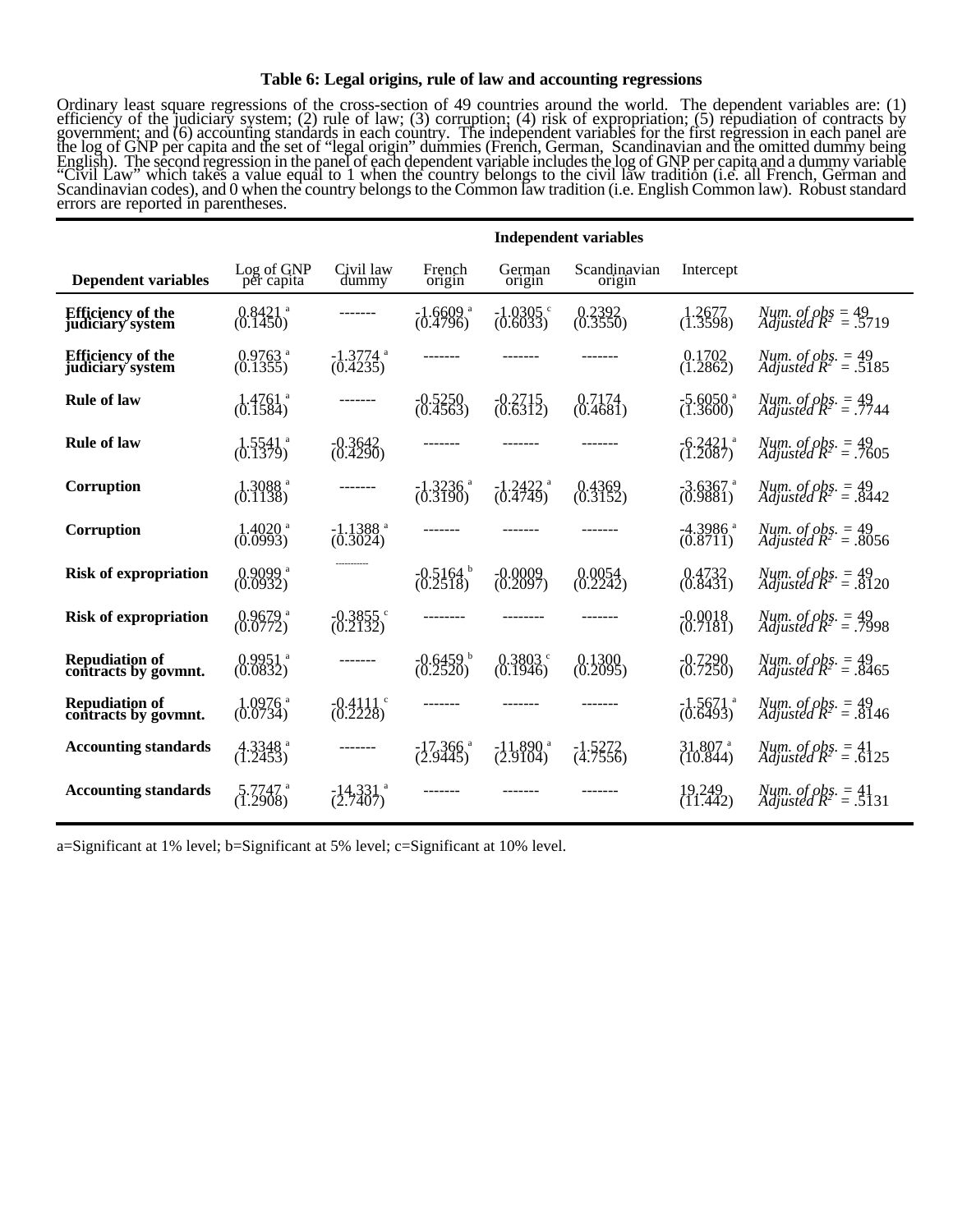#### **Table 7: Large shareholders around the world**

The following table provides ownership of firms by large shareholders in the cross-section of 49 countries. The first column shows the average percentage of common shares owned by the 3 largest shareholders in the ten larg

| Market capitalization of firms<br>Ownership by the three largest shareholders<br>Country<br>10 largest non-financial domestic<br>10 largest<br>private firms<br>private<br>medians<br>means<br>0.28<br>0.28<br>5,943<br>Australia<br>0.24<br>Canada<br>0.40<br>3,015<br>0.54<br>0.54<br>4,282<br>Hong Kong<br>India<br>0.40<br>0.43<br>1,721<br>Ireland<br>0.39<br>0.36<br>944<br>0.55<br>428<br>Israel<br>0.51<br>Kenya<br>27<br>na<br>na<br>0.54<br>0.52<br>2,013<br>Malaysia<br>0.51<br>New Zealand<br>0.48<br>1,019<br>0.45<br>39<br>Nigeria<br>0.40<br>49<br>Pakistan<br>0.37<br>0.41<br>0.49<br>0.53<br>1,637<br>Singapore<br>0.52<br>South Africa<br>0.52<br>6,238<br>0.61<br>$\overline{4}$<br>Sri Lanka<br>0.60<br>Thailand<br>0.48<br>996<br>0.47<br>0.19<br>UK<br>0.15<br>18,511<br>US<br>0.20<br>0.12<br>71,650<br>0.55<br>0.51<br>Zimbabwe<br>28<br>0.43<br>0.42<br>6,586<br>English origin avg.<br>Argentina<br>0.53<br>0.55<br>2,185<br>Belgium<br>0.54<br>0.62<br>3,467<br><b>Brazil</b><br>0.57<br>0.63<br>1,237<br>Chile<br>0.38<br>2,330<br>0.45<br>Colombia<br>0.63<br>0.68<br>457<br>Ecuador<br>na<br>na<br>na<br>104<br>Egypt<br>0.62<br>0.62<br>0.34<br>0.24<br>8,914<br>France<br>Greece<br>0.67<br>0.68<br>163<br>0.62<br>882<br>Indonesia<br>0.58<br>0.60<br>Italy<br>0.58<br>3,140<br>Jordan<br>63<br>na<br>na<br>0.64<br>2,984<br>Mexico<br>0.67<br>0.39<br>0.31<br>6,400<br>Netherlands<br>0.57<br>Peru<br>0.56<br>154<br>0.51<br>156<br>Philippines<br>0.57<br>0.59<br>259<br>Portugal<br>0.52<br>Spain<br>0.51<br>0.50<br>1,256<br>0.59<br>0.58<br>477<br>Turkey<br>Uruguay<br>na<br>na<br>na<br>0.49<br>423<br>Venezuela<br>0.51<br>0.54<br>0.55<br>1,844<br>French origin avg.<br>0.58<br>0.51<br>325<br>Austria<br>0.48<br>0.50<br>8,540<br>Germany<br>0.18<br>0.13<br>26,677<br>Japan<br>0.23<br>0.20<br>South Korea<br>1,034<br>0.48<br>Switzerland<br>0.41<br>9,578<br>Taiwan<br>0.18<br>0.14<br>2,186<br>0.33<br>8,057<br>German origin avg.<br>0.34<br>0.40<br>Denmark<br>0.45<br>1,273<br>0.34<br>Finland<br>0.37<br>1,980<br>Norway<br>0.36<br>1,106<br>0.31<br>Sweden<br>0.28<br>0.28<br>6,216<br>Scandinavian origin avg.<br>0.37<br>0.33<br>2,644<br>0.46<br>0.45<br>Sample average<br>4,521<br><b>Panel B: Tests of Means (t-statistics)</b><br>$-1.10$<br>$-0.91$<br>1.00<br>Common vs. civil law<br>$-3.24$ <sup>a</sup><br>English vs. French origin<br>$-2.68$ <sup>a</sup><br>1.22<br>English vs. German origin<br>1.38<br>1.31<br>$-0.20$<br>1.05<br>1.22<br>0.46<br>English vs. Scandinavian origin<br>$-2.61$ b<br>3.87 <sup>a</sup><br>French vs. German origin<br>3.29 <sup>a</sup><br>3.93 <sup>a</sup><br>French vs. Scandinavian origin<br>3.32 <sup>a</sup><br>$-0.61$<br>German vs. Scandinavian origin<br>$-0.24$<br>$-0.06$<br>1.05 | <b>Panel A:</b> Ownership (10 large firms) |  |  |  |  |  |
|---------------------------------------------------------------------------------------------------------------------------------------------------------------------------------------------------------------------------------------------------------------------------------------------------------------------------------------------------------------------------------------------------------------------------------------------------------------------------------------------------------------------------------------------------------------------------------------------------------------------------------------------------------------------------------------------------------------------------------------------------------------------------------------------------------------------------------------------------------------------------------------------------------------------------------------------------------------------------------------------------------------------------------------------------------------------------------------------------------------------------------------------------------------------------------------------------------------------------------------------------------------------------------------------------------------------------------------------------------------------------------------------------------------------------------------------------------------------------------------------------------------------------------------------------------------------------------------------------------------------------------------------------------------------------------------------------------------------------------------------------------------------------------------------------------------------------------------------------------------------------------------------------------------------------------------------------------------------------------------------------------------------------------------------------------------------------------------------------------------------------------------------------------------------------------------------------------------------------------------------------------------------------------------------------------------------------------------------------------------------------------------------------------------------------------------------------------------------------------------------------------------------------------------------------------------------------------------------------------------------------------------------------------------------------------------------------------------------------------------------------------------------------------------------------|--------------------------------------------|--|--|--|--|--|
|                                                                                                                                                                                                                                                                                                                                                                                                                                                                                                                                                                                                                                                                                                                                                                                                                                                                                                                                                                                                                                                                                                                                                                                                                                                                                                                                                                                                                                                                                                                                                                                                                                                                                                                                                                                                                                                                                                                                                                                                                                                                                                                                                                                                                                                                                                                                                                                                                                                                                                                                                                                                                                                                                                                                                                                                   |                                            |  |  |  |  |  |
|                                                                                                                                                                                                                                                                                                                                                                                                                                                                                                                                                                                                                                                                                                                                                                                                                                                                                                                                                                                                                                                                                                                                                                                                                                                                                                                                                                                                                                                                                                                                                                                                                                                                                                                                                                                                                                                                                                                                                                                                                                                                                                                                                                                                                                                                                                                                                                                                                                                                                                                                                                                                                                                                                                                                                                                                   |                                            |  |  |  |  |  |
|                                                                                                                                                                                                                                                                                                                                                                                                                                                                                                                                                                                                                                                                                                                                                                                                                                                                                                                                                                                                                                                                                                                                                                                                                                                                                                                                                                                                                                                                                                                                                                                                                                                                                                                                                                                                                                                                                                                                                                                                                                                                                                                                                                                                                                                                                                                                                                                                                                                                                                                                                                                                                                                                                                                                                                                                   |                                            |  |  |  |  |  |
|                                                                                                                                                                                                                                                                                                                                                                                                                                                                                                                                                                                                                                                                                                                                                                                                                                                                                                                                                                                                                                                                                                                                                                                                                                                                                                                                                                                                                                                                                                                                                                                                                                                                                                                                                                                                                                                                                                                                                                                                                                                                                                                                                                                                                                                                                                                                                                                                                                                                                                                                                                                                                                                                                                                                                                                                   |                                            |  |  |  |  |  |
|                                                                                                                                                                                                                                                                                                                                                                                                                                                                                                                                                                                                                                                                                                                                                                                                                                                                                                                                                                                                                                                                                                                                                                                                                                                                                                                                                                                                                                                                                                                                                                                                                                                                                                                                                                                                                                                                                                                                                                                                                                                                                                                                                                                                                                                                                                                                                                                                                                                                                                                                                                                                                                                                                                                                                                                                   |                                            |  |  |  |  |  |
|                                                                                                                                                                                                                                                                                                                                                                                                                                                                                                                                                                                                                                                                                                                                                                                                                                                                                                                                                                                                                                                                                                                                                                                                                                                                                                                                                                                                                                                                                                                                                                                                                                                                                                                                                                                                                                                                                                                                                                                                                                                                                                                                                                                                                                                                                                                                                                                                                                                                                                                                                                                                                                                                                                                                                                                                   |                                            |  |  |  |  |  |
|                                                                                                                                                                                                                                                                                                                                                                                                                                                                                                                                                                                                                                                                                                                                                                                                                                                                                                                                                                                                                                                                                                                                                                                                                                                                                                                                                                                                                                                                                                                                                                                                                                                                                                                                                                                                                                                                                                                                                                                                                                                                                                                                                                                                                                                                                                                                                                                                                                                                                                                                                                                                                                                                                                                                                                                                   |                                            |  |  |  |  |  |
|                                                                                                                                                                                                                                                                                                                                                                                                                                                                                                                                                                                                                                                                                                                                                                                                                                                                                                                                                                                                                                                                                                                                                                                                                                                                                                                                                                                                                                                                                                                                                                                                                                                                                                                                                                                                                                                                                                                                                                                                                                                                                                                                                                                                                                                                                                                                                                                                                                                                                                                                                                                                                                                                                                                                                                                                   |                                            |  |  |  |  |  |
|                                                                                                                                                                                                                                                                                                                                                                                                                                                                                                                                                                                                                                                                                                                                                                                                                                                                                                                                                                                                                                                                                                                                                                                                                                                                                                                                                                                                                                                                                                                                                                                                                                                                                                                                                                                                                                                                                                                                                                                                                                                                                                                                                                                                                                                                                                                                                                                                                                                                                                                                                                                                                                                                                                                                                                                                   |                                            |  |  |  |  |  |
|                                                                                                                                                                                                                                                                                                                                                                                                                                                                                                                                                                                                                                                                                                                                                                                                                                                                                                                                                                                                                                                                                                                                                                                                                                                                                                                                                                                                                                                                                                                                                                                                                                                                                                                                                                                                                                                                                                                                                                                                                                                                                                                                                                                                                                                                                                                                                                                                                                                                                                                                                                                                                                                                                                                                                                                                   |                                            |  |  |  |  |  |
|                                                                                                                                                                                                                                                                                                                                                                                                                                                                                                                                                                                                                                                                                                                                                                                                                                                                                                                                                                                                                                                                                                                                                                                                                                                                                                                                                                                                                                                                                                                                                                                                                                                                                                                                                                                                                                                                                                                                                                                                                                                                                                                                                                                                                                                                                                                                                                                                                                                                                                                                                                                                                                                                                                                                                                                                   |                                            |  |  |  |  |  |
|                                                                                                                                                                                                                                                                                                                                                                                                                                                                                                                                                                                                                                                                                                                                                                                                                                                                                                                                                                                                                                                                                                                                                                                                                                                                                                                                                                                                                                                                                                                                                                                                                                                                                                                                                                                                                                                                                                                                                                                                                                                                                                                                                                                                                                                                                                                                                                                                                                                                                                                                                                                                                                                                                                                                                                                                   |                                            |  |  |  |  |  |
|                                                                                                                                                                                                                                                                                                                                                                                                                                                                                                                                                                                                                                                                                                                                                                                                                                                                                                                                                                                                                                                                                                                                                                                                                                                                                                                                                                                                                                                                                                                                                                                                                                                                                                                                                                                                                                                                                                                                                                                                                                                                                                                                                                                                                                                                                                                                                                                                                                                                                                                                                                                                                                                                                                                                                                                                   |                                            |  |  |  |  |  |
|                                                                                                                                                                                                                                                                                                                                                                                                                                                                                                                                                                                                                                                                                                                                                                                                                                                                                                                                                                                                                                                                                                                                                                                                                                                                                                                                                                                                                                                                                                                                                                                                                                                                                                                                                                                                                                                                                                                                                                                                                                                                                                                                                                                                                                                                                                                                                                                                                                                                                                                                                                                                                                                                                                                                                                                                   |                                            |  |  |  |  |  |
|                                                                                                                                                                                                                                                                                                                                                                                                                                                                                                                                                                                                                                                                                                                                                                                                                                                                                                                                                                                                                                                                                                                                                                                                                                                                                                                                                                                                                                                                                                                                                                                                                                                                                                                                                                                                                                                                                                                                                                                                                                                                                                                                                                                                                                                                                                                                                                                                                                                                                                                                                                                                                                                                                                                                                                                                   |                                            |  |  |  |  |  |
|                                                                                                                                                                                                                                                                                                                                                                                                                                                                                                                                                                                                                                                                                                                                                                                                                                                                                                                                                                                                                                                                                                                                                                                                                                                                                                                                                                                                                                                                                                                                                                                                                                                                                                                                                                                                                                                                                                                                                                                                                                                                                                                                                                                                                                                                                                                                                                                                                                                                                                                                                                                                                                                                                                                                                                                                   |                                            |  |  |  |  |  |
|                                                                                                                                                                                                                                                                                                                                                                                                                                                                                                                                                                                                                                                                                                                                                                                                                                                                                                                                                                                                                                                                                                                                                                                                                                                                                                                                                                                                                                                                                                                                                                                                                                                                                                                                                                                                                                                                                                                                                                                                                                                                                                                                                                                                                                                                                                                                                                                                                                                                                                                                                                                                                                                                                                                                                                                                   |                                            |  |  |  |  |  |
|                                                                                                                                                                                                                                                                                                                                                                                                                                                                                                                                                                                                                                                                                                                                                                                                                                                                                                                                                                                                                                                                                                                                                                                                                                                                                                                                                                                                                                                                                                                                                                                                                                                                                                                                                                                                                                                                                                                                                                                                                                                                                                                                                                                                                                                                                                                                                                                                                                                                                                                                                                                                                                                                                                                                                                                                   |                                            |  |  |  |  |  |
|                                                                                                                                                                                                                                                                                                                                                                                                                                                                                                                                                                                                                                                                                                                                                                                                                                                                                                                                                                                                                                                                                                                                                                                                                                                                                                                                                                                                                                                                                                                                                                                                                                                                                                                                                                                                                                                                                                                                                                                                                                                                                                                                                                                                                                                                                                                                                                                                                                                                                                                                                                                                                                                                                                                                                                                                   |                                            |  |  |  |  |  |
|                                                                                                                                                                                                                                                                                                                                                                                                                                                                                                                                                                                                                                                                                                                                                                                                                                                                                                                                                                                                                                                                                                                                                                                                                                                                                                                                                                                                                                                                                                                                                                                                                                                                                                                                                                                                                                                                                                                                                                                                                                                                                                                                                                                                                                                                                                                                                                                                                                                                                                                                                                                                                                                                                                                                                                                                   |                                            |  |  |  |  |  |
|                                                                                                                                                                                                                                                                                                                                                                                                                                                                                                                                                                                                                                                                                                                                                                                                                                                                                                                                                                                                                                                                                                                                                                                                                                                                                                                                                                                                                                                                                                                                                                                                                                                                                                                                                                                                                                                                                                                                                                                                                                                                                                                                                                                                                                                                                                                                                                                                                                                                                                                                                                                                                                                                                                                                                                                                   |                                            |  |  |  |  |  |
|                                                                                                                                                                                                                                                                                                                                                                                                                                                                                                                                                                                                                                                                                                                                                                                                                                                                                                                                                                                                                                                                                                                                                                                                                                                                                                                                                                                                                                                                                                                                                                                                                                                                                                                                                                                                                                                                                                                                                                                                                                                                                                                                                                                                                                                                                                                                                                                                                                                                                                                                                                                                                                                                                                                                                                                                   |                                            |  |  |  |  |  |
|                                                                                                                                                                                                                                                                                                                                                                                                                                                                                                                                                                                                                                                                                                                                                                                                                                                                                                                                                                                                                                                                                                                                                                                                                                                                                                                                                                                                                                                                                                                                                                                                                                                                                                                                                                                                                                                                                                                                                                                                                                                                                                                                                                                                                                                                                                                                                                                                                                                                                                                                                                                                                                                                                                                                                                                                   |                                            |  |  |  |  |  |
|                                                                                                                                                                                                                                                                                                                                                                                                                                                                                                                                                                                                                                                                                                                                                                                                                                                                                                                                                                                                                                                                                                                                                                                                                                                                                                                                                                                                                                                                                                                                                                                                                                                                                                                                                                                                                                                                                                                                                                                                                                                                                                                                                                                                                                                                                                                                                                                                                                                                                                                                                                                                                                                                                                                                                                                                   |                                            |  |  |  |  |  |
|                                                                                                                                                                                                                                                                                                                                                                                                                                                                                                                                                                                                                                                                                                                                                                                                                                                                                                                                                                                                                                                                                                                                                                                                                                                                                                                                                                                                                                                                                                                                                                                                                                                                                                                                                                                                                                                                                                                                                                                                                                                                                                                                                                                                                                                                                                                                                                                                                                                                                                                                                                                                                                                                                                                                                                                                   |                                            |  |  |  |  |  |
|                                                                                                                                                                                                                                                                                                                                                                                                                                                                                                                                                                                                                                                                                                                                                                                                                                                                                                                                                                                                                                                                                                                                                                                                                                                                                                                                                                                                                                                                                                                                                                                                                                                                                                                                                                                                                                                                                                                                                                                                                                                                                                                                                                                                                                                                                                                                                                                                                                                                                                                                                                                                                                                                                                                                                                                                   |                                            |  |  |  |  |  |
|                                                                                                                                                                                                                                                                                                                                                                                                                                                                                                                                                                                                                                                                                                                                                                                                                                                                                                                                                                                                                                                                                                                                                                                                                                                                                                                                                                                                                                                                                                                                                                                                                                                                                                                                                                                                                                                                                                                                                                                                                                                                                                                                                                                                                                                                                                                                                                                                                                                                                                                                                                                                                                                                                                                                                                                                   |                                            |  |  |  |  |  |
|                                                                                                                                                                                                                                                                                                                                                                                                                                                                                                                                                                                                                                                                                                                                                                                                                                                                                                                                                                                                                                                                                                                                                                                                                                                                                                                                                                                                                                                                                                                                                                                                                                                                                                                                                                                                                                                                                                                                                                                                                                                                                                                                                                                                                                                                                                                                                                                                                                                                                                                                                                                                                                                                                                                                                                                                   |                                            |  |  |  |  |  |
|                                                                                                                                                                                                                                                                                                                                                                                                                                                                                                                                                                                                                                                                                                                                                                                                                                                                                                                                                                                                                                                                                                                                                                                                                                                                                                                                                                                                                                                                                                                                                                                                                                                                                                                                                                                                                                                                                                                                                                                                                                                                                                                                                                                                                                                                                                                                                                                                                                                                                                                                                                                                                                                                                                                                                                                                   |                                            |  |  |  |  |  |
|                                                                                                                                                                                                                                                                                                                                                                                                                                                                                                                                                                                                                                                                                                                                                                                                                                                                                                                                                                                                                                                                                                                                                                                                                                                                                                                                                                                                                                                                                                                                                                                                                                                                                                                                                                                                                                                                                                                                                                                                                                                                                                                                                                                                                                                                                                                                                                                                                                                                                                                                                                                                                                                                                                                                                                                                   |                                            |  |  |  |  |  |
|                                                                                                                                                                                                                                                                                                                                                                                                                                                                                                                                                                                                                                                                                                                                                                                                                                                                                                                                                                                                                                                                                                                                                                                                                                                                                                                                                                                                                                                                                                                                                                                                                                                                                                                                                                                                                                                                                                                                                                                                                                                                                                                                                                                                                                                                                                                                                                                                                                                                                                                                                                                                                                                                                                                                                                                                   |                                            |  |  |  |  |  |
|                                                                                                                                                                                                                                                                                                                                                                                                                                                                                                                                                                                                                                                                                                                                                                                                                                                                                                                                                                                                                                                                                                                                                                                                                                                                                                                                                                                                                                                                                                                                                                                                                                                                                                                                                                                                                                                                                                                                                                                                                                                                                                                                                                                                                                                                                                                                                                                                                                                                                                                                                                                                                                                                                                                                                                                                   |                                            |  |  |  |  |  |
|                                                                                                                                                                                                                                                                                                                                                                                                                                                                                                                                                                                                                                                                                                                                                                                                                                                                                                                                                                                                                                                                                                                                                                                                                                                                                                                                                                                                                                                                                                                                                                                                                                                                                                                                                                                                                                                                                                                                                                                                                                                                                                                                                                                                                                                                                                                                                                                                                                                                                                                                                                                                                                                                                                                                                                                                   |                                            |  |  |  |  |  |
|                                                                                                                                                                                                                                                                                                                                                                                                                                                                                                                                                                                                                                                                                                                                                                                                                                                                                                                                                                                                                                                                                                                                                                                                                                                                                                                                                                                                                                                                                                                                                                                                                                                                                                                                                                                                                                                                                                                                                                                                                                                                                                                                                                                                                                                                                                                                                                                                                                                                                                                                                                                                                                                                                                                                                                                                   |                                            |  |  |  |  |  |
|                                                                                                                                                                                                                                                                                                                                                                                                                                                                                                                                                                                                                                                                                                                                                                                                                                                                                                                                                                                                                                                                                                                                                                                                                                                                                                                                                                                                                                                                                                                                                                                                                                                                                                                                                                                                                                                                                                                                                                                                                                                                                                                                                                                                                                                                                                                                                                                                                                                                                                                                                                                                                                                                                                                                                                                                   |                                            |  |  |  |  |  |
|                                                                                                                                                                                                                                                                                                                                                                                                                                                                                                                                                                                                                                                                                                                                                                                                                                                                                                                                                                                                                                                                                                                                                                                                                                                                                                                                                                                                                                                                                                                                                                                                                                                                                                                                                                                                                                                                                                                                                                                                                                                                                                                                                                                                                                                                                                                                                                                                                                                                                                                                                                                                                                                                                                                                                                                                   |                                            |  |  |  |  |  |
|                                                                                                                                                                                                                                                                                                                                                                                                                                                                                                                                                                                                                                                                                                                                                                                                                                                                                                                                                                                                                                                                                                                                                                                                                                                                                                                                                                                                                                                                                                                                                                                                                                                                                                                                                                                                                                                                                                                                                                                                                                                                                                                                                                                                                                                                                                                                                                                                                                                                                                                                                                                                                                                                                                                                                                                                   |                                            |  |  |  |  |  |
|                                                                                                                                                                                                                                                                                                                                                                                                                                                                                                                                                                                                                                                                                                                                                                                                                                                                                                                                                                                                                                                                                                                                                                                                                                                                                                                                                                                                                                                                                                                                                                                                                                                                                                                                                                                                                                                                                                                                                                                                                                                                                                                                                                                                                                                                                                                                                                                                                                                                                                                                                                                                                                                                                                                                                                                                   |                                            |  |  |  |  |  |
|                                                                                                                                                                                                                                                                                                                                                                                                                                                                                                                                                                                                                                                                                                                                                                                                                                                                                                                                                                                                                                                                                                                                                                                                                                                                                                                                                                                                                                                                                                                                                                                                                                                                                                                                                                                                                                                                                                                                                                                                                                                                                                                                                                                                                                                                                                                                                                                                                                                                                                                                                                                                                                                                                                                                                                                                   |                                            |  |  |  |  |  |
|                                                                                                                                                                                                                                                                                                                                                                                                                                                                                                                                                                                                                                                                                                                                                                                                                                                                                                                                                                                                                                                                                                                                                                                                                                                                                                                                                                                                                                                                                                                                                                                                                                                                                                                                                                                                                                                                                                                                                                                                                                                                                                                                                                                                                                                                                                                                                                                                                                                                                                                                                                                                                                                                                                                                                                                                   |                                            |  |  |  |  |  |
|                                                                                                                                                                                                                                                                                                                                                                                                                                                                                                                                                                                                                                                                                                                                                                                                                                                                                                                                                                                                                                                                                                                                                                                                                                                                                                                                                                                                                                                                                                                                                                                                                                                                                                                                                                                                                                                                                                                                                                                                                                                                                                                                                                                                                                                                                                                                                                                                                                                                                                                                                                                                                                                                                                                                                                                                   |                                            |  |  |  |  |  |
|                                                                                                                                                                                                                                                                                                                                                                                                                                                                                                                                                                                                                                                                                                                                                                                                                                                                                                                                                                                                                                                                                                                                                                                                                                                                                                                                                                                                                                                                                                                                                                                                                                                                                                                                                                                                                                                                                                                                                                                                                                                                                                                                                                                                                                                                                                                                                                                                                                                                                                                                                                                                                                                                                                                                                                                                   |                                            |  |  |  |  |  |
|                                                                                                                                                                                                                                                                                                                                                                                                                                                                                                                                                                                                                                                                                                                                                                                                                                                                                                                                                                                                                                                                                                                                                                                                                                                                                                                                                                                                                                                                                                                                                                                                                                                                                                                                                                                                                                                                                                                                                                                                                                                                                                                                                                                                                                                                                                                                                                                                                                                                                                                                                                                                                                                                                                                                                                                                   |                                            |  |  |  |  |  |
|                                                                                                                                                                                                                                                                                                                                                                                                                                                                                                                                                                                                                                                                                                                                                                                                                                                                                                                                                                                                                                                                                                                                                                                                                                                                                                                                                                                                                                                                                                                                                                                                                                                                                                                                                                                                                                                                                                                                                                                                                                                                                                                                                                                                                                                                                                                                                                                                                                                                                                                                                                                                                                                                                                                                                                                                   |                                            |  |  |  |  |  |
|                                                                                                                                                                                                                                                                                                                                                                                                                                                                                                                                                                                                                                                                                                                                                                                                                                                                                                                                                                                                                                                                                                                                                                                                                                                                                                                                                                                                                                                                                                                                                                                                                                                                                                                                                                                                                                                                                                                                                                                                                                                                                                                                                                                                                                                                                                                                                                                                                                                                                                                                                                                                                                                                                                                                                                                                   |                                            |  |  |  |  |  |
|                                                                                                                                                                                                                                                                                                                                                                                                                                                                                                                                                                                                                                                                                                                                                                                                                                                                                                                                                                                                                                                                                                                                                                                                                                                                                                                                                                                                                                                                                                                                                                                                                                                                                                                                                                                                                                                                                                                                                                                                                                                                                                                                                                                                                                                                                                                                                                                                                                                                                                                                                                                                                                                                                                                                                                                                   |                                            |  |  |  |  |  |
|                                                                                                                                                                                                                                                                                                                                                                                                                                                                                                                                                                                                                                                                                                                                                                                                                                                                                                                                                                                                                                                                                                                                                                                                                                                                                                                                                                                                                                                                                                                                                                                                                                                                                                                                                                                                                                                                                                                                                                                                                                                                                                                                                                                                                                                                                                                                                                                                                                                                                                                                                                                                                                                                                                                                                                                                   |                                            |  |  |  |  |  |
|                                                                                                                                                                                                                                                                                                                                                                                                                                                                                                                                                                                                                                                                                                                                                                                                                                                                                                                                                                                                                                                                                                                                                                                                                                                                                                                                                                                                                                                                                                                                                                                                                                                                                                                                                                                                                                                                                                                                                                                                                                                                                                                                                                                                                                                                                                                                                                                                                                                                                                                                                                                                                                                                                                                                                                                                   |                                            |  |  |  |  |  |
|                                                                                                                                                                                                                                                                                                                                                                                                                                                                                                                                                                                                                                                                                                                                                                                                                                                                                                                                                                                                                                                                                                                                                                                                                                                                                                                                                                                                                                                                                                                                                                                                                                                                                                                                                                                                                                                                                                                                                                                                                                                                                                                                                                                                                                                                                                                                                                                                                                                                                                                                                                                                                                                                                                                                                                                                   |                                            |  |  |  |  |  |
|                                                                                                                                                                                                                                                                                                                                                                                                                                                                                                                                                                                                                                                                                                                                                                                                                                                                                                                                                                                                                                                                                                                                                                                                                                                                                                                                                                                                                                                                                                                                                                                                                                                                                                                                                                                                                                                                                                                                                                                                                                                                                                                                                                                                                                                                                                                                                                                                                                                                                                                                                                                                                                                                                                                                                                                                   |                                            |  |  |  |  |  |
|                                                                                                                                                                                                                                                                                                                                                                                                                                                                                                                                                                                                                                                                                                                                                                                                                                                                                                                                                                                                                                                                                                                                                                                                                                                                                                                                                                                                                                                                                                                                                                                                                                                                                                                                                                                                                                                                                                                                                                                                                                                                                                                                                                                                                                                                                                                                                                                                                                                                                                                                                                                                                                                                                                                                                                                                   |                                            |  |  |  |  |  |
|                                                                                                                                                                                                                                                                                                                                                                                                                                                                                                                                                                                                                                                                                                                                                                                                                                                                                                                                                                                                                                                                                                                                                                                                                                                                                                                                                                                                                                                                                                                                                                                                                                                                                                                                                                                                                                                                                                                                                                                                                                                                                                                                                                                                                                                                                                                                                                                                                                                                                                                                                                                                                                                                                                                                                                                                   |                                            |  |  |  |  |  |
|                                                                                                                                                                                                                                                                                                                                                                                                                                                                                                                                                                                                                                                                                                                                                                                                                                                                                                                                                                                                                                                                                                                                                                                                                                                                                                                                                                                                                                                                                                                                                                                                                                                                                                                                                                                                                                                                                                                                                                                                                                                                                                                                                                                                                                                                                                                                                                                                                                                                                                                                                                                                                                                                                                                                                                                                   |                                            |  |  |  |  |  |
|                                                                                                                                                                                                                                                                                                                                                                                                                                                                                                                                                                                                                                                                                                                                                                                                                                                                                                                                                                                                                                                                                                                                                                                                                                                                                                                                                                                                                                                                                                                                                                                                                                                                                                                                                                                                                                                                                                                                                                                                                                                                                                                                                                                                                                                                                                                                                                                                                                                                                                                                                                                                                                                                                                                                                                                                   |                                            |  |  |  |  |  |
|                                                                                                                                                                                                                                                                                                                                                                                                                                                                                                                                                                                                                                                                                                                                                                                                                                                                                                                                                                                                                                                                                                                                                                                                                                                                                                                                                                                                                                                                                                                                                                                                                                                                                                                                                                                                                                                                                                                                                                                                                                                                                                                                                                                                                                                                                                                                                                                                                                                                                                                                                                                                                                                                                                                                                                                                   |                                            |  |  |  |  |  |
|                                                                                                                                                                                                                                                                                                                                                                                                                                                                                                                                                                                                                                                                                                                                                                                                                                                                                                                                                                                                                                                                                                                                                                                                                                                                                                                                                                                                                                                                                                                                                                                                                                                                                                                                                                                                                                                                                                                                                                                                                                                                                                                                                                                                                                                                                                                                                                                                                                                                                                                                                                                                                                                                                                                                                                                                   |                                            |  |  |  |  |  |
|                                                                                                                                                                                                                                                                                                                                                                                                                                                                                                                                                                                                                                                                                                                                                                                                                                                                                                                                                                                                                                                                                                                                                                                                                                                                                                                                                                                                                                                                                                                                                                                                                                                                                                                                                                                                                                                                                                                                                                                                                                                                                                                                                                                                                                                                                                                                                                                                                                                                                                                                                                                                                                                                                                                                                                                                   |                                            |  |  |  |  |  |
|                                                                                                                                                                                                                                                                                                                                                                                                                                                                                                                                                                                                                                                                                                                                                                                                                                                                                                                                                                                                                                                                                                                                                                                                                                                                                                                                                                                                                                                                                                                                                                                                                                                                                                                                                                                                                                                                                                                                                                                                                                                                                                                                                                                                                                                                                                                                                                                                                                                                                                                                                                                                                                                                                                                                                                                                   |                                            |  |  |  |  |  |
|                                                                                                                                                                                                                                                                                                                                                                                                                                                                                                                                                                                                                                                                                                                                                                                                                                                                                                                                                                                                                                                                                                                                                                                                                                                                                                                                                                                                                                                                                                                                                                                                                                                                                                                                                                                                                                                                                                                                                                                                                                                                                                                                                                                                                                                                                                                                                                                                                                                                                                                                                                                                                                                                                                                                                                                                   |                                            |  |  |  |  |  |
|                                                                                                                                                                                                                                                                                                                                                                                                                                                                                                                                                                                                                                                                                                                                                                                                                                                                                                                                                                                                                                                                                                                                                                                                                                                                                                                                                                                                                                                                                                                                                                                                                                                                                                                                                                                                                                                                                                                                                                                                                                                                                                                                                                                                                                                                                                                                                                                                                                                                                                                                                                                                                                                                                                                                                                                                   |                                            |  |  |  |  |  |
|                                                                                                                                                                                                                                                                                                                                                                                                                                                                                                                                                                                                                                                                                                                                                                                                                                                                                                                                                                                                                                                                                                                                                                                                                                                                                                                                                                                                                                                                                                                                                                                                                                                                                                                                                                                                                                                                                                                                                                                                                                                                                                                                                                                                                                                                                                                                                                                                                                                                                                                                                                                                                                                                                                                                                                                                   |                                            |  |  |  |  |  |
|                                                                                                                                                                                                                                                                                                                                                                                                                                                                                                                                                                                                                                                                                                                                                                                                                                                                                                                                                                                                                                                                                                                                                                                                                                                                                                                                                                                                                                                                                                                                                                                                                                                                                                                                                                                                                                                                                                                                                                                                                                                                                                                                                                                                                                                                                                                                                                                                                                                                                                                                                                                                                                                                                                                                                                                                   |                                            |  |  |  |  |  |
|                                                                                                                                                                                                                                                                                                                                                                                                                                                                                                                                                                                                                                                                                                                                                                                                                                                                                                                                                                                                                                                                                                                                                                                                                                                                                                                                                                                                                                                                                                                                                                                                                                                                                                                                                                                                                                                                                                                                                                                                                                                                                                                                                                                                                                                                                                                                                                                                                                                                                                                                                                                                                                                                                                                                                                                                   |                                            |  |  |  |  |  |
|                                                                                                                                                                                                                                                                                                                                                                                                                                                                                                                                                                                                                                                                                                                                                                                                                                                                                                                                                                                                                                                                                                                                                                                                                                                                                                                                                                                                                                                                                                                                                                                                                                                                                                                                                                                                                                                                                                                                                                                                                                                                                                                                                                                                                                                                                                                                                                                                                                                                                                                                                                                                                                                                                                                                                                                                   |                                            |  |  |  |  |  |
|                                                                                                                                                                                                                                                                                                                                                                                                                                                                                                                                                                                                                                                                                                                                                                                                                                                                                                                                                                                                                                                                                                                                                                                                                                                                                                                                                                                                                                                                                                                                                                                                                                                                                                                                                                                                                                                                                                                                                                                                                                                                                                                                                                                                                                                                                                                                                                                                                                                                                                                                                                                                                                                                                                                                                                                                   |                                            |  |  |  |  |  |
|                                                                                                                                                                                                                                                                                                                                                                                                                                                                                                                                                                                                                                                                                                                                                                                                                                                                                                                                                                                                                                                                                                                                                                                                                                                                                                                                                                                                                                                                                                                                                                                                                                                                                                                                                                                                                                                                                                                                                                                                                                                                                                                                                                                                                                                                                                                                                                                                                                                                                                                                                                                                                                                                                                                                                                                                   |                                            |  |  |  |  |  |

a=Significant at 1% level; b=Significant at 5% level; c=Significant at 10% level.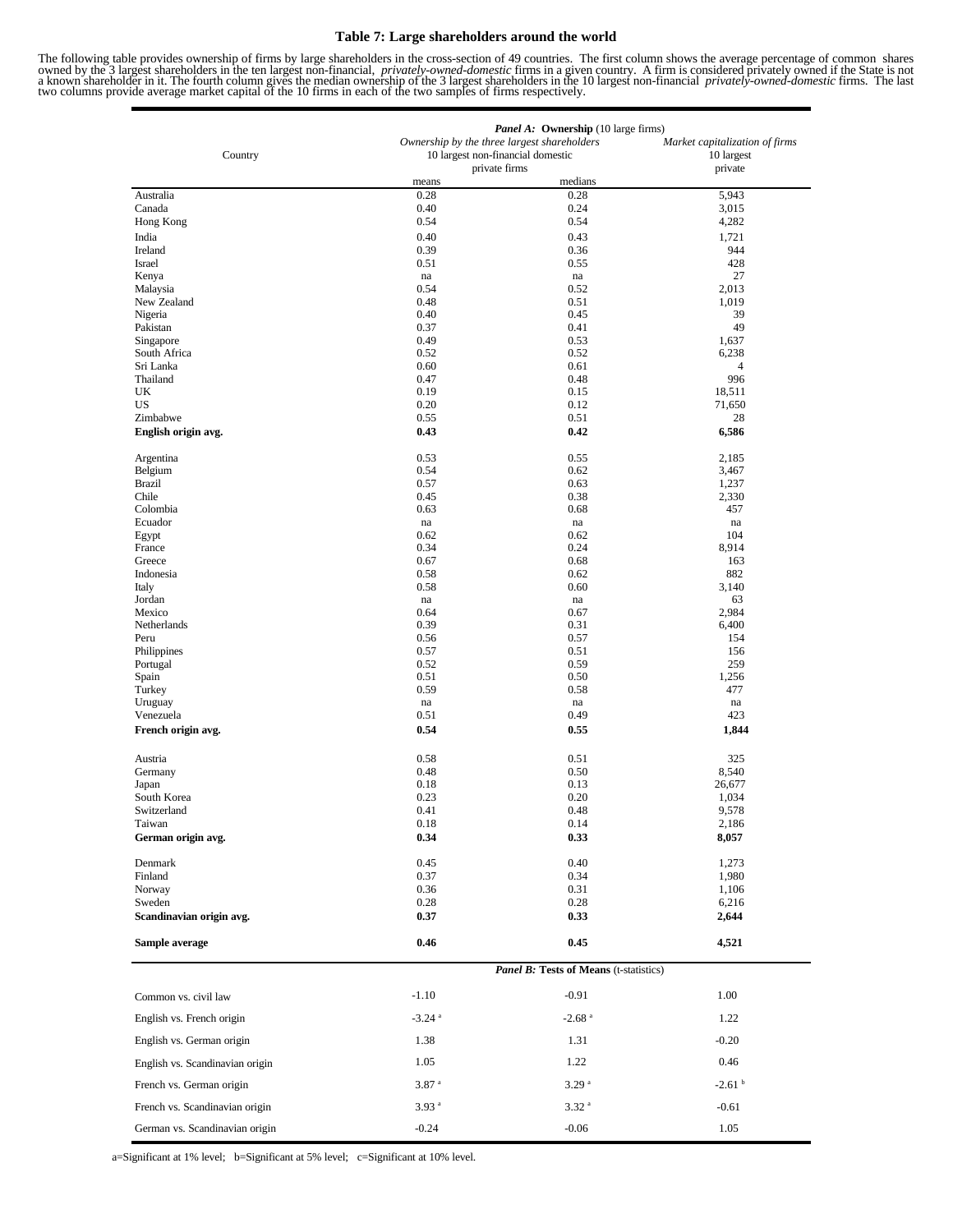#### **TABLE 8: Ownership Regressions**

Ordinary least squares regressions of the cross section of 49 countries around the world. The dependent variable is "Ownership" which is<br>the average percentage of common shares owned by the three largest shareholders in th

| Independent variables    | <b>Basic regression</b>             | Shareholder & creditor rights        |
|--------------------------|-------------------------------------|--------------------------------------|
| Log of GNP<br>per capita | (0.0077)                            | (0.0397)                             |
| Log of GNP               | $-0.0442$ <sup>a</sup><br>(0.0119)  | $-0.0428$ <sup>a</sup><br>(0.0118)   |
| Gini coefficient         | $0.0024$ ° $(0.0014)$               | (0.0027)                             |
| Rule of law              |                                     | $-0.0143$                            |
| Accounting               |                                     | $-0.0029$ <sup>c</sup><br>(0.0016)   |
| French origin            | $(0.1296)^{a}$                      | (0.0733)                             |
| German origin            | $-0.0113$<br>(0.0666)               | $-0.0025$<br>(0.0728)                |
| Scandinavian origin      | $-0.0496$<br>$(0.0371)$             | $-0.0430$<br>$(0.0473)$              |
| Anti-director rights     |                                     | $\left(\frac{0.0315}{0.0150}\right)$ |
| One share - one vote     |                                     | $-0.0497$<br>(0.0406)                |
| Mandatory dividend       |                                     | (0.2197)                             |
| Creditor rights          |                                     | $-0.0128$<br>(0.0171)                |
| Legal reserve required   |                                     | $-0.2237$ <sup>b</sup><br>(0.0766)   |
| Intercept                | $0.7785$ <sup>a</sup><br>$(0.1505)$ | $0.8686a$<br>(0.2952)                |
| Number of observations   | 45                                  | 39                                   |
| Adjusted $\mathbb{R}^2$  | 0.5582                              | 0.7348                               |

*Dependent variable: mean ownership*

a= Significant at 1% level; b= Significant at 5% level; c= Significant at 10% level.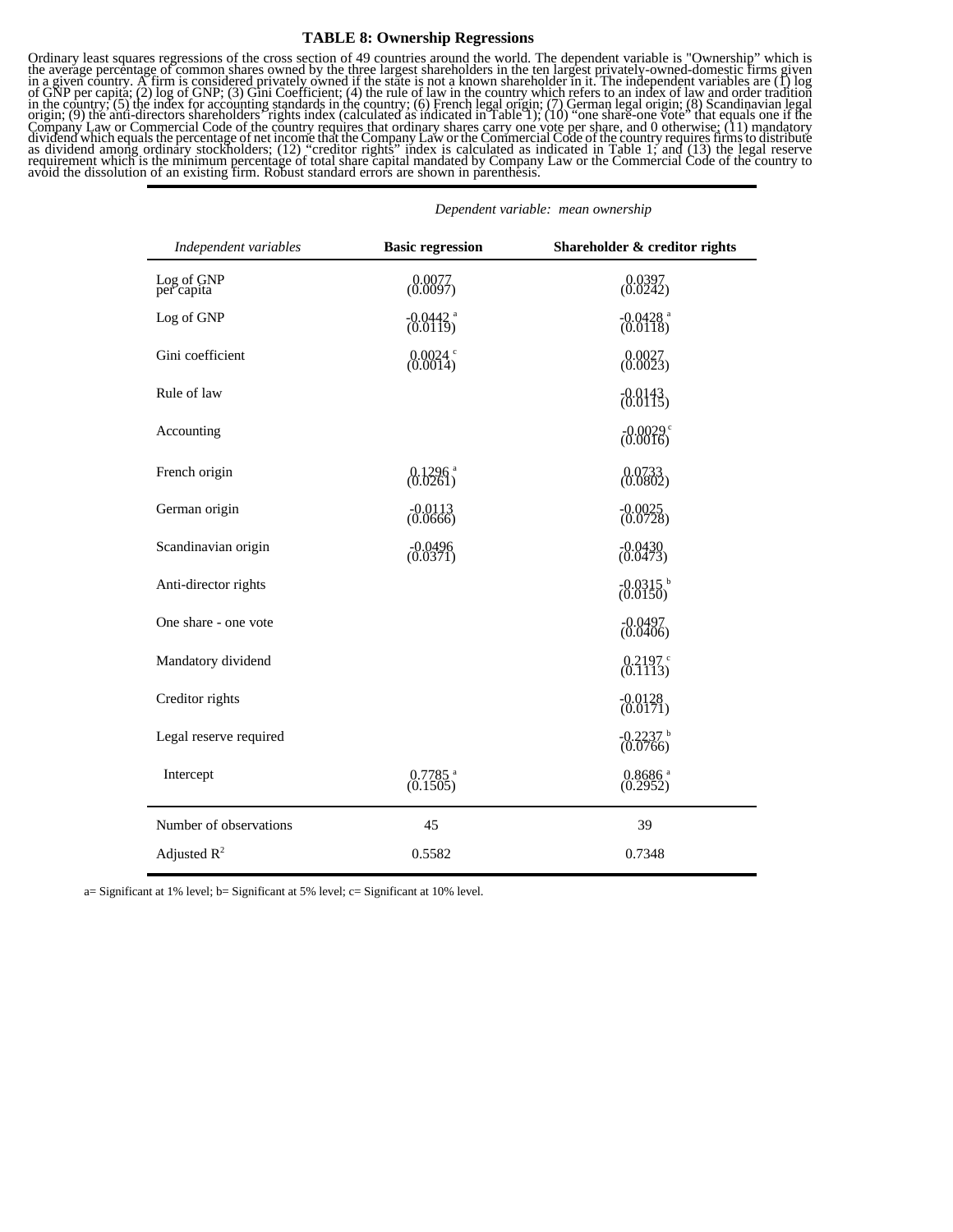# Endnotes

We are grateful to Mark Chen, Steven Friedman, Magdalena Lopez-Morton, and Katya Zhuravskaya for excellent research assistance, to Robert Barro, Eric Berglof, Bernard Black, Bertyl G. Bylund, Francesco DeNozza, Yoshikata Fukui, Edward Glaeser, Zvi Griliches, Oliver Hart, Martin Hellwig, James Hines, Louis Kaplow, Raghu Rajan, Roberta Romano, Rolf Skog, Eddy Wymeersch, Luigi Zingales, and three anonymous referees for comments, and to the NSF for financial support of this research. Documentation of the data on legal rules presented in this paper is available from the authors upon request.

1.The religious traditions, such as Jewish law, Canon Law, Hindu law, and Muslim law, appear to be less relevant in matters of investor protection. "Thus the Arabian countries unquestionably belong to Islamic law as far as family and inheritance law is concerned, just as India belongs to Hindu law, but economic law of these countries (including commercial law and the law of contract and tort) is heavily impressed by the legal thinking of the colonial and mandatory powers -- the Common Law in the case of India, French law in the case of most of the Arab States" (Zweigert and Kotz 1987, p. 66). We focus on the principal secular legal traditions in this study.

2.The European Community is currently attempting to harmonize West European laws, including those pertaining to corporate governance, by issuing directives (Andenas and Kenyon-Slade 1993, Werlauff 1993). Several countries have changed parts of their laws to adhere to EC directives. However, in most instances, the directives are not mandatory, and the countries are given some time to change their laws. Moreover, the EC directives accommodate a great deal of diversity among countries. As of 1993-1994 -- the point in time when we examine the legal rules of the countries in our sample -- EC harmonization has not generally affected the legal rules that we focus on. The one area where the EC impact has been large, namely mergers and acquisitions, is not an area that we examine in this paper (see below).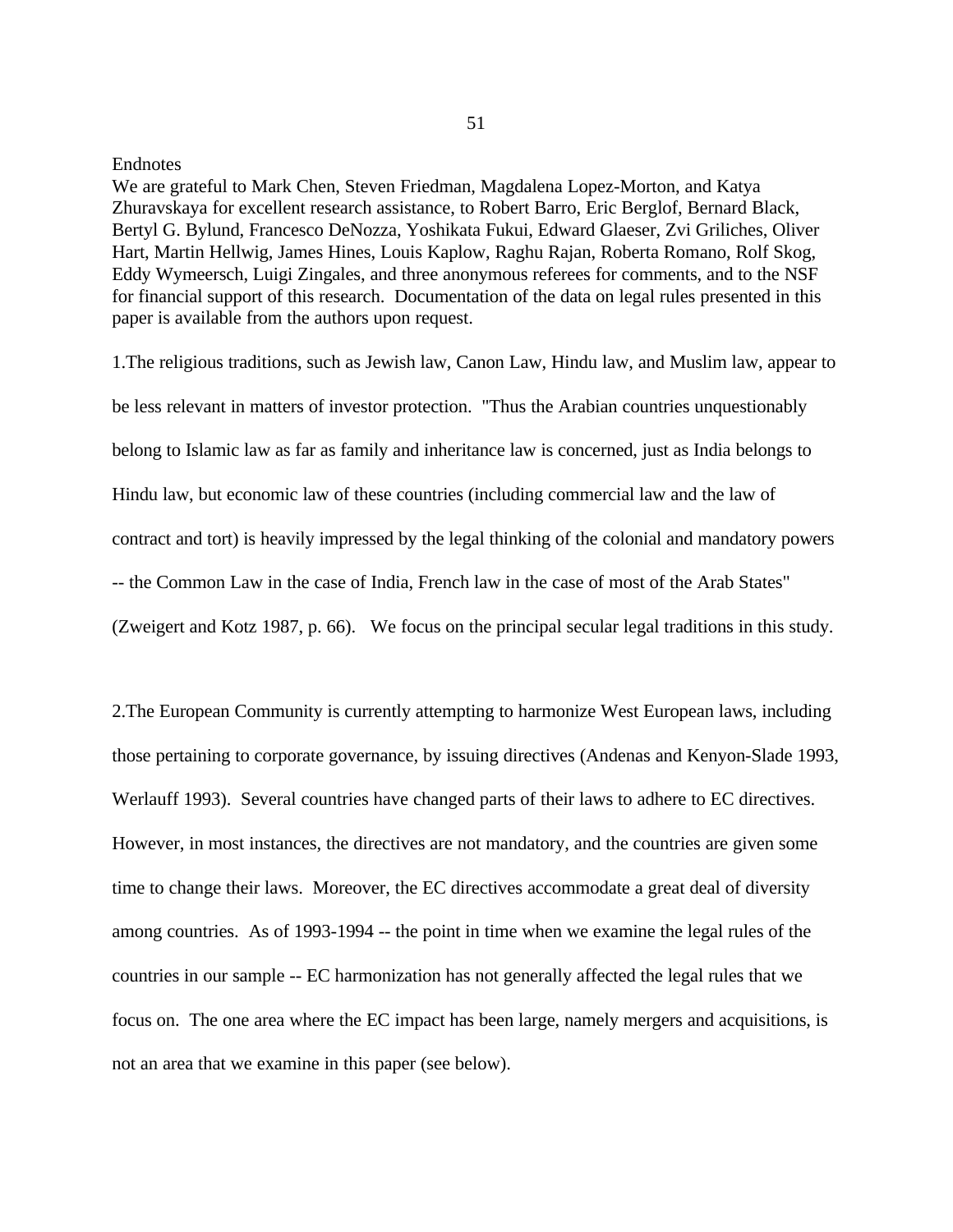3.Several readers have pointed to the US state anti-takeover laws as evidence of an anti-minorityshareholder position in the US legal system that our data do not capture. Even with all these antitakeover laws, the US (and the UK) still have by far the most takeovers of any country in the world, so their laws are evidently not nearly as anti-takeover as those elsewhere.

4.We made two significant changes: we redefined the cumulative voting variable to also cover the right of minority shareholders for proportional board representation, and we added a variable on preemptive rights of minority shareholders to buy new issues of stock (see below). In this and the following sections, all dummies have been defined so 1 means more protective.

5.One of the European Community directives recommends the adoption of one-share-one-vote rules throughout the Community. It does not appear that this directive is being incorporated into national laws too rapidly.

6.For the United States, our reliance on Delaware presents a problem, since the state leaves the percentage of shares needed to call an extraordinary shareholder meeting up to corporations. We use 10 percent for the US because the majority of U.S. states (27) use this number.

7.We have also examined whether investor rights are a consequence of geography, by dividing the world into Australia, Europe, Africa, Asia, and America. They do not appear to be.

8.The measure of accounting standards we use was published in 1991. At around the same time,